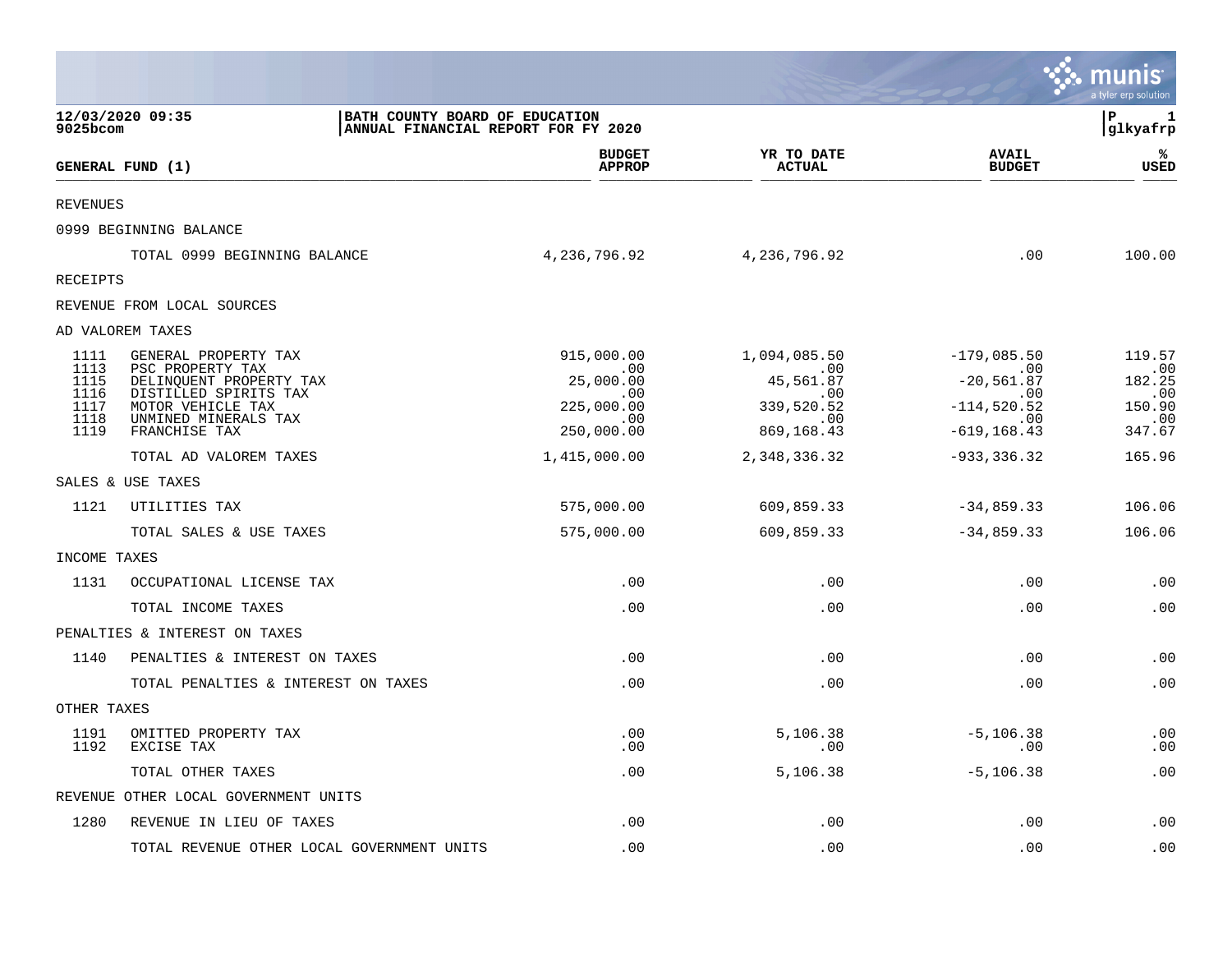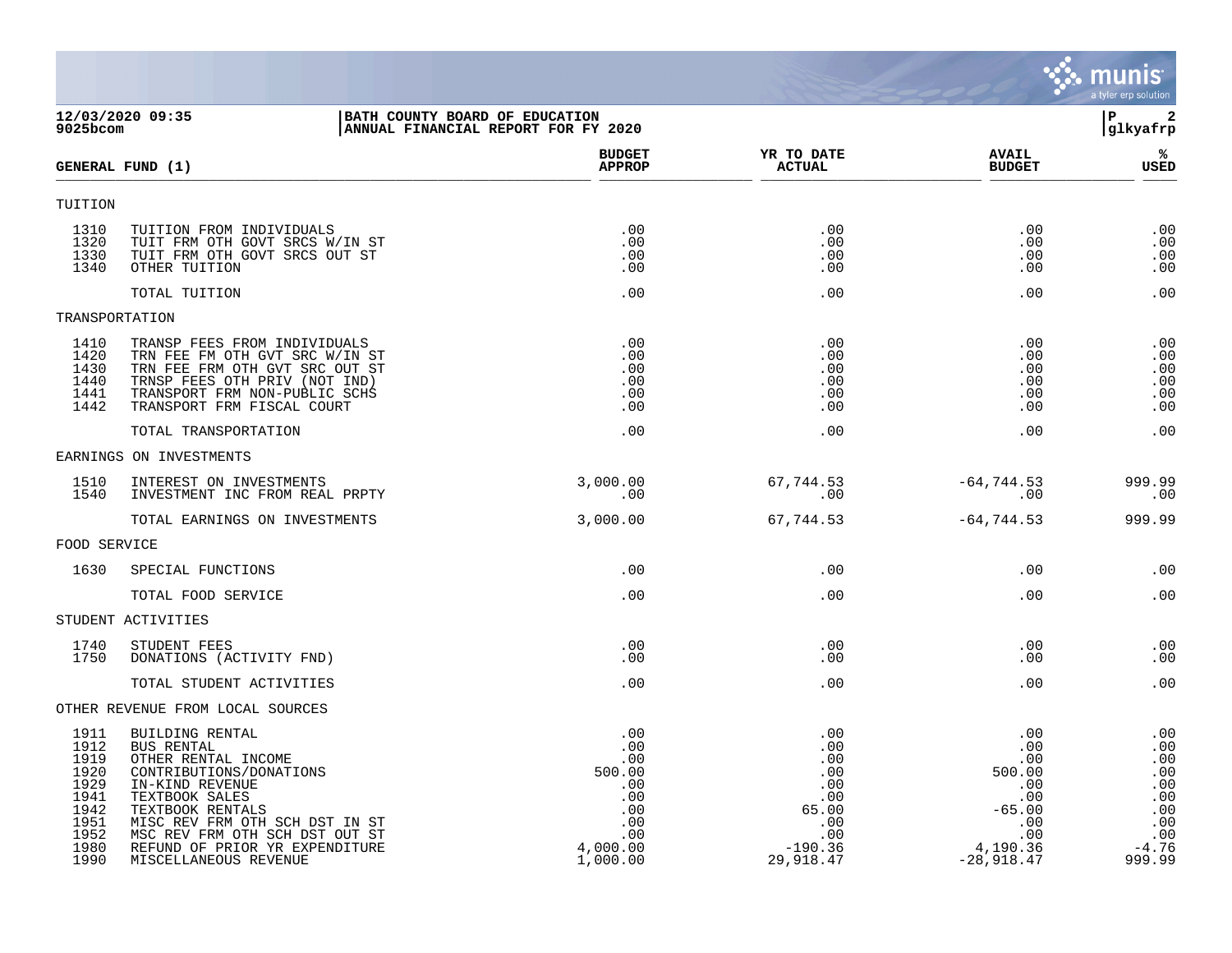|                                                      |                                                                                                                                                                                               |                                               |                                               |                                               | a tyler erp solution                          |
|------------------------------------------------------|-----------------------------------------------------------------------------------------------------------------------------------------------------------------------------------------------|-----------------------------------------------|-----------------------------------------------|-----------------------------------------------|-----------------------------------------------|
| $9025$ bcom                                          | 12/03/2020 09:35<br>BATH COUNTY BOARD OF EDUCATION<br>ANNUAL FINANCIAL REPORT FOR FY 2020                                                                                                     |                                               |                                               |                                               | P<br>3<br>glkyafrp                            |
|                                                      | GENERAL FUND (1)                                                                                                                                                                              | <b>BUDGET</b><br><b>APPROP</b>                | YR TO DATE<br><b>ACTUAL</b>                   | <b>AVAIL</b><br><b>BUDGET</b>                 | %ะ<br>USED                                    |
| 1991<br>1993                                         | TRANSCRIPT FEES<br>OTHER REBATES                                                                                                                                                              | .00<br>.00                                    | .00<br>.00                                    | .00<br>.00                                    | .00<br>.00                                    |
|                                                      | TOTAL OTHER REVENUE FROM LOCAL SOURCES                                                                                                                                                        | 5,500.00                                      | 29,793.11                                     | $-24, 293.11$                                 | 541.69                                        |
|                                                      | TOTAL REVENUE FROM LOCAL SOURCES                                                                                                                                                              | 1,998,500.00                                  | 3,060,839.67                                  | $-1,062,339.67$                               | 153.16                                        |
|                                                      | REVENUE FROM STATE SOURCES                                                                                                                                                                    |                                               |                                               |                                               |                                               |
| STATE PROGRAM                                        |                                                                                                                                                                                               |                                               |                                               |                                               |                                               |
| 3111                                                 | SEEK PROGRAM                                                                                                                                                                                  | 8,700,000.00                                  | 8,693,369.00                                  | 6,631.00                                      | 99.92                                         |
|                                                      | TOTAL STATE PROGRAM                                                                                                                                                                           | 8,700,000.00                                  | 8,693,369.00                                  | 6,631.00                                      | 99.92                                         |
|                                                      | OTHER STATE FUNDING                                                                                                                                                                           |                                               |                                               |                                               |                                               |
| 3122<br>3124<br>3125<br>3126<br>3127<br>3128<br>3129 | VOCATIONAL TRANSPORTATION<br>DIST VOCATIONAL SCHOOL<br>BUS DRVR TRAINING REIMB<br>SUB SALARY REIMB (STATE)<br>FLEXIBLE SPENDING REFUND<br>AUDIT REIMBURSEMENT<br>KSB/KSD TRANSP REIMBURSEMENT | .00<br>.00<br>.00<br>.00<br>.00<br>.00<br>.00 | .00<br>.00<br>.00<br>.00<br>.00<br>.00<br>.00 | .00<br>.00<br>.00<br>.00<br>.00<br>.00<br>.00 | .00<br>.00<br>.00<br>.00<br>.00<br>.00<br>.00 |
|                                                      | TOTAL OTHER STATE FUNDING                                                                                                                                                                     | .00                                           | .00                                           | .00                                           | .00                                           |
|                                                      | EXPENDITURE REIMBURSEMENTS                                                                                                                                                                    |                                               |                                               |                                               |                                               |
| 3130<br>3131                                         | NATIONAL BOARD CERT REIMB<br>MISCELLANEOUS REIMBURSEMENTS                                                                                                                                     | .00<br>3,000.00                               | .00<br>36, 155.87                             | .00<br>$-33, 155.87$                          | .00<br>999.99                                 |
|                                                      | TOTAL EXPENDITURE REIMBURSEMENTS                                                                                                                                                              | 3,000.00                                      | 36,155.87                                     | $-33, 155.87$                                 | 999.99                                        |
| REVENUE                                              | IN LIEU OF TAXES/STATE                                                                                                                                                                        |                                               |                                               |                                               |                                               |
| 3800                                                 | IN LIEU OF TAXES/STATE SOURCES                                                                                                                                                                | 25,000.00                                     | 29,097.93                                     | $-4,097.93$                                   | 116.39                                        |
|                                                      | TOTAL REVENUE IN LIEU OF TAXES/STATE                                                                                                                                                          | 25,000.00                                     | 29,097.93                                     | -4,097.93                                     | 116.39                                        |
|                                                      | REVENUE FOR ON BEHALF PAYMENTS                                                                                                                                                                |                                               |                                               |                                               |                                               |
| 3900                                                 | ON-BEHALF PAYMENTS/STATE                                                                                                                                                                      | .00                                           | 4,627,825.58                                  | $-4,627,825.58$                               | .00                                           |
|                                                      | TOTAL REVENUE FOR ON BEHALF PAYMENTS                                                                                                                                                          | .00                                           | 4,627,825.58                                  | $-4,627,825.58$                               | .00                                           |
|                                                      | TOTAL REVENUE FROM STATE SOURCES                                                                                                                                                              | 8,728,000.00                                  | 13, 386, 448.38                               | $-4,658,448.38$                               | 153.37                                        |
|                                                      | REVENUE FROM FEDERAL SOURCES                                                                                                                                                                  |                                               |                                               |                                               |                                               |
|                                                      | RESTRICTED DIRECT                                                                                                                                                                             |                                               |                                               |                                               |                                               |
| 4300                                                 | RESTRICTED DIRECT FEDERAL                                                                                                                                                                     | $.00 \,$                                      | .00                                           | .00                                           | .00                                           |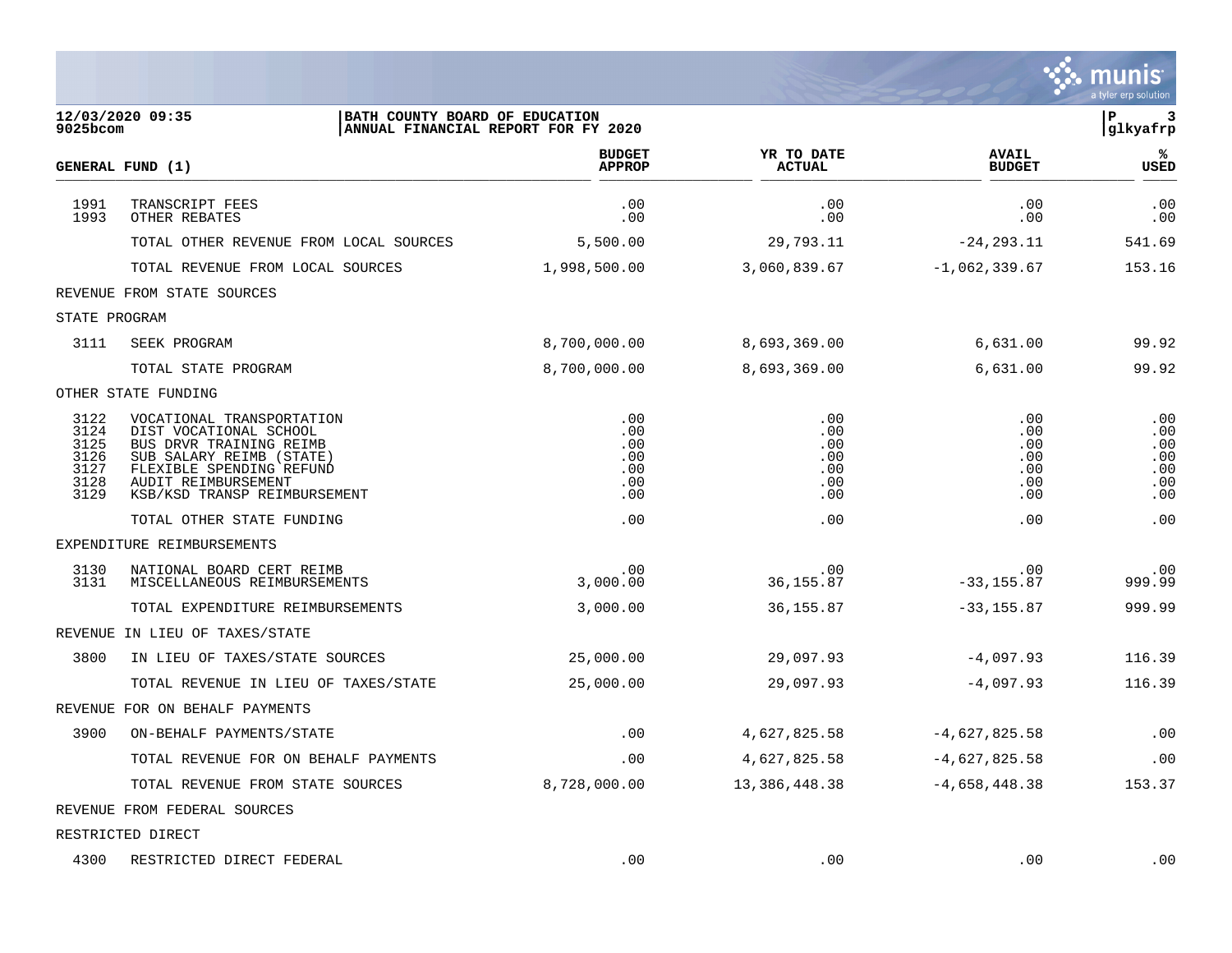

| $9025$ bcom                                  | 12/03/2020 09:35                                                                                                                                                  | BATH COUNTY BOARD OF EDUCATION<br>ANNUAL FINANCIAL REPORT FOR FY 2020 |                                        |                                             | ΙP<br>4<br>glkyafrp                    |
|----------------------------------------------|-------------------------------------------------------------------------------------------------------------------------------------------------------------------|-----------------------------------------------------------------------|----------------------------------------|---------------------------------------------|----------------------------------------|
|                                              | GENERAL FUND (1)                                                                                                                                                  | <b>BUDGET</b><br><b>APPROP</b>                                        | YR TO DATE<br><b>ACTUAL</b>            | <b>AVAIL</b><br><b>BUDGET</b>               | ℁<br><b>USED</b>                       |
|                                              | TOTAL RESTRICTED DIRECT                                                                                                                                           | .00                                                                   | .00                                    | .00                                         | .00                                    |
|                                              | RESTRICTED THROUGH THE STATE                                                                                                                                      |                                                                       |                                        |                                             |                                        |
| 4500                                         | RESTRICTED FED THRU STATE                                                                                                                                         | .00                                                                   | .00                                    | .00                                         | .00                                    |
|                                              | TOTAL RESTRICTED THROUGH THE STATE                                                                                                                                | .00                                                                   | .00                                    | .00                                         | .00                                    |
|                                              | THROUGH INTERMEDIATE AGENCIES                                                                                                                                     |                                                                       |                                        |                                             |                                        |
| 4700                                         | FEDERAL REV THRU INTERMED SRC                                                                                                                                     | .00                                                                   | .00                                    | .00                                         | .00                                    |
|                                              | TOTAL THROUGH INTERMEDIATE AGENCIES                                                                                                                               | .00                                                                   | .00                                    | .00                                         | .00                                    |
|                                              | FEDERAL REIMBURSEMENT                                                                                                                                             |                                                                       |                                        |                                             |                                        |
| 4810                                         | MEDICAID REIMBURSEMENT<br>4810N MEDICAID REIMB--HEALTH/NURSES                                                                                                     | 50,000.00<br>30,000.00                                                | 64,902.35<br>183,596.92                | $-14,902.35$<br>$-153, 596.92$              | 129.80<br>611.99                       |
|                                              | TOTAL FEDERAL REIMBURSEMENT                                                                                                                                       | 80,000.00                                                             | 248,499.27                             | $-168, 499.27$                              | 310.62                                 |
|                                              | TOTAL REVENUE FROM FEDERAL SOURCES                                                                                                                                | 80,000.00                                                             | 248,499.27                             | $-168, 499.27$                              | 310.62                                 |
|                                              | OTHER RECEIPTS                                                                                                                                                    |                                                                       |                                        |                                             |                                        |
|                                              | INTERFUND TRANSFERS                                                                                                                                               |                                                                       |                                        |                                             |                                        |
| 5210<br>5220                                 | FUND TRANSFER<br>INDIRECT COSTS TRANSFER                                                                                                                          | .00<br>40,000.00                                                      | 212,646.00<br>90,535.71                | $-212,646.00$<br>$-50,535.71$               | .00<br>226.34                          |
|                                              | TOTAL INTERFUND TRANSFERS                                                                                                                                         | 40,000.00                                                             | 303,181.71                             | $-263, 181.71$                              | 757.95                                 |
|                                              | SALE OR COMP FOR LOSS OF ASSETS                                                                                                                                   |                                                                       |                                        |                                             |                                        |
| 5311<br>5312<br>5331<br>5332<br>5341<br>5342 | SALE OF LAND & IMPROVEMENTS<br>LOSS COMP - LAND & IMPROVEMNTS<br>SALE OF BUILDINGS<br>LOSS COMP - BUILDINGS<br>SALE OF EQUIPMENT ETC<br>LOSS COMP - EQUIPMENT ETC | .00<br>.00<br>.00<br>.00<br>5,000.00<br>.00                           | .00<br>.00<br>.00<br>.00<br>.00<br>.00 | .00<br>.00<br>.00<br>.00<br>5,000.00<br>.00 | .00<br>.00<br>.00<br>.00<br>.00<br>.00 |
|                                              | TOTAL SALE OR COMP FOR LOSS OF ASSETS                                                                                                                             | 5,000.00                                                              | .00                                    | 5,000.00                                    | .00                                    |
|                                              | CAPITAL LEASE PROCEEDS                                                                                                                                            |                                                                       |                                        |                                             |                                        |
| 5500                                         | CAPITAL LEASE PROCEEDS                                                                                                                                            | .00                                                                   | 105,517.00                             | $-105, 517.00$                              | .00                                    |
|                                              | TOTAL CAPITAL LEASE PROCEEDS                                                                                                                                      | .00                                                                   | 105,517.00                             | $-105, 517.00$                              | .00                                    |
|                                              | TOTAL OTHER RECEIPTS                                                                                                                                              | 45,000.00                                                             | 408,698.71                             | $-363,698.71$                               | 908.22                                 |
|                                              | TOTAL RECEIPTS                                                                                                                                                    | 10,851,500.00                                                         | 17, 104, 486.03                        | $-6, 252, 986.03$                           | 157.62                                 |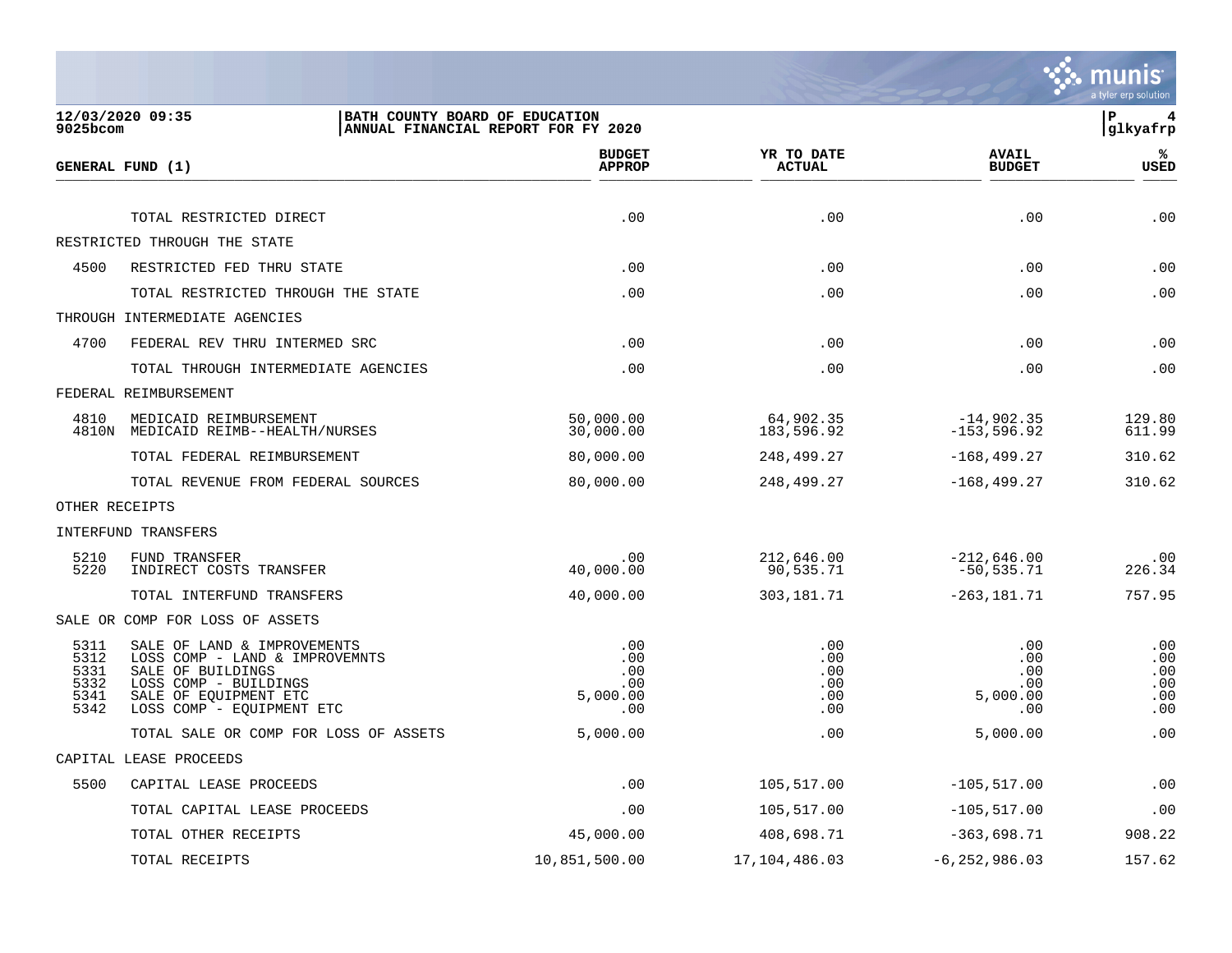|                              |                                                                       |                         |                      |                               | munis<br>a tyler erp solution |
|------------------------------|-----------------------------------------------------------------------|-------------------------|----------------------|-------------------------------|-------------------------------|
| 12/03/2020 09:35<br>9025bcom | BATH COUNTY BOARD OF EDUCATION<br>ANNUAL FINANCIAL REPORT FOR FY 2020 |                         |                      |                               | l P<br>glkyafrp               |
| GENERAL FUND (1)             |                                                                       | <b>BUDGET</b><br>APPROP | YR TO DATE<br>ACTUAL | <b>AVAIL</b><br><b>BUDGET</b> | ℁<br>USED                     |
| TOTAL REVENUES               | 15,088,296.92                                                         |                         | 21, 341, 282.95      | $-6, 252, 986.03$             | 141.44                        |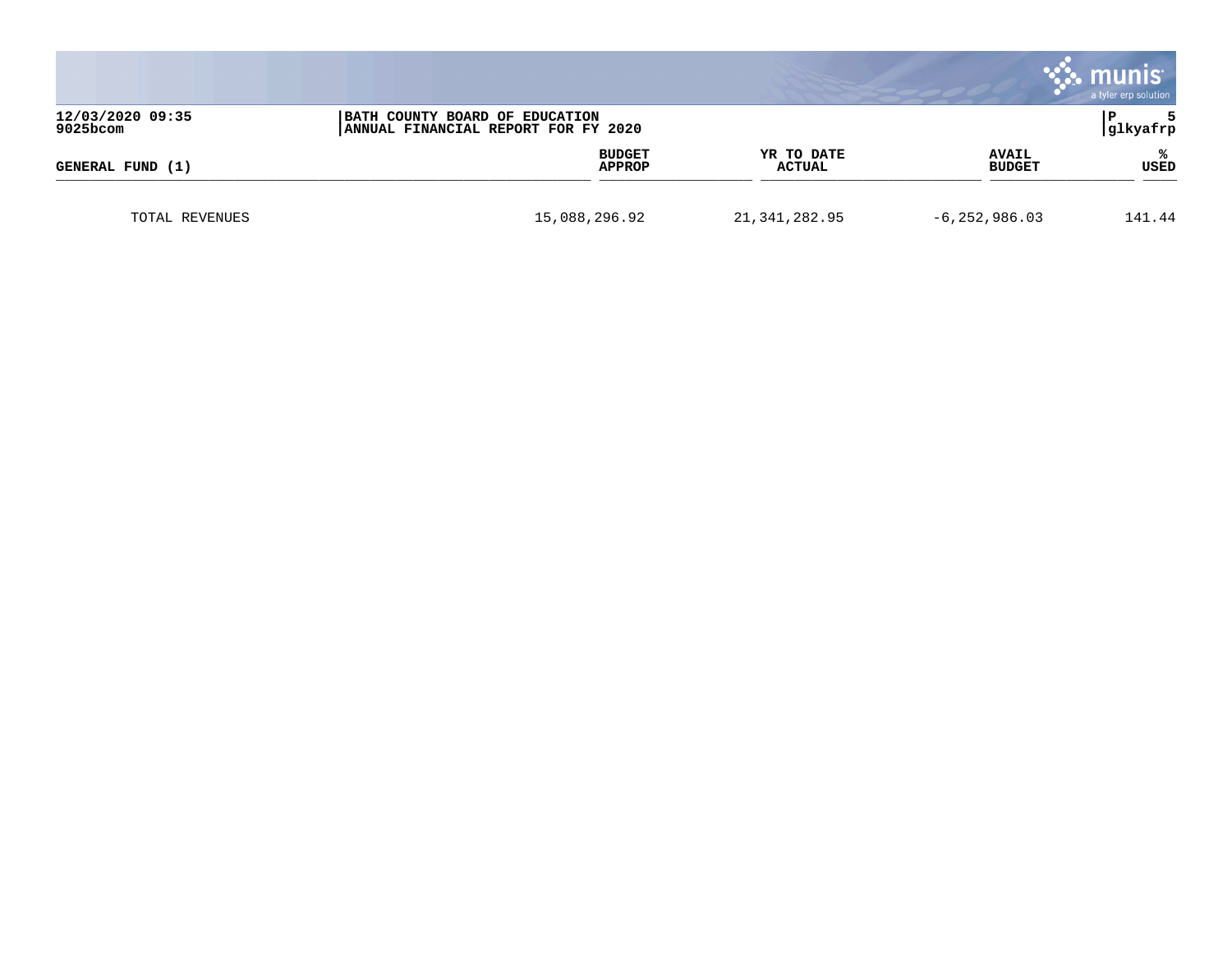|                                                                                                                                                                                                                                                                                                                   |                                                                                                                                    |                                                                                                                                    |                                                                                                                                           | munis<br>a tyler erp solution                                                       |
|-------------------------------------------------------------------------------------------------------------------------------------------------------------------------------------------------------------------------------------------------------------------------------------------------------------------|------------------------------------------------------------------------------------------------------------------------------------|------------------------------------------------------------------------------------------------------------------------------------|-------------------------------------------------------------------------------------------------------------------------------------------|-------------------------------------------------------------------------------------|
| 12/03/2020 09:35<br>9025bcom                                                                                                                                                                                                                                                                                      | BATH COUNTY BOARD OF EDUCATION<br>ANNUAL FINANCIAL REPORT FOR FY 2020                                                              |                                                                                                                                    |                                                                                                                                           | 6<br>l P<br> glkyafrp                                                               |
| GENERAL FUND (1)                                                                                                                                                                                                                                                                                                  | <b>BUDGET</b><br><b>APPROP</b>                                                                                                     | YR TO DATE<br><b>ACTUAL</b>                                                                                                        | <b>AVAIL</b><br><b>BUDGET</b>                                                                                                             | ℁<br>USED                                                                           |
| <b>EXPENDITURES</b>                                                                                                                                                                                                                                                                                               |                                                                                                                                    |                                                                                                                                    |                                                                                                                                           |                                                                                     |
| 0000 RESTRICT TO REV & BAL SHT ONLY                                                                                                                                                                                                                                                                               |                                                                                                                                    |                                                                                                                                    |                                                                                                                                           |                                                                                     |
| 0200 EMPLOYEE BENEFITS                                                                                                                                                                                                                                                                                            | .00                                                                                                                                | .00                                                                                                                                | .00                                                                                                                                       | .00                                                                                 |
| TOTAL 0000 RESTRICT TO REV & BAL SHT ONLY                                                                                                                                                                                                                                                                         | .00                                                                                                                                | .00                                                                                                                                | .00                                                                                                                                       | .00                                                                                 |
| 1000 INSTRUCTION                                                                                                                                                                                                                                                                                                  |                                                                                                                                    |                                                                                                                                    |                                                                                                                                           |                                                                                     |
| 0100<br>SALARIES PERSONNEL SERVICES<br>0200<br>EMPLOYEE BENEFITS<br>0280<br>ON-BEHALF<br>0300<br>PURCHASED PROF AND TECH SERV<br>0400<br>PURCHASED PROPERTY SERVICES<br>0500<br>OTHER PURCHASED SERVICES<br>0600<br>SUPPLIES<br>0700<br>PROPERTY<br>0800<br>DEBT SERVICE AND MISCELLANEOUS<br>0840<br>CONTINGENCY | 6, 196, 266.00<br>410,623.00<br>.00<br>213,587.01<br>83,825.00<br>24, 335.00<br>274, 149.13<br>688,474.12<br>31,550.00<br>6,946.66 | 5,942,063.78<br>348,871.80<br>3,010,037.55<br>150,805.10<br>79,759.90<br>11,456.17<br>172,887.44<br>102,081.70<br>41,494.73<br>.00 | 254, 202. 22<br>61,751.20<br>$-3,010,037.55$<br>62,781.91<br>4,065.10<br>12,878.83<br>101,261.69<br>586,392.42<br>$-9,944.73$<br>6,946.66 | 95.90<br>84.96<br>.00<br>70.61<br>95.15<br>47.08<br>63.06<br>14.83<br>131.52<br>.00 |
| TOTAL 1000<br>INSTRUCTION                                                                                                                                                                                                                                                                                         | 7,929,755.92                                                                                                                       | 9,859,458.17                                                                                                                       | $-1,929,702.25$                                                                                                                           | 124.33                                                                              |
| 2100 STUDENT SUPPORT SERVICES                                                                                                                                                                                                                                                                                     |                                                                                                                                    |                                                                                                                                    |                                                                                                                                           |                                                                                     |
| 0100<br>SALARIES PERSONNEL SERVICES<br>0200<br>EMPLOYEE BENEFITS<br>0280<br>ON-BEHALF<br>0300<br>PURCHASED PROF AND TECH SERV<br>0400<br>PURCHASED PROPERTY SERVICES<br>0500<br>OTHER PURCHASED SERVICES<br>0600<br>SUPPLIES<br>0700<br>PROPERTY                                                                  | 592,438.00<br>101,962.96<br>.00<br>7,640.00<br>.00<br>2,720.00<br>11,732.00<br>400.00                                              | 578,775.82<br>86,569.31<br>292,825.25<br>2,488.22<br>37.50<br>2,340.49<br>8,394.41<br>553.00                                       | 13,662.18<br>15,393.65<br>$-292,825.25$<br>5,151.78<br>$-37.50$<br>379.51<br>3,337.59<br>$-153.00$                                        | 97.69<br>84.90<br>.00<br>32.57<br>.00<br>86.05<br>71.55<br>138.25                   |
| TOTAL 2100<br>STUDENT SUPPORT SERVICES                                                                                                                                                                                                                                                                            | 716,892.96                                                                                                                         | 971,984.00                                                                                                                         | $-255,091.04$                                                                                                                             | 135.58                                                                              |
| 2200 INSTRUCTIONAL STAFF SUPP SERV                                                                                                                                                                                                                                                                                |                                                                                                                                    |                                                                                                                                    |                                                                                                                                           |                                                                                     |
| 0100<br>SALARIES PERSONNEL SERVICES<br>0200<br>EMPLOYEE BENEFITS<br>0280<br>ON-BEHALF<br>0300<br>PURCHASED PROF AND TECH SERV<br>0400<br>PURCHASED PROPERTY SERVICES<br>0500<br>OTHER PURCHASED SERVICES<br>0600<br>SUPPLIES<br>0700<br>PROPERTY<br>0800<br>DEBT SERVICE AND MISCELLANEOUS<br>0840<br>CONTINGENCY | 162,240.51<br>9,957.24<br>.00<br>8,309.00<br>4,940.00<br>8,950.56<br>6,673.00<br>.00<br>.00<br>.00                                 | 127,730.24<br>6,917.76<br>64,623.71<br>3,956.00<br>.00<br>1,703.96<br>60.00<br>.00<br>.00<br>.00                                   | 34,510.27<br>3,039.48<br>$-64,623.71$<br>4,353.00<br>4,940.00<br>7,246.60<br>6,613.00<br>.00<br>.00<br>.00                                | 78.73<br>69.47<br>.00<br>47.61<br>.00<br>19.04<br>.90<br>.00<br>.00<br>.00          |
| TOTAL 2200<br>INSTRUCTIONAL STAFF SUPP SERV                                                                                                                                                                                                                                                                       | 201,070.31                                                                                                                         | 204,991.67                                                                                                                         | $-3,921.36$                                                                                                                               | 101.95                                                                              |

2300 DISTRICT ADMIN SUPPORT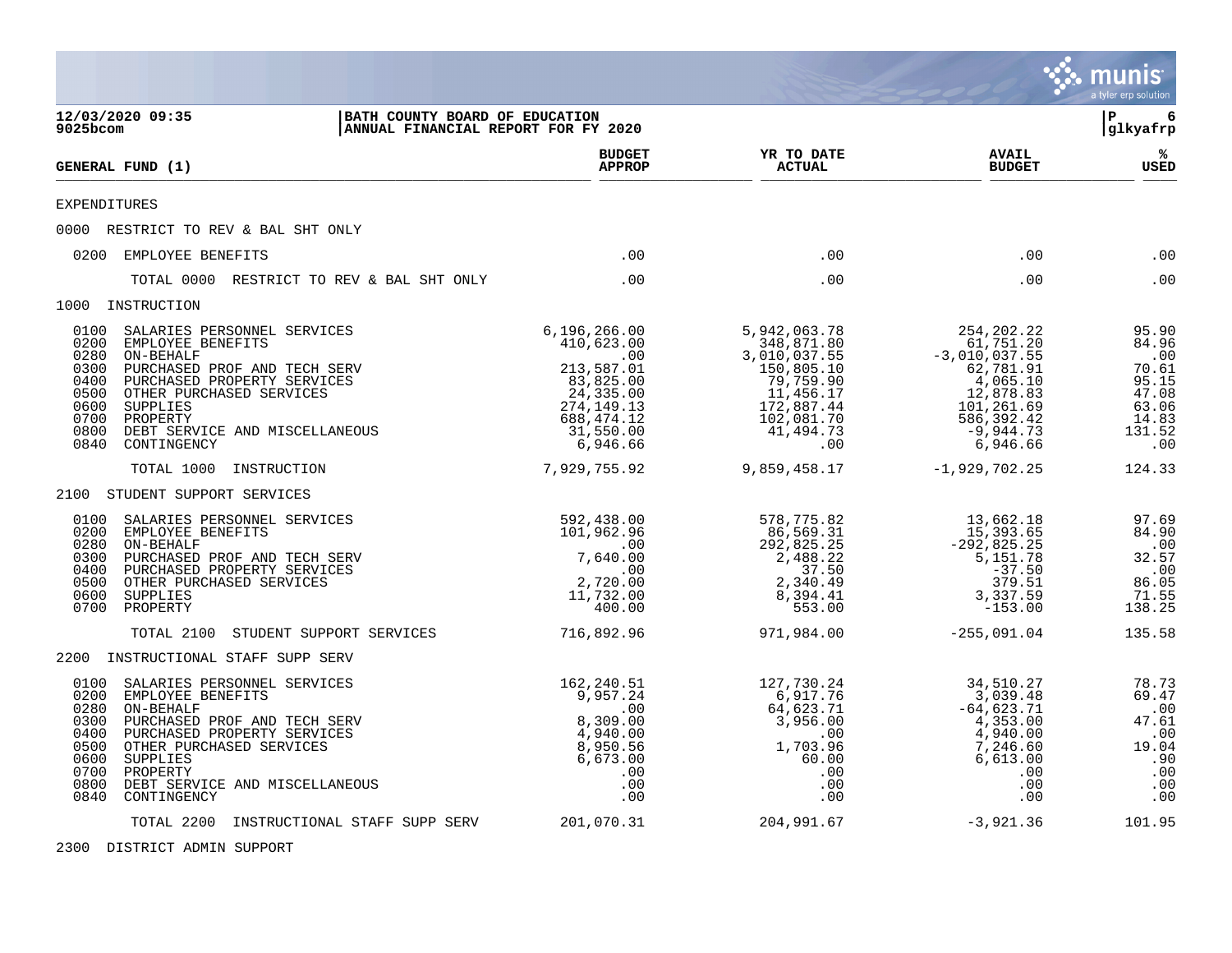

## **12/03/2020 09:35 |BATH COUNTY BOARD OF EDUCATION |P 7 9025bcom |ANNUAL FINANCIAL REPORT FOR FY 2020 |glkyafrp**

|                                                                              | GENERAL FUND (1)                                                                                                                                                                                                                  | <b>BUDGET</b><br><b>APPROP</b>                                                                                         | YR TO DATE<br><b>ACTUAL</b>                                                                                                 | <b>AVAIL</b><br><b>BUDGET</b>                                                                                                       | ℁<br>USED                                                                           |
|------------------------------------------------------------------------------|-----------------------------------------------------------------------------------------------------------------------------------------------------------------------------------------------------------------------------------|------------------------------------------------------------------------------------------------------------------------|-----------------------------------------------------------------------------------------------------------------------------|-------------------------------------------------------------------------------------------------------------------------------------|-------------------------------------------------------------------------------------|
| 0100<br>0200<br>0280<br>0300<br>0400<br>0500<br>0600<br>0700<br>0800<br>0840 | SALARIES PERSONNEL SERVICES<br>EMPLOYEE BENEFITS<br>ON-BEHALF<br>PURCHASED PROF AND TECH SERV<br>PURCHASED PROPERTY SERVICES<br>OTHER PURCHASED SERVICES<br>SUPPLIES<br>PROPERTY<br>DEBT SERVICE AND MISCELLANEOUS<br>CONTINGENCY | 250,416.94<br>362,534.99<br>.00<br>181,750.00<br>27,440.00<br>117,000.00<br>97,450.00<br>25,200.00<br>28,800.00<br>.00 | 244,564.04<br>112,378.50<br>123,734.47<br>111,576.03<br>21,221.92<br>54,330.59<br>48,686.44<br>46,017.01<br>6,474.99<br>.00 | 5,852.90<br>250,156.49<br>$-123,734.47$<br>70,173.97<br>6,218.08<br>62,669.41<br>48,763.56<br>$-20,817.01$<br>22,325.01<br>$.00 \,$ | 97.66<br>31.00<br>.00<br>61.39<br>77.34<br>46.44<br>49.96<br>182.61<br>22.48<br>.00 |
|                                                                              | TOTAL 2300 DISTRICT ADMIN SUPPORT                                                                                                                                                                                                 | 1,090,591.93                                                                                                           | 768,983.99                                                                                                                  | 321,607.94                                                                                                                          | 70.51                                                                               |
|                                                                              | 2400 SCHOOL ADMIN SUPPORT                                                                                                                                                                                                         |                                                                                                                        |                                                                                                                             |                                                                                                                                     |                                                                                     |
| 0100<br>0200<br>0280<br>0300<br>0500<br>0600<br>0700                         | SALARIES PERSONNEL SERVICES<br>EMPLOYEE BENEFITS<br>ON-BEHALF<br>PURCHASED PROF AND TECH SERV<br>OTHER PURCHASED SERVICES<br>SUPPLIES<br>PROPERTY                                                                                 | 764,284.00<br>89,927.00<br>$.00 \,$<br>.00<br>1,200.00<br>.00<br>.00                                                   | 764,414.79<br>81,375.93<br>386,747.23<br>$\sim$ 00<br>908.28<br>.00<br>.00                                                  | $-130.79$<br>8,551.07<br>$-386, 747.23$<br>.00<br>291.72<br>.00<br>.00                                                              | 100.02<br>90.49<br>.00<br>.00<br>75.69<br>.00<br>.00                                |
|                                                                              | TOTAL 2400<br>SCHOOL ADMIN SUPPORT                                                                                                                                                                                                | 855, 411.00                                                                                                            | 1, 233, 446.23                                                                                                              | $-378,035.23$                                                                                                                       | 144.19                                                                              |
|                                                                              | 2500 BUSINESS SUPPORT SERVICES                                                                                                                                                                                                    |                                                                                                                        |                                                                                                                             |                                                                                                                                     |                                                                                     |
| 0200<br>0280<br>0300<br>0500<br>0600<br>0700<br>0800                         | 0100 SALARIES PERSONNEL SERVICES<br>EMPLOYEE BENEFITS<br>ON-BEHALF<br>PURCHASED PROF AND TECH SERV<br>OTHER PURCHASED SERVICES<br>SUPPLIES<br>PROPERTY<br>DEBT SERVICE AND MISCELLANEOUS                                          | 210,983.00<br>44,068.00<br>.00<br>300.00<br>300.00<br>500.00<br>8,000.00<br>.00                                        | 209,624.96<br>41,625.82<br>106,057.43<br>.00<br>92,218.09<br>.00<br>6,452.64<br>.00                                         | 1,358.04<br>2,442.18<br>$-106, 057.43$<br>300.00<br>$-91,918.09$<br>500.00<br>1,547.36<br>.00                                       | 99.36<br>94.46<br>.00<br>00.<br>99.99<br>.00<br>80.66<br>.00                        |
|                                                                              | TOTAL 2500 BUSINESS SUPPORT SERVICES                                                                                                                                                                                              | 264,151.00                                                                                                             | 455,978.94                                                                                                                  | -191,827.94                                                                                                                         | 172.62                                                                              |
|                                                                              | 2600 PLANT OPERATIONS & MAINTENANCE                                                                                                                                                                                               |                                                                                                                        |                                                                                                                             |                                                                                                                                     |                                                                                     |
| 0100<br>0200<br>0280<br>0300<br>0400<br>0500<br>0600<br>0700<br>0800         | SALARIES PERSONNEL SERVICES<br>EMPLOYEE BENEFITS<br>ON-BEHALF<br>PURCHASED PROF AND TECH SERV<br>PURCHASED PROPERTY SERVICES<br>OTHER PURCHASED SERVICES<br>SUPPLIES<br>PROPERTY<br>DEBT SERVICE AND MISCELLANEOUS                | 518,785.00<br>177,550.44<br>.00<br>153,100.00<br>237,750.00<br>175,700.00<br>677,700.00<br>124,000.00<br>21,600.00     | 497,564.16<br>145,378.80<br>251,737.11<br>101,611.71<br>158,786.16<br>152,789.99<br>498,750.08<br>38,981.48<br>21,795.97    | 21,220.84<br>32,171.64<br>$-251,737.11$<br>51,488.29<br>78,963.84<br>22,910.01<br>178,949.92<br>85,018.52<br>-195.97                | 95.91<br>81.88<br>.00<br>66.37<br>66.79<br>86.96<br>73.59<br>31.44<br>100.91        |
|                                                                              | TOTAL 2600 PLANT OPERATIONS & MAINTENANCE                                                                                                                                                                                         | 2,086,185.44                                                                                                           | 1,867,395.46                                                                                                                | 218,789.98                                                                                                                          | 89.51                                                                               |

2700 STUDENT TRANSPORTATION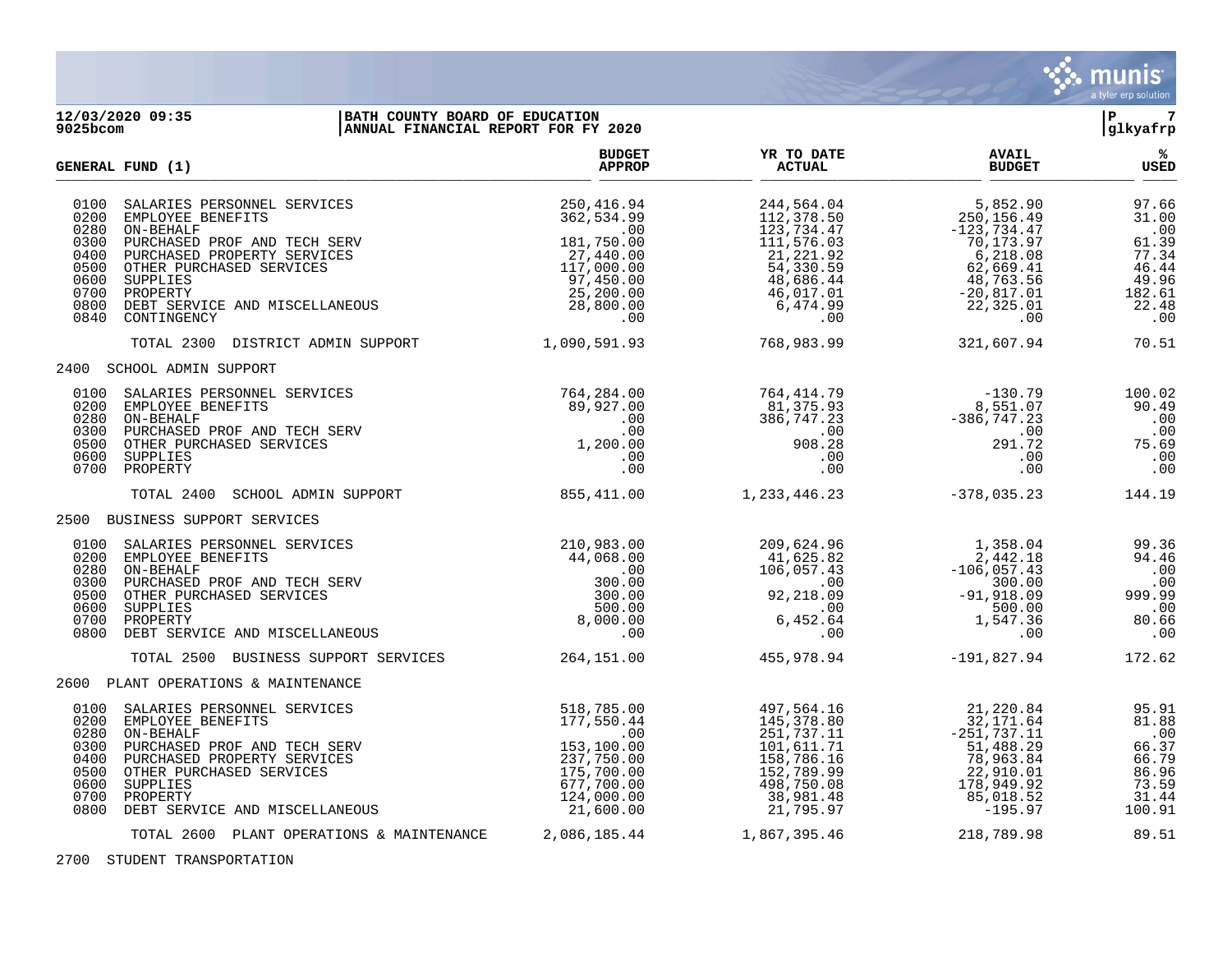

**12/03/2020 09:35 |BATH COUNTY BOARD OF EDUCATION |P 8** ANNUAL FINANCIAL REPORT FOR FY 2020 **BUDGET YR TO DATE AVAIL % GENERAL FUND (1) APPROP ACTUAL BUDGET USED**  $\frac{A_{\text{H}^{\text{F}}\text{N}}}{A_{\text{H}}\text{N}}$   $\frac{A_{\text{H}}\text{N}}{A_{\text{H}}\text{N}}$   $\frac{A_{\text{H}}\text{N}}{A_{\text{H}}\text{N}}$   $\frac{A_{\text{H}}\text{N}}{A_{\text{H}}\text{N}}$   $\frac{B_{\text{H}}\text{N}}{B_{\text{H}}\text{N}}$ 0100 SALARIES PERSONNEL SERVICES (573,452.87 516,111.97 57,340.90 57,340.90 57,340.90 57,340.90 57,5340.90 57,5<br>0200 EMPLOYEE BENEFITS (77.77 59 57.77 59 57.77 59 516,147.59 516,147.59 57,77 59 57,3408.03 57.77 0200 EMPLOYEE BENEFITS 195,635.62 152,147.59 43,488.03 77.77 00 . 00 . 261,121.16 . 261,121.16 . 261,121.16 . 261,121.16 . 261,121.16 . 261,121.16 . 261,121.16 . 261,121.1 0300 PURCHASED PROF AND TECH SERV 13,550.00  $13,550.00$ <br>0400 PURCHASED PROF AND TECH SERV 3,877.64 3,877.64 9,672.36 28.62<br>0400 PURCHASED PROPERTY SERVICES 21,300.00 7,410.05 13,889.95 34.79 0400 PURCHASED PROPERTY SERVICES 21,300.00 7,410.05 13,889.95 34.79 0500 OTHER PURCHASED SERVICES 59,500.00 57,018.66 2,481.34 95.83<br>0600 SUPPLIES 66.58 304,400.00 202,672.34 101,727.66 66.58 0600 SUPPLIES 304,400.00 202,672.34 101,727.66 66.58  $\begin{array}{cccc} 113,400.00 & 216,931.00 & -103,531.00 & 191.30 \\ 0.00 & 75.00 & -75.00 & -75.00 \end{array}$ 0800 DEBT SERVICE AND MISCELLANEOUS TOTAL 2700 STUDENT TRANSPORTATION 1,281,238.49 1,417,365.41 -136,126.92 110.62 3100 FOOD SERVICE OPERATION 0100 SALARIES PERSONNEL SERVICES .00 .00 .00 .00 0200 EMPLOYEE BENEFITS .00 .00 .00 .00 0280 ON-BEHALF .00 .00 .00 .00 0600 SUPPLIES .00 .00 .00 .00 TOTAL 3100 FOOD SERVICE OPERATION .00 .00 .00 .00 3200 DAY CARE OPERATIONS 0280 ON-BEHALF .00 .00 .00 .00 TOTAL 3200 DAY CARE OPERATIONS .00 .00 .00 .00 3300 COMMUNITY SERVICES 0100 SALARIES PERSONNEL SERVICES (30,000.00 42,528.63 -12,528.63 -12,528.63 141.76 123.28 141.76 (30,000.00 13,184.47 -2,489.47 123.28 0200 EMPLOYEE BENEFITS 10,695.00 13,184.47 -2,489.47 123.28 0280 ON-BEHALF .00 38,765.58 -38,765.58 .00 0500 OTHER PURCHASED SERVICES .00 .00 .00 .00 0600 SUPPLIES .00 .00 .00 .00 TOTAL 3300 COMMUNITY SERVICES 40,695.00 94,478.68 -53,783.68 232.16 3400 ADULT EDUCATION OPERATIONS 0280 ON-BEHALF .00 .00 .00 .00 TOTAL 3400 ADULT EDUCATION OPERATIONS .00 .00 .00 .00 5100 DEBT SERVICE 0800 DEBT SERVICE AND MISCELLANEOUS 181.832.31 181.832.31 181.832.31 181.832.31 00 00 100.00 TOTAL 5100 DEBT SERVICE  $181,832.31$   $181,832.31$   $181,832.31$   $100.00$ 5200 FUND TRANSFERS 0900 OTHER ITEMS 50,000.00 36,165.00 13,835.00 72.33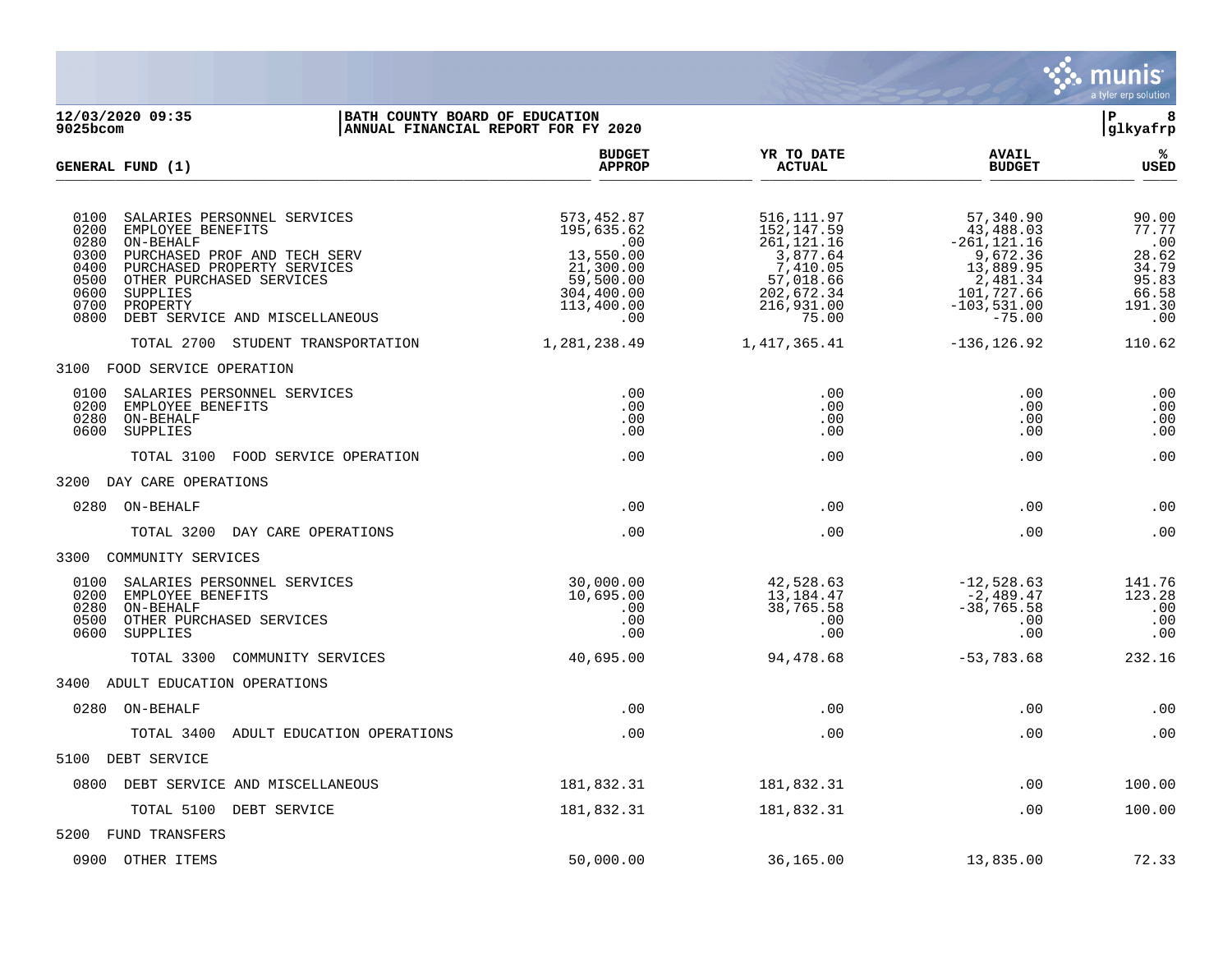

| 12/03/2020 09:35<br>$9025$ bcom |                | BATH COUNTY BOARD OF EDUCATION<br>ANNUAL FINANCIAL REPORT FOR FY 2020 |                                |                             |                   |                               | 9<br>P<br> glkyafrp |  |
|---------------------------------|----------------|-----------------------------------------------------------------------|--------------------------------|-----------------------------|-------------------|-------------------------------|---------------------|--|
| GENERAL FUND (1)                |                |                                                                       | <b>BUDGET</b><br><b>APPROP</b> | YR TO DATE<br><b>ACTUAL</b> |                   | <b>AVAIL</b><br><b>BUDGET</b> | %ะ<br>USED          |  |
| TOTAL 5200                      | FUND TRANSFERS |                                                                       | 50,000.00                      | 36,165.00                   |                   | 13,835.00                     | 72.33               |  |
| 5300<br>CONTINGENCY             |                |                                                                       |                                |                             |                   |                               |                     |  |
| 0840<br>CONTINGENCY             |                |                                                                       | 390,472.56                     | .00                         |                   | 390,472.56                    | .00                 |  |
| TOTAL 5300<br>CONTINGENCY       |                |                                                                       | 390,472.56                     | .00                         |                   | 390,472.56                    | .00                 |  |
| TOTAL EXPENDITURES              |                | 15,088,296.92                                                         |                                | 17,092,079.86               | $-2,003,782.94$   |                               | 113.28              |  |
| TOTAL FOR GENERAL FUND (1)      |                |                                                                       | .00                            | 4, 249, 203.09              | $-4, 249, 203.09$ |                               | .00                 |  |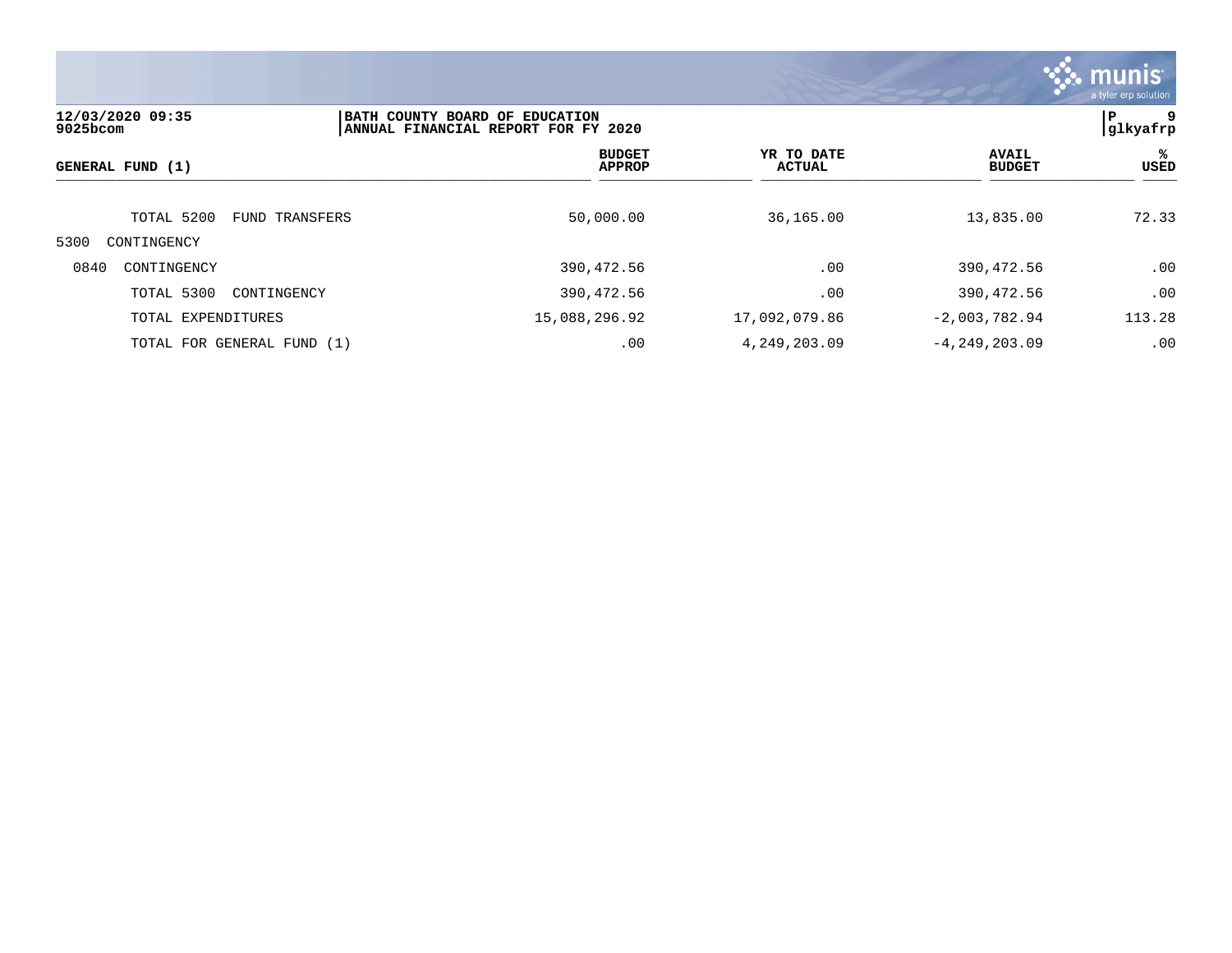|                 |                                                    |                                     |                             |                               | munis<br>a tyler erp solution |
|-----------------|----------------------------------------------------|-------------------------------------|-----------------------------|-------------------------------|-------------------------------|
| 9025bcom        | 12/03/2020 09:35<br>BATH COUNTY BOARD OF EDUCATION | ANNUAL FINANCIAL REPORT FOR FY 2020 |                             |                               | lР<br>10<br> glkyafrp         |
|                 | SPECIAL REVENUE (2)                                | <b>BUDGET</b><br><b>APPROP</b>      | YR TO DATE<br><b>ACTUAL</b> | <b>AVAIL</b><br><b>BUDGET</b> | %<br><b>USED</b>              |
| <b>REVENUES</b> |                                                    |                                     |                             |                               |                               |
|                 | 0999 BEGINNING BALANCE                             |                                     |                             |                               |                               |
|                 | TOTAL 0999 BEGINNING BALANCE                       | .00                                 | .00                         | .00                           | .00                           |
| RECEIPTS        |                                                    |                                     |                             |                               |                               |
|                 | REVENUE FROM LOCAL SOURCES                         |                                     |                             |                               |                               |
| TUITION         |                                                    |                                     |                             |                               |                               |
| 1310            | TUITION FROM INDIVIDUALS                           | .00                                 | .00                         | .00                           | .00                           |
|                 | TOTAL TUITION                                      | .00                                 | .00                         | .00                           | .00                           |
|                 | EARNINGS ON INVESTMENTS                            |                                     |                             |                               |                               |
| 1510            | INTEREST ON INVESTMENTS                            | 172,000.00                          | 224,945.49                  | $-52, 945.49$                 | 130.78                        |
|                 | TOTAL EARNINGS ON INVESTMENTS                      | 172,000.00                          | 224,945.49                  | $-52,945.49$                  | 130.78                        |
| FOOD SERVICE    |                                                    |                                     |                             |                               |                               |
| 1637            | VENDING                                            | .00                                 | .00                         | .00                           | .00                           |
|                 | TOTAL FOOD SERVICE                                 | .00                                 | .00                         | .00                           | .00                           |
|                 | STUDENT ACTIVITIES                                 |                                     |                             |                               |                               |
| 1740<br>1790    | STUDENT FEES<br>OTHER STUDENT ACTIVITY INCOME      | .00<br>.00                          | .00<br>.00                  | .00<br>.00                    | .00<br>.00                    |
|                 | TOTAL STUDENT ACTIVITIES                           | .00                                 | .00                         | .00                           | .00                           |
|                 | OTHER REVENUE FROM LOCAL SOURCES                   |                                     |                             |                               |                               |
| 1920<br>1990    | CONTRIBUTIONS/DONATIONS<br>MISCELLANEOUS REVENUE   | .00<br>88,077.22                    | 45,721.27<br>$-52,923.06$   | $-45, 721.27$<br>141,000.28   | .00<br>$-60.09$               |
|                 | TOTAL OTHER REVENUE FROM LOCAL SOURCES             | 88,077.22                           | $-7,201.79$                 | 95,279.01                     | $-8.18$                       |
|                 | TOTAL REVENUE FROM LOCAL SOURCES                   | 260,077.22                          | 217,743.70                  | 42,333.52                     | 83.72                         |
|                 | REVENUE FROM STATE SOURCES                         |                                     |                             |                               |                               |
|                 | EXPENDITURE REIMBURSEMENTS                         |                                     |                             |                               |                               |
| 3131            | MISCELLANEOUS REIMBURSEMENTS                       | .00                                 | .00                         | .00                           | .00                           |
|                 | TOTAL EXPENDITURE REIMBURSEMENTS                   | .00                                 | .00                         | .00                           | .00                           |

RESTRICTED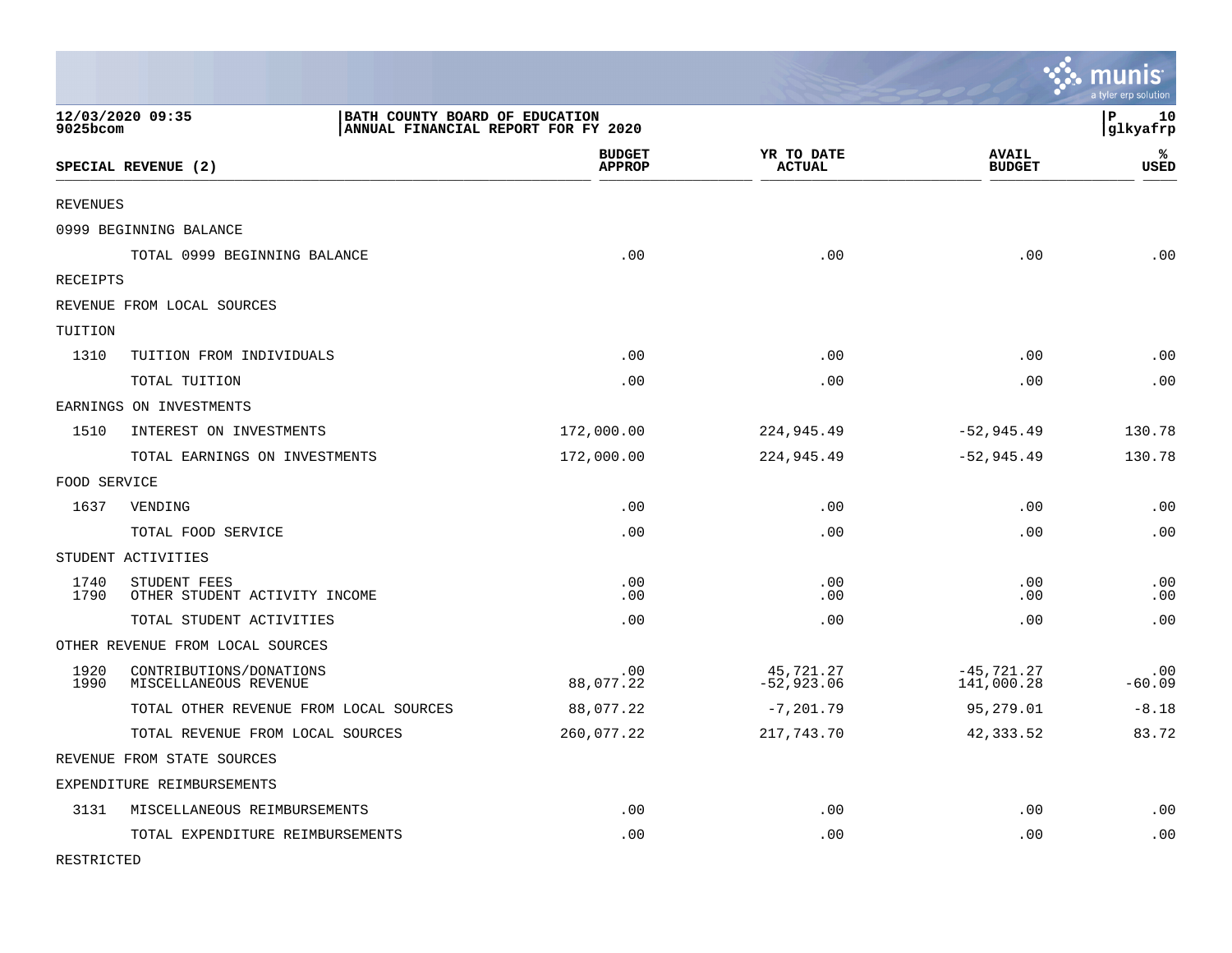

| $9025$ bcom          | 12/03/2020 09:35<br>BATH COUNTY BOARD OF EDUCATION        | ANNUAL FINANCIAL REPORT FOR FY 2020 |                             |                               | $\mathbf P$<br>11<br>glkyafrp |
|----------------------|-----------------------------------------------------------|-------------------------------------|-----------------------------|-------------------------------|-------------------------------|
|                      | SPECIAL REVENUE (2)                                       | <b>BUDGET</b><br><b>APPROP</b>      | YR TO DATE<br><b>ACTUAL</b> | <b>AVAIL</b><br><b>BUDGET</b> | %ะ<br><b>USED</b>             |
|                      |                                                           |                                     |                             |                               |                               |
| 3200                 | RESTRICTED STATE REVENUE                                  | 775,083.76                          | 795,240.73                  | $-20, 156.97$                 | 102.60                        |
|                      | TOTAL RESTRICTED                                          | 775,083.76                          | 795,240.73                  | $-20, 156.97$                 | 102.60                        |
|                      | REVENUE FOR ON BEHALF PAYMENTS                            |                                     |                             |                               |                               |
| 3900                 | ON-BEHALF PAYMENTS/STATE                                  | .00                                 | .00                         | .00                           | .00                           |
|                      | TOTAL REVENUE FOR ON BEHALF PAYMENTS                      | .00                                 | .00                         | .00                           | .00                           |
|                      | TOTAL REVENUE FROM STATE SOURCES                          | 775,083.76                          | 795,240.73                  | $-20, 156.97$                 | 102.60                        |
|                      | REVENUE FROM FEDERAL SOURCES                              |                                     |                             |                               |                               |
|                      | RESTRICTED THROUGH THE STATE                              |                                     |                             |                               |                               |
| 4500                 | RESTRICTED FED THRU STATE                                 | 2,793,012.00                        | 2,091,818.82                | 701,193.18                    | 74.89                         |
|                      | TOTAL RESTRICTED THROUGH THE STATE                        | 2,793,012.00                        | 2,091,818.82                | 701,193.18                    | 74.89                         |
|                      | TOTAL REVENUE FROM FEDERAL SOURCES                        | 2,793,012.00                        | 2,091,818.82                | 701,193.18                    | 74.89                         |
| OTHER RECEIPTS       |                                                           |                                     |                             |                               |                               |
|                      | INTERFUND TRANSFERS                                       |                                     |                             |                               |                               |
| 5210<br>5251<br>5261 | <b>FUND TRANSFER</b><br>FF ESS TRANSFER<br>FF OPERATIONAL | 50,000.00<br>.00<br>.00             | 36,165.00<br>.00<br>.00     | 13,835.00<br>.00<br>.00       | 72.33<br>.00<br>.00           |
|                      | TOTAL INTERFUND TRANSFERS                                 | 50,000.00                           | 36,165.00                   | 13,835.00                     | 72.33                         |
|                      | TOTAL OTHER RECEIPTS                                      | 50,000.00                           | 36,165.00                   | 13,835.00                     | 72.33                         |
|                      | TOTAL RECEIPTS                                            | 3,878,172.98                        | 3, 140, 968. 25             | 737, 204. 73                  | 80.99                         |
|                      | TOTAL REVENUES                                            | 3,878,172.98                        | 3, 140, 968. 25             | 737, 204. 73                  | 80.99                         |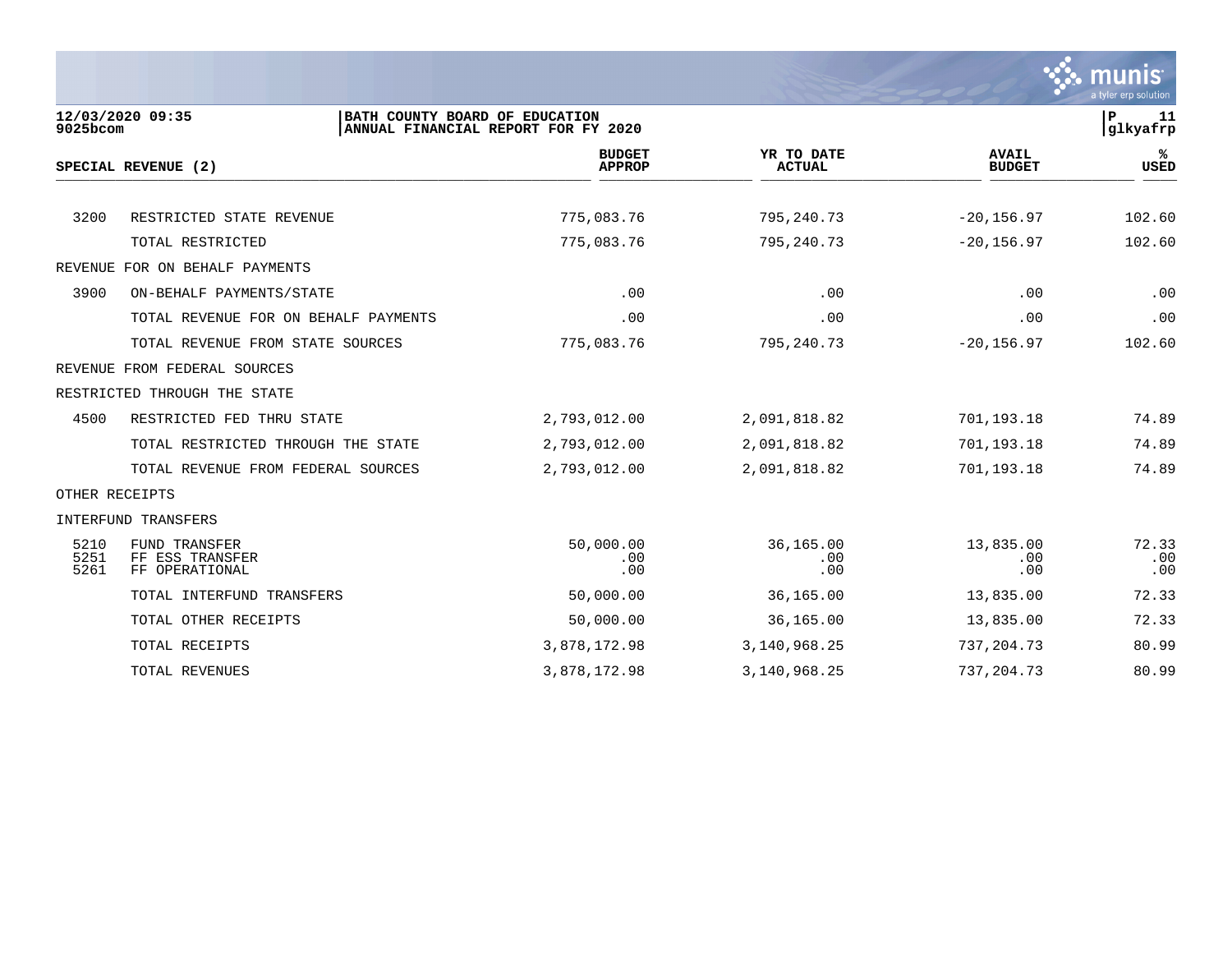

**12/03/2020 09:35 |BATH COUNTY BOARD OF EDUCATION |P 12 ANNUAL FINANCIAL REPORT FOR FY 2020 BUDGET YR TO DATE AVAIL %**  $SPECTAL REVIEW (2)$  $\frac{\text{AFR} + \text{R}}{\text{AFR}}$ EXPENDITURES 1000 INSTRUCTION<br>0100 SALARIES PERSONNEL SERVICES<br>0200 EMPLOYEE BENEFITS<br>0300 PURCHASED PROF AND TECH SERV<br>0400 PURCHASED PROPERTY SERVICES<br>0500 OTHER PURCHASED SERVICES 0100 SALARIES PERSONNEL SERVICES 1,470,986.35 1,244,813.59 226,172.76 84.62 0200 EMPLOYEE BENEFITS 446,891.58 317,127.47 129,764.11 70.96 0300 PURCHASED PROF AND TECH SERV 9,381.00 11,593.31 -2,212.31 123.58 0400 PURCHASED PROPERTY SERVICES 3,500.00 2,555.64 944.36 73.02 0500 OTHER PURCHASED SERVICES 28,773.85 8,437.63 20,336.22 29.32 0600 SUPPLIES 693,731.61 160,107.85 533,623.76 23.08 0700 PROPERTY 149,914.90 99,424.94 50,489.96 66.32 0800 DEBT SERVICE AND MISCELLANEOUS 63.98 (200.00 4,349.41 8,450.59 33.98 0840 CONTINGENCY 5,154.82 .00 5,154.82 .00 0900 OTHER ITEMS .00 .00 .00 .00 TOTAL 1000 INSTRUCTION 2,821,134.11 1,848,409.84 972,724.27 65.52 2100 STUDENT SUPPORT SERVICES 0100 SALARIES PERSONNEL SERVICES 174,711.44 163,490.90 11,220.54 93.58 0200 EMPLOYEE BENEFITS 63,502.52 62,736.65 765.87 98.79 0300 PURCHASED PROF AND TECH SERV .00 .00 .00 .00 0400 PURCHASED PROPERTY SERVICES .00 .00 .00 .00 0500 OTHER PURCHASED SERVICES 6.24 17,030.74 17,664.32 -10,633.58 251.24 0600 SUPPLIES 4,531.74 730.31 3,801.43 16.12 0700 PROPERTY .00 .00 .00 .00 0800 DEBT SERVICE AND MISCELLANEOUS .00 3,271.23 -3,271.23 .00 0840 CONTINGENCY .00 .00 .00 .00 TOTAL 2100 STUDENT SUPPORT SERVICES 249,776.44 247,893.41 1,883.03 99.25 2200 INSTRUCTIONAL STAFF SUPP SERV 0100 SALARIES PERSONNEL SERVICES 293,511.52 404,984.54 -111,473.02 137.98 0200 EMPLOYEE BENEFITS 96,172.37 123,992.58 -27,820.21 128.93 0300 PURCHASED PROF AND TECH SERV 6 (1990) 47,050.93 57,206.71 -10,155.78 121.58 0400 PURCHASED PROPERTY SERVICES .00 .00 .00 .00 0500 OTHER PURCHASED SERVICES 21,169.92 18,278.15 2,891.77 86.34 0600 SUPPLIES 13,495.37 44,445.03 -30,949.66 329.34 0700 PROPERTY 20,000.00 15,298.47 4,701.53 76.49 0800 DEBT SERVICE AND MISCELLANEOUS **1,500.00** 1,500.00 .00 .00 .00 .00 .00 .00 .00 .00 TOTAL 2200 INSTRUCTIONAL STAFF SUPP SERV 492,900.11 664,205.48 -171,305.37 134.75 2300 DISTRICT ADMIN SUPPORT 0100 SALARIES PERSONNEL SERVICES .00 .00 .00 .00 0200 EMPLOYEE BENEFITS .00 .00 .00 .00 0300 PURCHASED PROF AND TECH SERV .00 80.00 -80.00 .00 0400 PURCHASED PROPERTY SERVICES .00 .00 .00 .00 0500 OTHER PURCHASED SERVICES .00 .00 .00 .00 0600 SUPPLIES .00 2,379.55 -2,379.55 .00

0700 PROPERTY .00 .00 .00 .00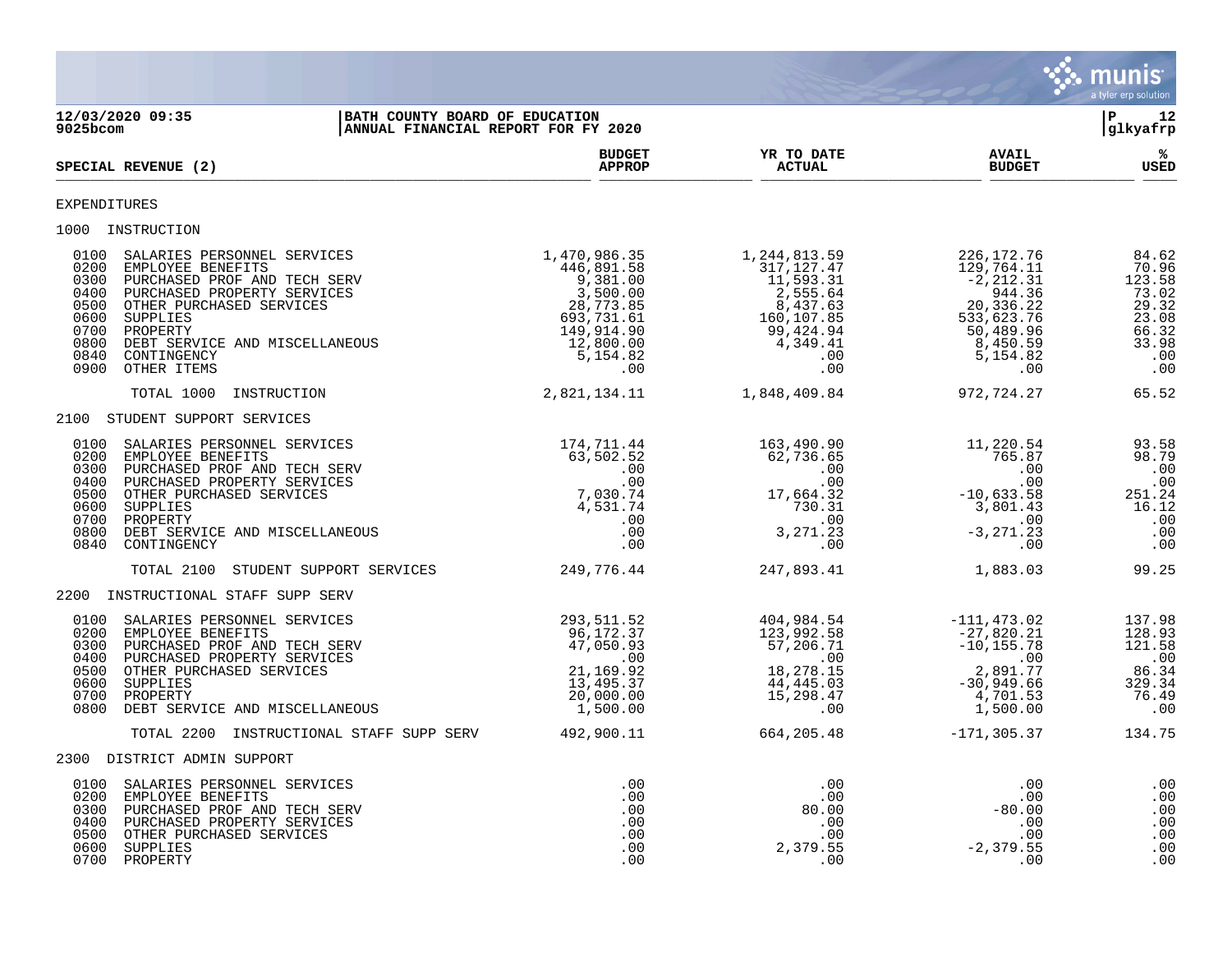

| 9025bcom                                             | 12/03/2020 09:35<br>BATH COUNTY BOARD OF EDUCATION<br>ANNUAL FINANCIAL REPORT FOR FY 2020                                                                                |                                                                                                                                                    |                                                                                     |                                                                              | l P<br>13<br>glkyafrp                                    |
|------------------------------------------------------|--------------------------------------------------------------------------------------------------------------------------------------------------------------------------|----------------------------------------------------------------------------------------------------------------------------------------------------|-------------------------------------------------------------------------------------|------------------------------------------------------------------------------|----------------------------------------------------------|
|                                                      | SPECIAL REVENUE (2)                                                                                                                                                      | <b>BUDGET</b><br><b>APPROP</b>                                                                                                                     | YR TO DATE<br><b>ACTUAL</b>                                                         | <b>AVAIL</b><br><b>BUDGET</b>                                                | ిశ<br><b>USED</b>                                        |
|                                                      | 0800 DEBT SERVICE AND MISCELLANEOUS                                                                                                                                      | .00                                                                                                                                                | .00                                                                                 | .00                                                                          | .00                                                      |
|                                                      | TOTAL 2300 DISTRICT ADMIN SUPPORT                                                                                                                                        | .00                                                                                                                                                | 2,459.55                                                                            | $-2, 459.55$                                                                 | .00                                                      |
|                                                      | 2400 SCHOOL ADMIN SUPPORT                                                                                                                                                |                                                                                                                                                    |                                                                                     |                                                                              |                                                          |
| 0100<br>0200<br>0300<br>0600<br>0700<br>0800         | SALARIES PERSONNEL SERVICES<br>EMPLOYEE BENEFITS<br>PURCHASED PROF AND TECH SERV<br>SUPPLIES<br>PROPERTY<br>DEBT SERVICE AND MISCELLANEOUS                               | .00<br>.00<br>.00<br>.00<br>.00<br>.00                                                                                                             | .00<br>.00<br>.00<br>.00<br>.00<br>.00                                              | .00<br>.00<br>.00<br>.00<br>.00<br>.00                                       | .00<br>.00<br>.00<br>.00<br>.00<br>.00                   |
|                                                      | TOTAL 2400 SCHOOL ADMIN SUPPORT                                                                                                                                          | .00                                                                                                                                                | .00                                                                                 | .00                                                                          | .00                                                      |
|                                                      | 2500 BUSINESS SUPPORT SERVICES                                                                                                                                           |                                                                                                                                                    |                                                                                     |                                                                              |                                                          |
| 0200<br>0300<br>0400<br>0500<br>0600<br>0700         | 0100 SALARIES PERSONNEL SERVICES<br>EMPLOYEE BENEFITS<br>PURCHASED PROF AND TECH SERV<br>PURCHASED PROPERTY SERVICES<br>OTHER PURCHASED SERVICES<br>SUPPLIES<br>PROPERTY | .00<br>.00<br>.00<br>.00<br>.00<br>.00<br>.00                                                                                                      | .00<br>.00<br>.00<br>.00<br>.00<br>.00<br>.00                                       | .00<br>.00<br>.00<br>.00<br>.00<br>.00<br>.00                                | .00<br>.00<br>.00<br>.00<br>.00<br>.00<br>.00            |
|                                                      | TOTAL 2500 BUSINESS SUPPORT SERVICES                                                                                                                                     | .00                                                                                                                                                | .00                                                                                 | .00                                                                          | .00                                                      |
|                                                      | 2600 PLANT OPERATIONS & MAINTENANCE                                                                                                                                      |                                                                                                                                                    |                                                                                     |                                                                              |                                                          |
| 0100<br>0200<br>0300<br>0400<br>0500<br>0600<br>0700 | SALARIES PERSONNEL SERVICES<br>EMPLOYEE BENEFITS<br>PURCHASED PROF AND TECH SERV<br>PURCHASED PROPERTY SERVICES<br>OTHER PURCHASED SERVICES<br>SUPPLIES<br>PROPERTY      | 10,637.00<br>$4,621.56$<br>$4,500.00$<br>$2.500.00$<br>$\begin{array}{c} 2,500.00 \\ 2,500.00 \\ 40,000.00 \\ .00 \end{array}$<br>40,000.00<br>.00 | 11,145.60<br>3,481.01<br>6,362.18<br>2,561.59<br>1,546.23<br>11,921.24<br>$\sim$ 00 | $-508.60$<br>1,140.55<br>-6,362.18<br>1,938.41<br>953.77<br>28,078.76<br>.00 | 104.78<br>75.32<br>.00<br>56.92<br>61.85<br>29.80<br>.00 |
|                                                      | TOTAL 2600 PLANT OPERATIONS & MAINTENANCE 62,258.56                                                                                                                      |                                                                                                                                                    | 37,017.85                                                                           | 25,240.71                                                                    | 59.46                                                    |
|                                                      | 2700 STUDENT TRANSPORTATION                                                                                                                                              |                                                                                                                                                    |                                                                                     |                                                                              |                                                          |
| 0100<br>0200<br>0300<br>0600<br>0700<br>0800         | SALARIES PERSONNEL SERVICES<br>EMPLOYEE BENEFITS<br>PURCHASED PROF AND TECH SERV<br>SUPPLIES<br>PROPERTY<br>DEBT SERVICE AND MISCELLANEOUS                               | 21,660.00<br>6,844.00<br>$.00$<br>.00                                                                                                              | 23,933.12<br>6,455.12<br>.00<br>737.65<br>.00<br>.00                                | $-2, 273.12$<br>388.88<br>.00<br>$-737.65$<br>.00<br>.00                     | 110.49<br>94.32<br>.00<br>.00<br>.00<br>.00              |
|                                                      | TOTAL 2700 STUDENT TRANSPORTATION                                                                                                                                        | 28,504.00                                                                                                                                          | 31,125.89                                                                           | $-2,621.89$                                                                  | 109.20                                                   |
|                                                      | 3100 FOOD SERVICE OPERATION                                                                                                                                              |                                                                                                                                                    |                                                                                     |                                                                              |                                                          |
|                                                      | 0500 OTHER PURCHASED SERVICES                                                                                                                                            | .00                                                                                                                                                | .00                                                                                 | .00                                                                          | .00                                                      |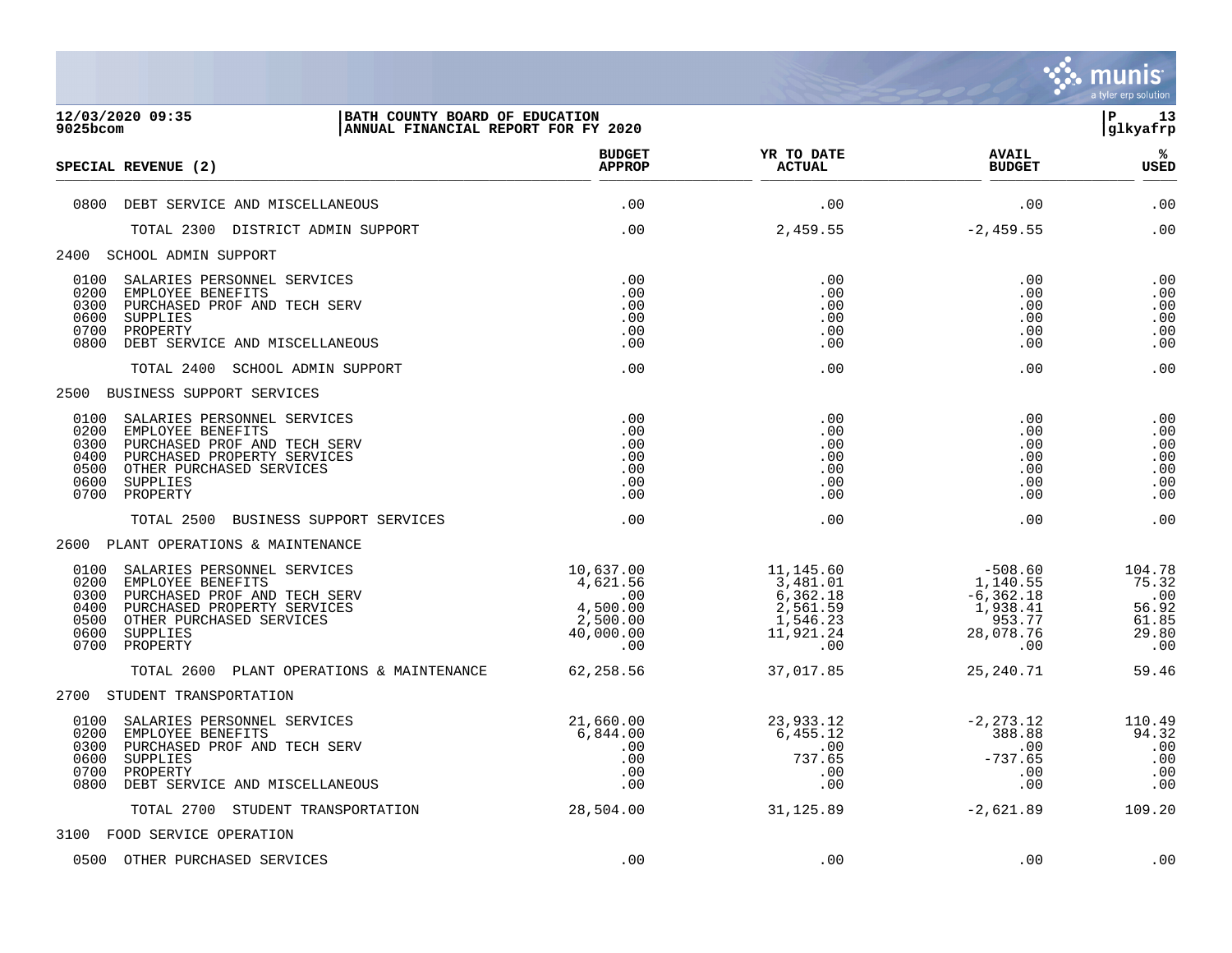

| $9025$ bcom                                                          | 12/03/2020 09:35                                                                                                                                                                                                     | BATH COUNTY BOARD OF EDUCATION<br>ANNUAL FINANCIAL REPORT FOR FY 2020                           |                                                                                                     |                                                                                                             | P<br>14<br>glkyafrp                                                                |
|----------------------------------------------------------------------|----------------------------------------------------------------------------------------------------------------------------------------------------------------------------------------------------------------------|-------------------------------------------------------------------------------------------------|-----------------------------------------------------------------------------------------------------|-------------------------------------------------------------------------------------------------------------|------------------------------------------------------------------------------------|
|                                                                      | SPECIAL REVENUE (2)                                                                                                                                                                                                  | <b>BUDGET</b><br><b>APPROP</b>                                                                  | YR TO DATE<br><b>ACTUAL</b>                                                                         | <b>AVAIL</b><br><b>BUDGET</b>                                                                               | %ะ<br><b>USED</b>                                                                  |
| 0600<br>0700<br>0800                                                 | SUPPLIES<br>PROPERTY<br>DEBT SERVICE AND MISCELLANEOUS                                                                                                                                                               | 150.00<br>28,000.00<br>.00                                                                      | 1,775.98<br>5,719.13<br>.00                                                                         | $-1,625.98$<br>22,280.87<br>.00                                                                             | 999.99<br>20.43<br>.00                                                             |
|                                                                      | TOTAL 3100 FOOD SERVICE OPERATION                                                                                                                                                                                    | 28,150.00                                                                                       | 7,495.11                                                                                            | 20,654.89                                                                                                   | 26.63                                                                              |
| 3200                                                                 | DAY CARE OPERATIONS                                                                                                                                                                                                  |                                                                                                 |                                                                                                     |                                                                                                             |                                                                                    |
| 0100<br>0500<br>0600                                                 | SALARIES PERSONNEL SERVICES<br>OTHER PURCHASED SERVICES<br><b>SUPPLIES</b>                                                                                                                                           | .00<br>.00<br>.00                                                                               | .00<br>.00<br>.00                                                                                   | .00<br>.00<br>.00                                                                                           | .00<br>.00<br>.00                                                                  |
|                                                                      | TOTAL 3200<br>DAY CARE OPERATIONS                                                                                                                                                                                    | .00                                                                                             | .00                                                                                                 | .00                                                                                                         | .00                                                                                |
| 3300                                                                 | COMMUNITY SERVICES                                                                                                                                                                                                   |                                                                                                 |                                                                                                     |                                                                                                             |                                                                                    |
| 0100<br>0200<br>0300<br>0400<br>0500<br>0600<br>0700<br>0800<br>0900 | SALARIES PERSONNEL SERVICES<br>EMPLOYEE BENEFITS<br>PURCHASED PROF AND TECH SERV<br>PURCHASED PROPERTY SERVICES<br>OTHER PURCHASED SERVICES<br>SUPPLIES<br>PROPERTY<br>DEBT SERVICE AND MISCELLANEOUS<br>OTHER ITEMS | 229,049.22<br>19,291.92<br>480.00<br>450.00<br>2,290.09<br>18,418.53<br>350.00<br>120.00<br>.00 | 228,080.82<br>21,981.91<br>480.00<br>675.71<br>2,550.79<br>44, 174. 16<br>1,694.82<br>760.15<br>.00 | 968.40<br>$-2,689.99$<br>.00<br>$-225.71$<br>$-260.70$<br>$-25, 755.63$<br>$-1, 344.82$<br>$-640.15$<br>.00 | 99.58<br>113.94<br>100.00<br>150.16<br>111.38<br>239.84<br>484.23<br>633.46<br>.00 |
|                                                                      | TOTAL 3300<br>COMMUNITY SERVICES                                                                                                                                                                                     | 270,449.76                                                                                      | 300,398.36                                                                                          | $-29,948.60$                                                                                                | 111.07                                                                             |
| 5100                                                                 | DEBT SERVICE                                                                                                                                                                                                         |                                                                                                 |                                                                                                     |                                                                                                             |                                                                                    |
| 0800                                                                 | DEBT SERVICE AND MISCELLANEOUS                                                                                                                                                                                       | .00                                                                                             | .00                                                                                                 | .00                                                                                                         | .00                                                                                |
|                                                                      | TOTAL 5100 DEBT SERVICE                                                                                                                                                                                              | .00                                                                                             | .00                                                                                                 | .00                                                                                                         | .00                                                                                |
| 5200                                                                 | <b>FUND TRANSFERS</b>                                                                                                                                                                                                |                                                                                                 |                                                                                                     |                                                                                                             |                                                                                    |
| 0900                                                                 | OTHER ITEMS                                                                                                                                                                                                          | .00                                                                                             | 1,962.76                                                                                            | $-1,962.76$                                                                                                 | .00                                                                                |
|                                                                      | TOTAL 5200<br>FUND TRANSFERS                                                                                                                                                                                         | .00                                                                                             | 1,962.76                                                                                            | $-1,962.76$                                                                                                 | .00                                                                                |
|                                                                      | TOTAL EXPENDITURES                                                                                                                                                                                                   | 3,953,172.98                                                                                    | 3,140,968.25                                                                                        | 812, 204. 73                                                                                                | 79.45                                                                              |
|                                                                      | TOTAL FOR SPECIAL REVENUE (2)                                                                                                                                                                                        | $-75,000.00$                                                                                    | .00                                                                                                 | $-75,000.00$                                                                                                | .00                                                                                |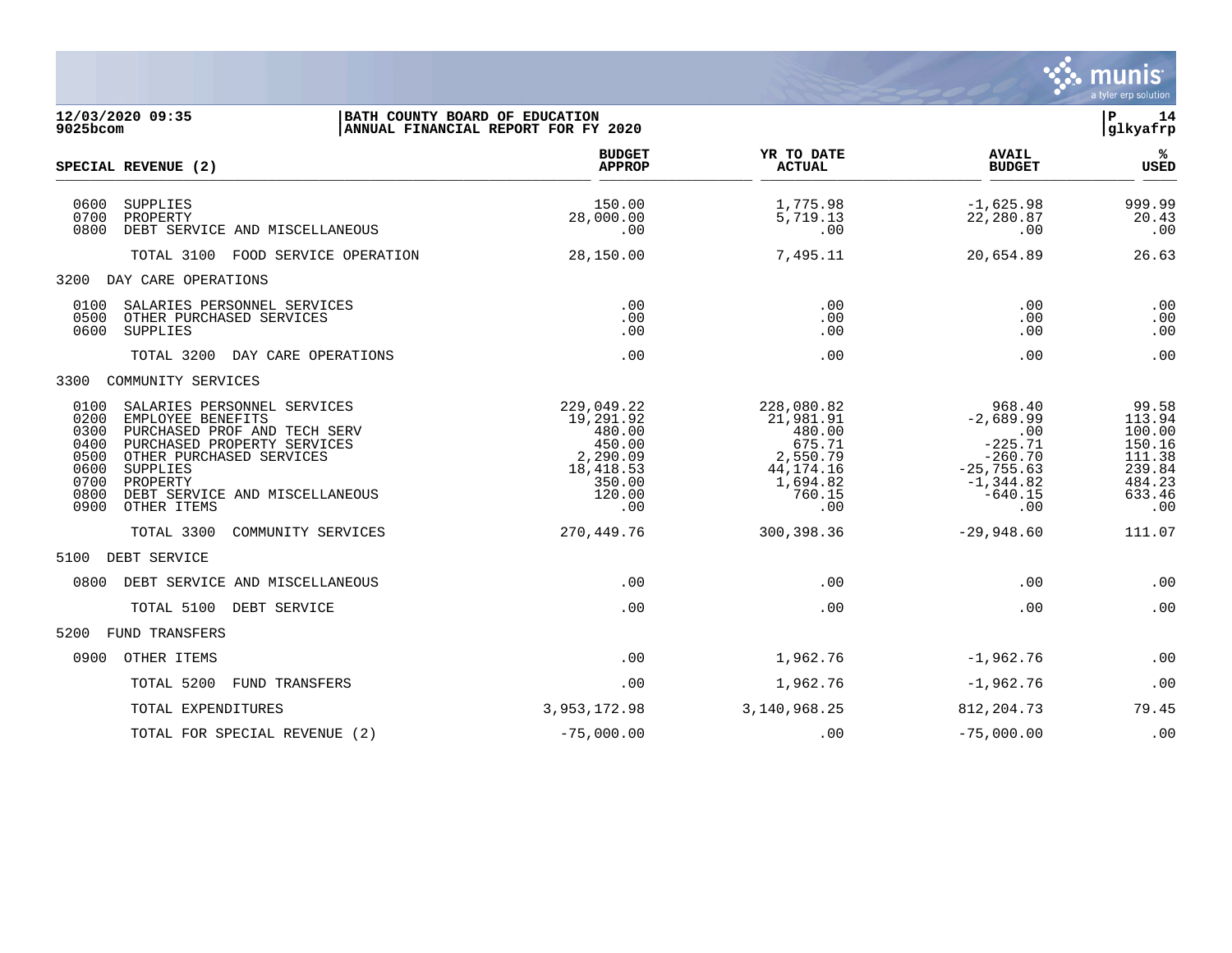|                 |                                                                                           |                                |                             |                               | $\sim$ munis<br>a tyler erp solution |
|-----------------|-------------------------------------------------------------------------------------------|--------------------------------|-----------------------------|-------------------------------|--------------------------------------|
| 9025bcom        | 12/03/2020 09:35<br>BATH COUNTY BOARD OF EDUCATION<br>ANNUAL FINANCIAL REPORT FOR FY 2020 |                                |                             |                               | $\mathbf P$<br>15<br>glkyafrp        |
|                 | DISTRICT ACTIVITY FD (ANNUAL) (21)                                                        | <b>BUDGET</b><br><b>APPROP</b> | YR TO DATE<br><b>ACTUAL</b> | <b>AVAIL</b><br><b>BUDGET</b> | ℁<br><b>USED</b>                     |
| <b>REVENUES</b> |                                                                                           |                                |                             |                               |                                      |
|                 | 0999 BEGINNING BALANCE                                                                    |                                |                             |                               |                                      |
|                 | TOTAL 0999 BEGINNING BALANCE                                                              | 94,621.51                      | 94,621.51                   | .00                           | 100.00                               |
| RECEIPTS        |                                                                                           |                                |                             |                               |                                      |
|                 | REVENUE FROM LOCAL SOURCES                                                                |                                |                             |                               |                                      |
|                 | STUDENT ACTIVITIES                                                                        |                                |                             |                               |                                      |
| 1740<br>1750    | STUDENT FEES<br>DONATIONS (ACTIVITY FND)                                                  | 9,656.14<br>.00                | 3,965.00<br>.00             | 5,691.14<br>.00               | 41.06<br>.00                         |
| 1790            | OTHER STUDENT ACTIVITY INCOME                                                             | 74,407.09                      | 58,991.33                   | 15, 415. 76                   | 79.28                                |
|                 | TOTAL STUDENT ACTIVITIES                                                                  | 84,063.23                      | 62,956.33                   | 21,106.90                     | 74.89                                |
|                 | OTHER REVENUE FROM LOCAL SOURCES                                                          |                                |                             |                               |                                      |
| 1920<br>1990    | CONTRIBUTIONS/DONATIONS<br>MISCELLANEOUS REVENUE                                          | 23,790.00<br>17,780.40         | 22,190.00<br>13,095.40      | 1,600.00<br>4,685.00          | 93.27<br>73.65                       |
|                 | TOTAL OTHER REVENUE FROM LOCAL SOURCES                                                    | 41,570.40                      | 35,285.40                   | 6,285.00                      | 84.88                                |
|                 | TOTAL REVENUE FROM LOCAL SOURCES                                                          | 125,633.63                     | 98, 241. 73                 | 27,391.90                     | 78.20                                |
|                 | REVENUE FROM FEDERAL SOURCES                                                              |                                |                             |                               |                                      |
|                 | FEDERAL REIMBURSEMENT                                                                     |                                |                             |                               |                                      |
| 4810            | MEDICAID REIMBURSEMENT                                                                    | .00                            | .00                         | .00                           | .00                                  |
|                 | TOTAL FEDERAL REIMBURSEMENT                                                               | .00                            | .00                         | .00                           | .00                                  |
|                 | TOTAL REVENUE FROM FEDERAL SOURCES                                                        | .00                            | .00                         | .00                           | .00                                  |
|                 | TOTAL RECEIPTS                                                                            | 125,633.63                     | 98, 241. 73                 | 27,391.90                     | 78.20                                |
|                 | TOTAL REVENUES                                                                            | 220, 255. 14                   | 192,863.24                  | 27,391.90                     | 87.56                                |

the contract of the contract of the contract of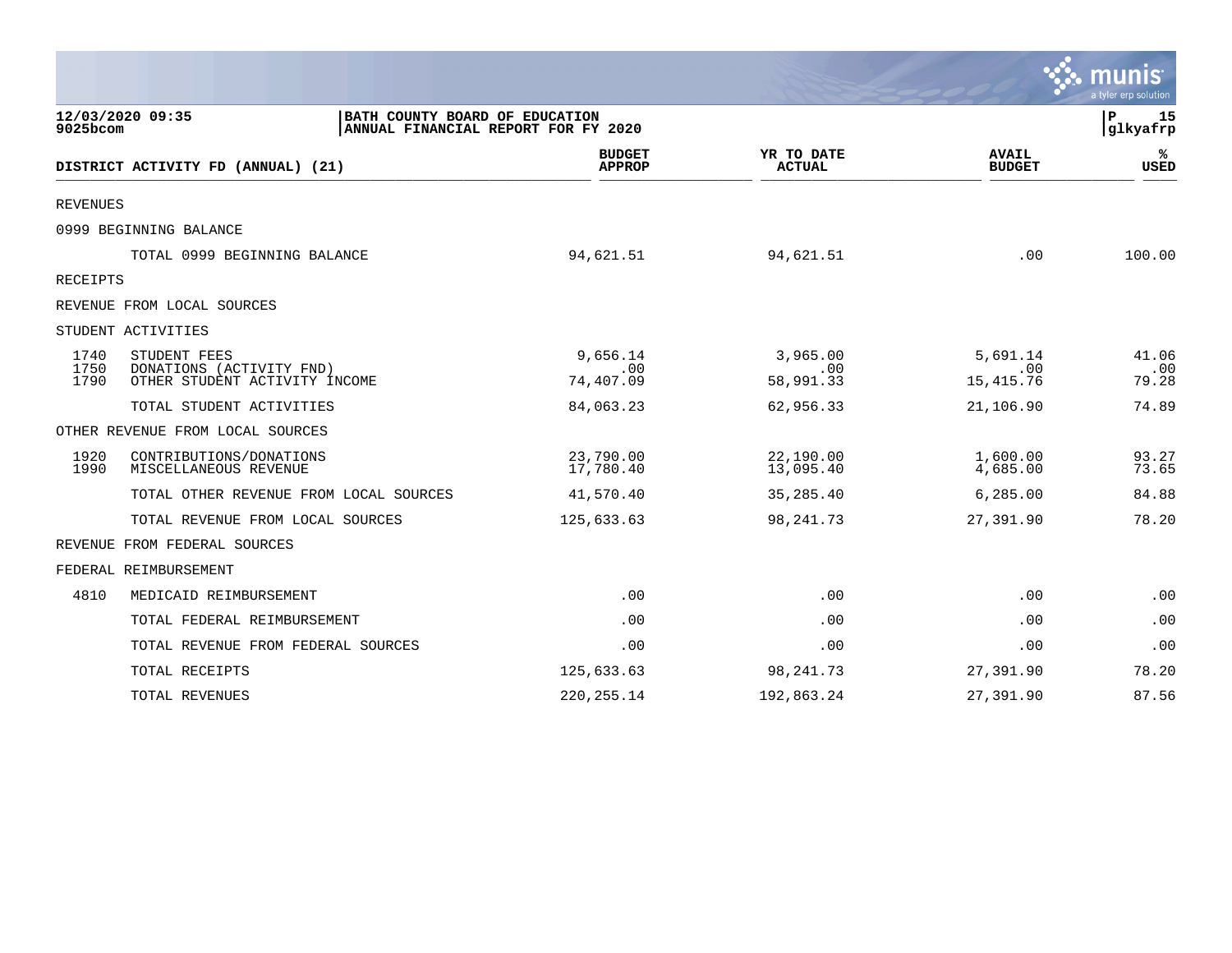

**12/03/2020 09:35 |BATH COUNTY BOARD OF EDUCATION |P 16** ANNUAL FINANCIAL REPORT FOR FY 2020 **BUDGET YR TO DATE AVAIL %**  $DISTRICT ACTIVITY FD (ANNUAL) (21)$  $\frac{MFACF}{MFACF}$  . Actival  $\frac{MFACF}{MFACF}$  . Actival  $\frac{MFACF}{MFACF}$  . Actival  $\frac{MFACF}{MFACF}$  . Actival  $\frac{MFACF}{MFACF}$ EXPENDITURES 1000 INSTRUCTION 0100 SALARIES PERSONNEL SERVICES 4,932.51 2,955.51 1,977.00 59.92 0200 EMPLOYEE BENEFITS 718.00 744.46 -26.46 103.69 0300 PURCHASED PROF AND TECH SERV 2,255.00 2,655.00 -400.00 117.74 0400 PURCHASED PROPERTY SERVICES 992.07 480.00 512.07 48.38 0500 OTHER PURCHASED SERVICES (1.268.81 ) 0.268.81 (1.268.81 ) 8,810.68 (1.458.13 (1.458.13 ) 85.80 (1.20 ) 8,810.68 (1.20 ) 8,810.68 (1.20 ) 8,810.68 (1.20 ) 8,810.68 (1.20 ) 8,810.68 (1.20 ) 8,810.68 (1.20 ) 8,810.66 (1. 0600 SUPPLIES 160,259.60 66,019.94 94,239.66 41.20 0700 PROPERTY 10,829.60 3,800.93 7,028.67 35.10 0800 DEBT SERVICE AND MISCELLANEOUS 12,620.65 3,617.23 9,003.42 28.66 TOTAL 1000 INSTRUCTION 202,876.24 89,083.75 113,792.49 43.91 2100 STUDENT SUPPORT SERVICES 0600 SUPPLIES 2,461.95 701.10 1,760.85 28.48 TOTAL 2100 STUDENT SUPPORT SERVICES 2,461.95 701.10 1,760.85 28.48 2200 INSTRUCTIONAL STAFF SUPP SERV 0600 SUPPLIES 11,778.04 5,388.72 6,389.32 45.75 0700 PROPERTY .00 .00 .00 .00 TOTAL 2200 INSTRUCTIONAL STAFF SUPP SERV 11,778.04 5,388.72 6,389.32 45.75 2600 PLANT OPERATIONS & MAINTENANCE 0600 SUPPLIES .00 .00 .00 .00 TOTAL 2600 PLANT OPERATIONS & MAINTENANCE .00 .00 .00 .00 2700 STUDENT TRANSPORTATION 0100 SALARIES PERSONNEL SERVICES .00 .00 .00 .00 0200 EMPLOYEE BENEFITS .00 .00 .00 .00 0800 DEBT SERVICE AND MISCELLANEOUS TOTAL 2700 STUDENT TRANSPORTATION 3,138.91 1,279.56 1,859.35 40.76 TOTAL EXPENDITURES 220,255.14 96,453.13 123,802.01 43.79 TOTAL FOR DISTRICT ACTIVITY FD (ANNUA (21) .00 96,410.11 -96,410.11 .00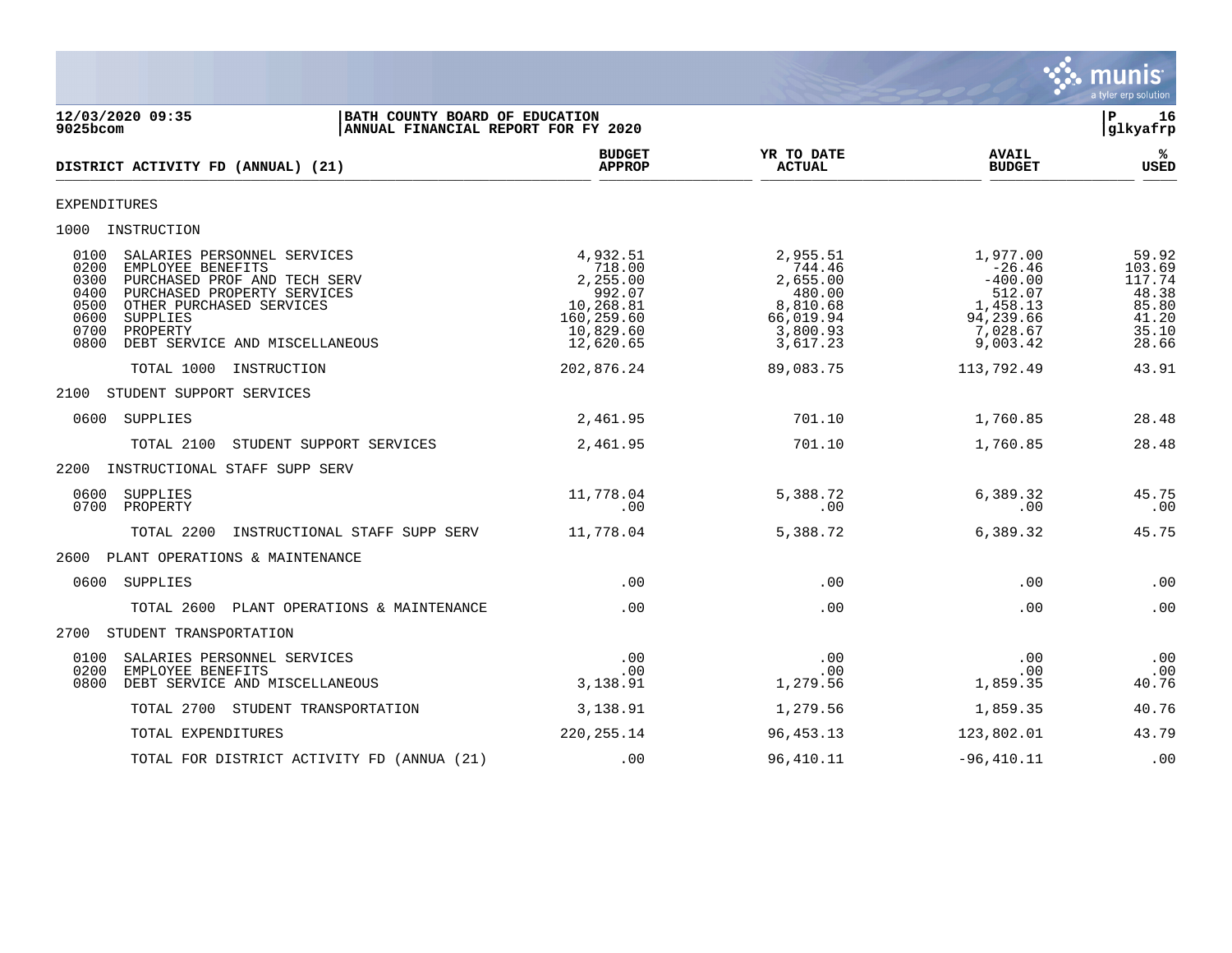|                                            |                                                                       |                                |                             |                               | <b>munis</b><br>a tyler erp solution |
|--------------------------------------------|-----------------------------------------------------------------------|--------------------------------|-----------------------------|-------------------------------|--------------------------------------|
| 12/03/2020 09:35<br>9025bcom               | BATH COUNTY BOARD OF EDUCATION<br>ANNUAL FINANCIAL REPORT FOR FY 2020 |                                |                             |                               | 17<br>P.<br>glkyafrp                 |
|                                            | SPEC REV - STUDENT ACTIVITY (25)                                      | <b>BUDGET</b><br><b>APPROP</b> | YR TO DATE<br><b>ACTUAL</b> | <b>AVAIL</b><br><b>BUDGET</b> | ℁<br>USED                            |
| <b>REVENUES</b>                            |                                                                       |                                |                             |                               |                                      |
| RECEIPTS                                   |                                                                       |                                |                             |                               |                                      |
| REVENUE FROM LOCAL SOURCES                 |                                                                       |                                |                             |                               |                                      |
| STUDENT ACTIVITIES                         |                                                                       |                                |                             |                               |                                      |
| 1710<br>ADMISSIONS<br>1730<br>1740<br>1790 | CLUB & OTHER DUES<br>STUDENT FEES<br>OTHER STUDENT ACTIVITY INCOME    | .00<br>.00<br>.00<br>.00       | .00<br>.00<br>.00<br>.00    | .00<br>.00<br>.00<br>.00      | .00<br>.00<br>.00<br>.00             |
|                                            | TOTAL STUDENT ACTIVITIES                                              | .00                            | .00                         | .00                           | .00                                  |
|                                            | OTHER REVENUE FROM LOCAL SOURCES                                      |                                |                             |                               |                                      |
| 1920                                       | CONTRIBUTIONS/DONATIONS                                               | .00                            | .00                         | .00                           | .00                                  |
|                                            | TOTAL OTHER REVENUE FROM LOCAL SOURCES                                | .00                            | .00                         | .00                           | .00                                  |
|                                            | TOTAL REVENUE FROM LOCAL SOURCES                                      | .00                            | .00                         | .00                           | .00                                  |
|                                            | TOTAL RECEIPTS                                                        | .00                            | .00                         | .00                           | .00                                  |
|                                            | TOTAL REVENUES                                                        | .00                            | .00                         | .00                           | .00                                  |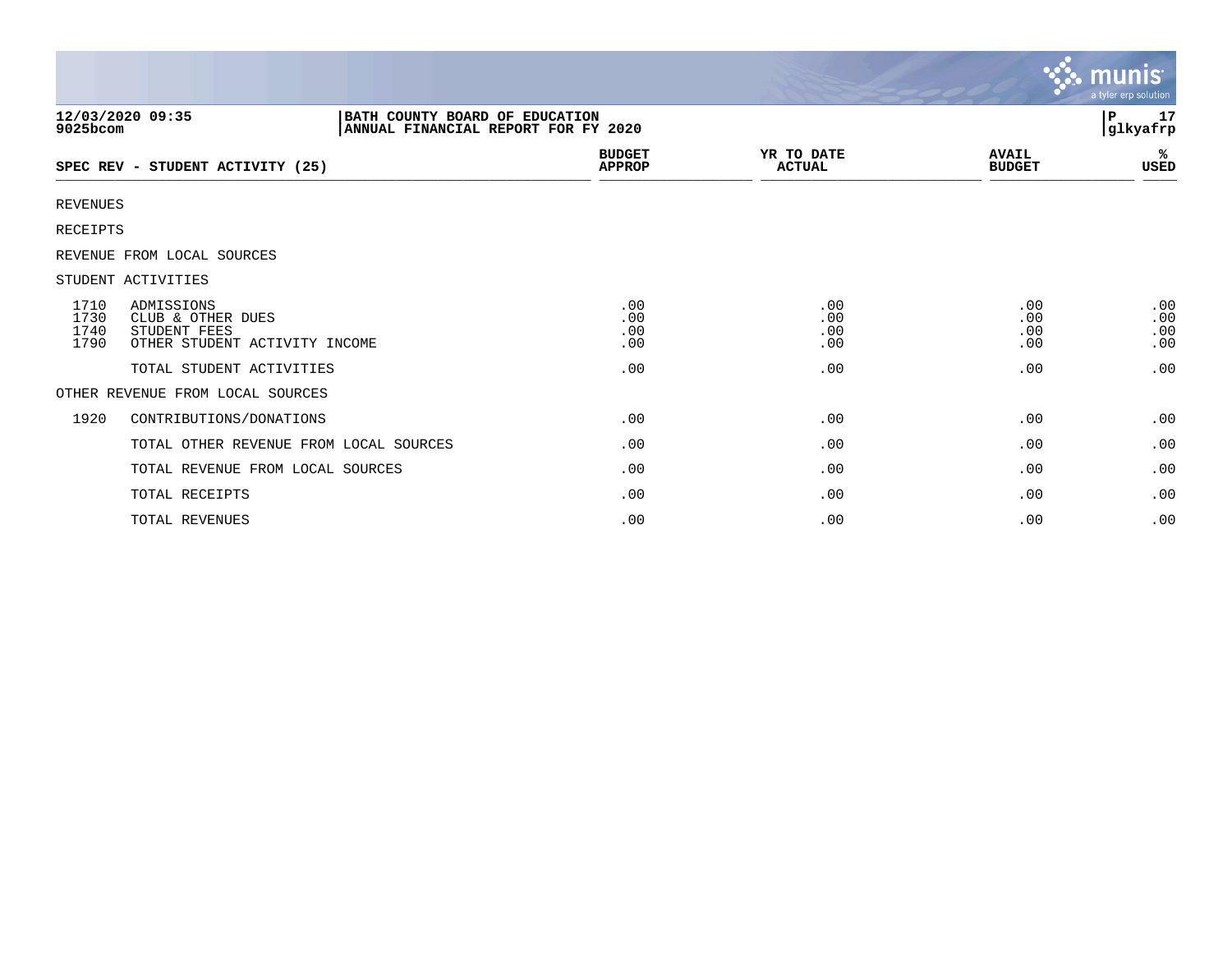|                                                                                                                                                                                                                                          |                                               |                                               |                                               | <b>munis</b><br>a tyler erp solution          |
|------------------------------------------------------------------------------------------------------------------------------------------------------------------------------------------------------------------------------------------|-----------------------------------------------|-----------------------------------------------|-----------------------------------------------|-----------------------------------------------|
| 12/03/2020 09:35<br>BATH COUNTY BOARD OF EDUCATION<br>$9025$ bcom<br>ANNUAL FINANCIAL REPORT FOR FY 2020                                                                                                                                 |                                               |                                               |                                               | ΙP<br>18<br>glkyafrp                          |
| SPEC REV - STUDENT ACTIVITY (25)                                                                                                                                                                                                         | <b>BUDGET</b><br><b>APPROP</b>                | YR TO DATE<br><b>ACTUAL</b>                   | <b>AVAIL</b><br><b>BUDGET</b>                 | %ะ<br>USED                                    |
| <b>EXPENDITURES</b>                                                                                                                                                                                                                      |                                               |                                               |                                               |                                               |
| 1000 INSTRUCTION                                                                                                                                                                                                                         |                                               |                                               |                                               |                                               |
| 0100<br>SALARIES PERSONNEL SERVICES<br>0300<br>PURCHASED PROF AND TECH SERV<br>0400<br>PURCHASED PROPERTY SERVICES<br>0500<br>OTHER PURCHASED SERVICES<br>0600<br>SUPPLIES<br>0700<br>PROPERTY<br>0800<br>DEBT SERVICE AND MISCELLANEOUS | .00<br>.00<br>.00<br>.00<br>.00<br>.00<br>.00 | .00<br>.00<br>.00<br>.00<br>.00<br>.00<br>.00 | .00<br>.00<br>.00<br>.00<br>.00<br>.00<br>.00 | .00<br>.00<br>.00<br>.00<br>.00<br>.00<br>.00 |
| TOTAL 1000 INSTRUCTION                                                                                                                                                                                                                   | .00                                           | .00                                           | .00                                           | .00                                           |
| 2100<br>STUDENT SUPPORT SERVICES                                                                                                                                                                                                         |                                               |                                               |                                               |                                               |
| 0100<br>SALARIES PERSONNEL SERVICES<br>0300<br>PURCHASED PROF AND TECH SERV<br>0400<br>PURCHASED PROPERTY SERVICES<br>0500<br>OTHER PURCHASED SERVICES<br>0600<br>SUPPLIES<br>0700<br>PROPERTY<br>0800<br>DEBT SERVICE AND MISCELLANEOUS | .00<br>.00<br>.00<br>.00<br>.00<br>.00<br>.00 | .00<br>.00<br>.00<br>.00<br>.00<br>.00<br>.00 | .00<br>.00<br>.00<br>.00<br>.00<br>.00<br>.00 | .00<br>.00<br>.00<br>.00<br>.00<br>.00<br>.00 |
| TOTAL 2100<br>STUDENT SUPPORT SERVICES                                                                                                                                                                                                   | .00                                           | .00                                           | .00                                           | .00                                           |
| INSTRUCTIONAL STAFF SUPP SERV<br>2200                                                                                                                                                                                                    |                                               |                                               |                                               |                                               |
| 0100<br>SALARIES PERSONNEL SERVICES<br>0300<br>PURCHASED PROF AND TECH SERV<br>0400<br>PURCHASED PROPERTY SERVICES<br>0500<br>OTHER PURCHASED SERVICES<br>0600<br>SUPPLIES<br>0700<br>PROPERTY<br>0800<br>DEBT SERVICE AND MISCELLANEOUS | .00<br>.00<br>.00<br>.00<br>.00<br>.00<br>.00 | .00<br>.00<br>.00<br>.00<br>.00<br>.00<br>.00 | .00<br>.00<br>.00<br>.00<br>.00<br>.00<br>.00 | .00<br>.00<br>.00<br>.00<br>.00<br>.00<br>.00 |
| TOTAL 2200<br>INSTRUCTIONAL STAFF SUPP SERV                                                                                                                                                                                              | .00                                           | .00                                           | .00                                           | .00                                           |
| 2600<br>PLANT OPERATIONS & MAINTENANCE                                                                                                                                                                                                   |                                               |                                               |                                               |                                               |
| 0100<br>SALARIES PERSONNEL SERVICES<br>0300<br>PURCHASED PROF AND TECH SERV<br>0400<br>PURCHASED PROPERTY SERVICES<br>0500 OTHER PURCHASED SERVICES<br>0600 SUPPLIES<br>0700<br>PROPERTY<br>0800<br>DEBT SERVICE AND MISCELLANEOUS       | .00<br>.00<br>.00<br>.00<br>.00<br>.00<br>.00 | .00<br>.00<br>.00<br>.00<br>.00<br>.00<br>.00 | .00<br>.00<br>.00<br>.00<br>.00<br>.00<br>.00 | .00<br>.00<br>.00<br>.00<br>.00<br>.00<br>.00 |
| TOTAL 2600 PLANT OPERATIONS & MAINTENANCE                                                                                                                                                                                                | .00                                           | .00                                           | .00                                           | .00                                           |
| 2700 STUDENT TRANSPORTATION                                                                                                                                                                                                              |                                               |                                               |                                               |                                               |
| 0100 SALARIES PERSONNEL SERVICES                                                                                                                                                                                                         | .00                                           | .00                                           | .00                                           | .00                                           |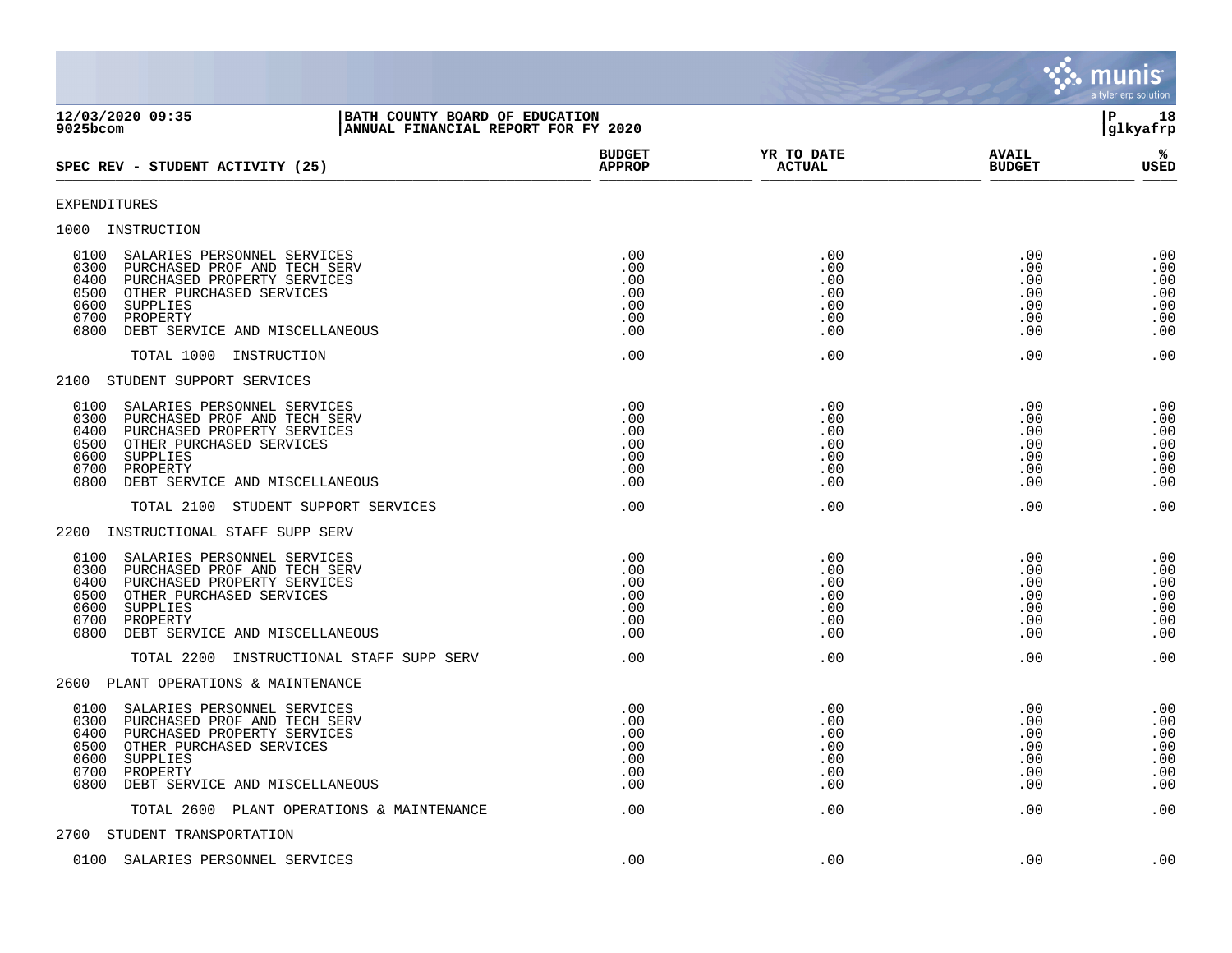

| 12/03/2020 09:35<br>9025bcom                                                                                                                                                            | BATH COUNTY BOARD OF EDUCATION<br>ANNUAL FINANCIAL REPORT FOR FY 2020 |                                        |                                        |                                        | 19<br>Р<br> glkyafrp                   |
|-----------------------------------------------------------------------------------------------------------------------------------------------------------------------------------------|-----------------------------------------------------------------------|----------------------------------------|----------------------------------------|----------------------------------------|----------------------------------------|
| SPEC REV - STUDENT ACTIVITY (25)                                                                                                                                                        |                                                                       | <b>BUDGET</b><br><b>APPROP</b>         | YR TO DATE<br><b>ACTUAL</b>            | <b>AVAIL</b><br><b>BUDGET</b>          | USED                                   |
| 0300<br>PURCHASED PROF AND<br>0400<br>PURCHASED PROPERTY SERVICES<br>0500<br>OTHER PURCHASED SERVICES<br>0600<br>SUPPLIES<br>0700<br>PROPERTY<br>0800<br>DEBT SERVICE AND MISCELLANEOUS | TECH SERV                                                             | .00<br>.00<br>.00<br>.00<br>.00<br>.00 | .00<br>.00<br>.00<br>.00<br>.00<br>.00 | .00<br>.00<br>.00<br>.00<br>.00<br>.00 | .00<br>.00<br>.00<br>.00<br>.00<br>.00 |
| TOTAL 2700                                                                                                                                                                              | STUDENT TRANSPORTATION                                                | .00                                    | .00                                    | .00                                    | .00                                    |
| TOTAL EXPENDITURES                                                                                                                                                                      |                                                                       | .00                                    | .00                                    | .00                                    | .00                                    |
|                                                                                                                                                                                         | TOTAL FOR SPEC REV - STUDENT ACTIVITY (25)                            | .00                                    | .00                                    | .00                                    | .00                                    |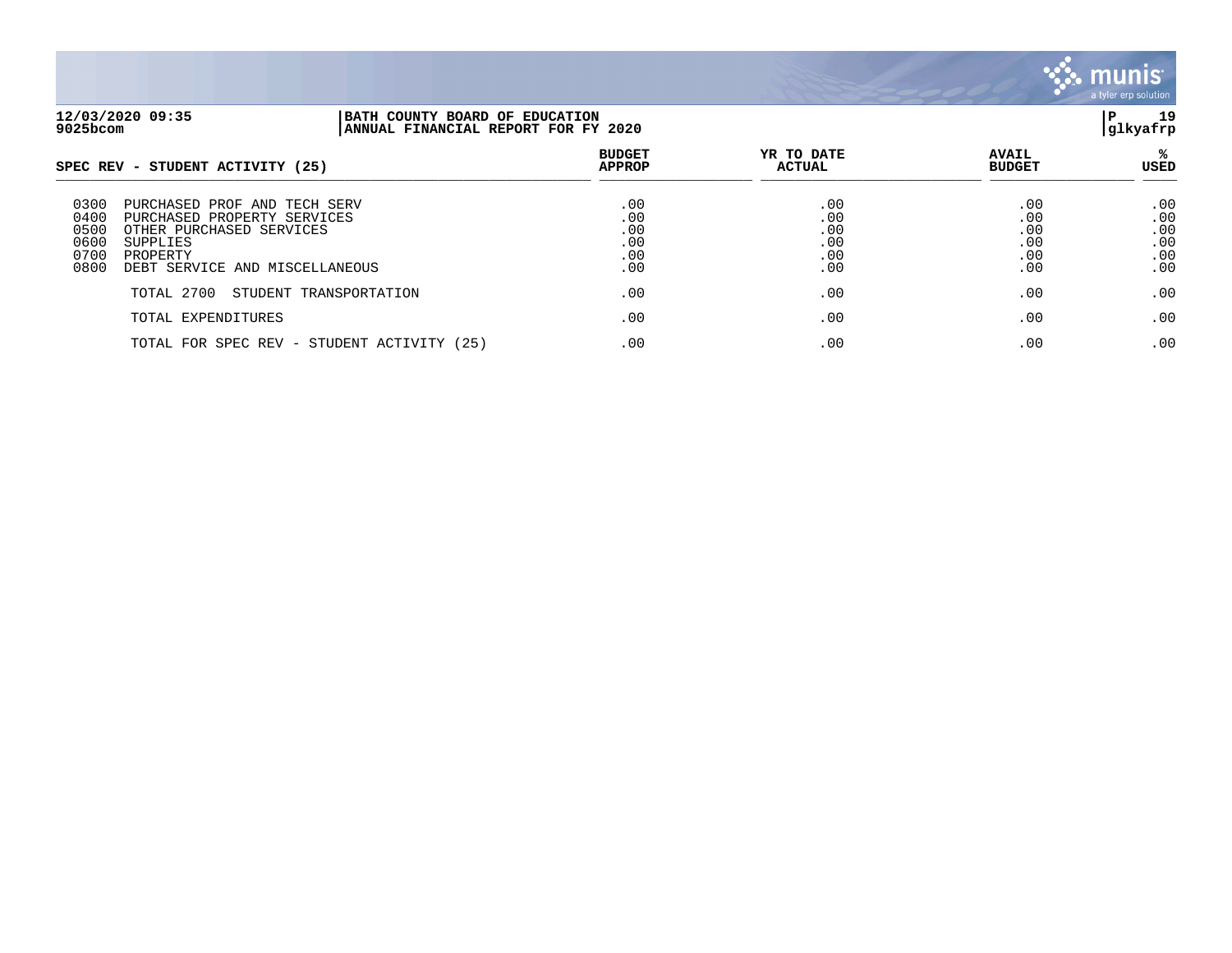|                 |                                                    |                                     |                             |                               | a tyler erp solution |
|-----------------|----------------------------------------------------|-------------------------------------|-----------------------------|-------------------------------|----------------------|
| 9025bcom        | 12/03/2020 09:35<br>BATH COUNTY BOARD OF EDUCATION | ANNUAL FINANCIAL REPORT FOR FY 2020 |                             |                               | 20<br>P<br> glkyafrp |
|                 | CAPITAL OUTLAY FUND (310)                          | <b>BUDGET</b><br><b>APPROP</b>      | YR TO DATE<br><b>ACTUAL</b> | <b>AVAIL</b><br><b>BUDGET</b> | ℁<br>USED            |
| <b>REVENUES</b> |                                                    |                                     |                             |                               |                      |
|                 | 0999 BEGINNING BALANCE                             |                                     |                             |                               |                      |
|                 | TOTAL 0999 BEGINNING BALANCE                       | .00                                 | .00                         | .00                           | .00                  |
| <b>RECEIPTS</b> |                                                    |                                     |                             |                               |                      |
|                 | REVENUE FROM STATE SOURCES                         |                                     |                             |                               |                      |
| RESTRICTED      |                                                    |                                     |                             |                               |                      |
| 3200            | RESTRICTED STATE REVENUE                           | 172,209.00                          | 172,209.00                  | .00                           | 100.00               |
|                 | TOTAL RESTRICTED                                   | 172,209.00                          | 172,209.00                  | .00                           | 100.00               |
|                 | TOTAL REVENUE FROM STATE SOURCES                   | 172,209.00                          | 172,209.00                  | .00                           | 100.00               |
|                 | OTHER RECEIPTS                                     |                                     |                             |                               |                      |
|                 | INTERFUND TRANSFERS                                |                                     |                             |                               |                      |
| 5210            | FUND TRANSFER                                      | .00                                 | .00                         | .00                           | .00                  |
|                 | TOTAL INTERFUND TRANSFERS                          | .00                                 | .00                         | .00                           | .00                  |
|                 | TOTAL OTHER RECEIPTS                               | .00                                 | .00                         | .00                           | .00                  |
|                 | TOTAL RECEIPTS                                     | 172,209.00                          | 172,209.00                  | .00                           | 100.00               |
|                 | TOTAL REVENUES                                     | 172,209.00                          | 172,209.00                  | .00                           | 100.00               |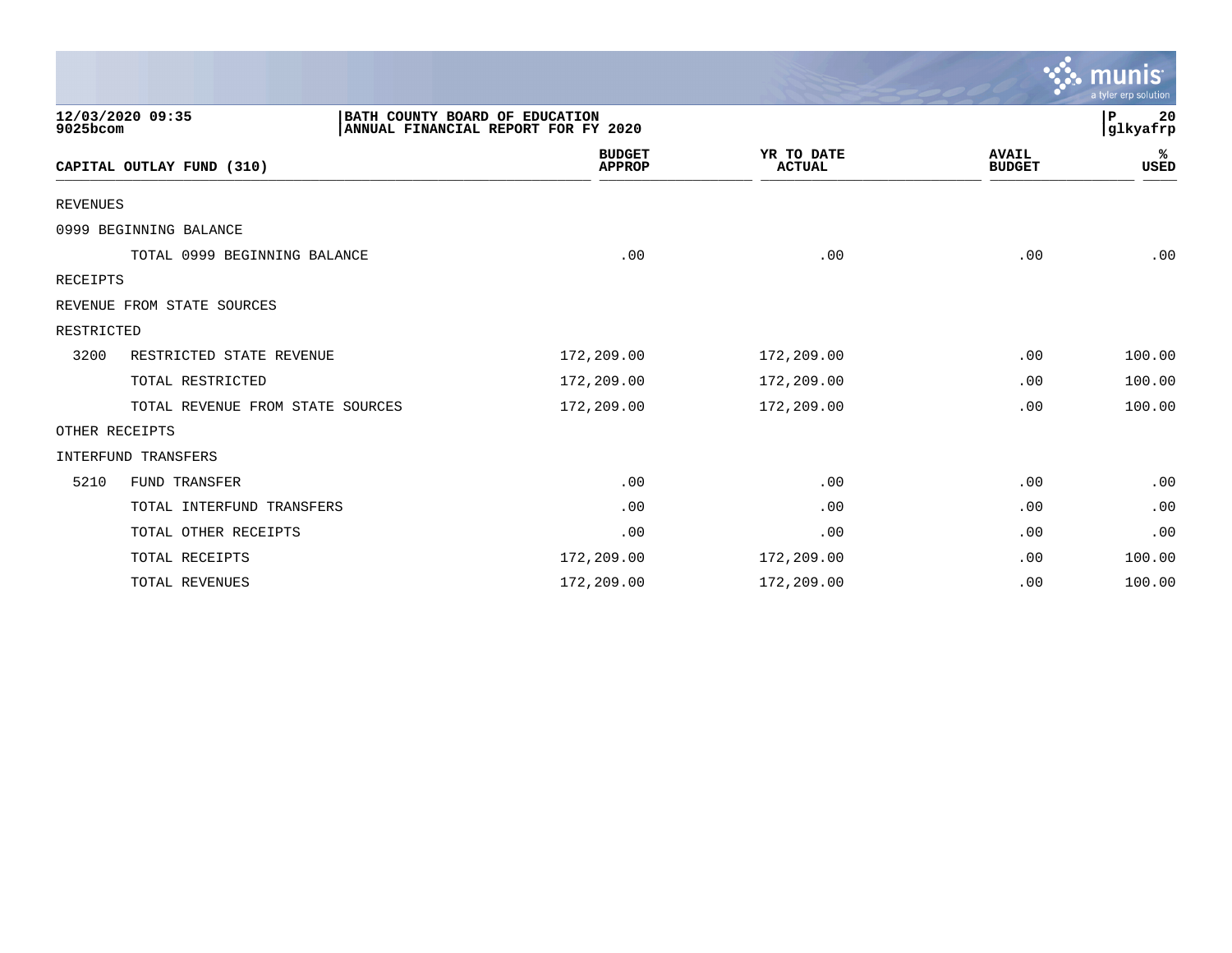

| 12/03/2020 09:35<br>9025bcom                                            | BATH COUNTY BOARD OF EDUCATION<br>ANNUAL FINANCIAL REPORT FOR FY 2020 |                                |                             |                               | P<br>21<br> glkyafrp |
|-------------------------------------------------------------------------|-----------------------------------------------------------------------|--------------------------------|-----------------------------|-------------------------------|----------------------|
| CAPITAL OUTLAY FUND (310)                                               |                                                                       | <b>BUDGET</b><br><b>APPROP</b> | YR TO DATE<br><b>ACTUAL</b> | <b>AVAIL</b><br><b>BUDGET</b> | %ะ<br>USED           |
| EXPENDITURES                                                            |                                                                       |                                |                             |                               |                      |
| 2600<br>PLANT OPERATIONS & MAINTENANCE                                  |                                                                       |                                |                             |                               |                      |
| 0400<br>PURCHASED PROPERTY SERVICES<br>OTHER PURCHASED SERVICES<br>0500 |                                                                       | .00<br>.00                     | .00<br>.00                  | .00<br>.00                    | .00<br>.00           |
| TOTAL 2600                                                              | PLANT OPERATIONS & MAINTENANCE                                        | .00                            | .00                         | .00                           | .00                  |
| 5100<br>DEBT SERVICE                                                    |                                                                       |                                |                             |                               |                      |
| 0800<br>DEBT SERVICE AND MISCELLANEOUS<br>0840<br>CONTINGENCY           |                                                                       | .00<br>146,199.00              | .00<br>.00                  | .00<br>146,199.00             | .00<br>.00           |
| TOTAL 5100                                                              | DEBT SERVICE                                                          | 146,199.00                     | .00                         | 146,199.00                    | .00                  |
| 5200<br>FUND TRANSFERS                                                  |                                                                       |                                |                             |                               |                      |
| 0900<br>OTHER ITEMS                                                     |                                                                       | 26,010.00                      | 172,209.00                  | $-146, 199.00$                | 662.09               |
| TOTAL 5200                                                              | <b>FUND TRANSFERS</b>                                                 | 26,010.00                      | 172,209.00                  | $-146, 199.00$                | 662.09               |
| TOTAL EXPENDITURES                                                      |                                                                       | 172,209.00                     | 172,209.00                  | .00                           | 100.00               |
|                                                                         | TOTAL FOR CAPITAL OUTLAY FUND (310)                                   | .00                            | .00                         | .00                           | .00                  |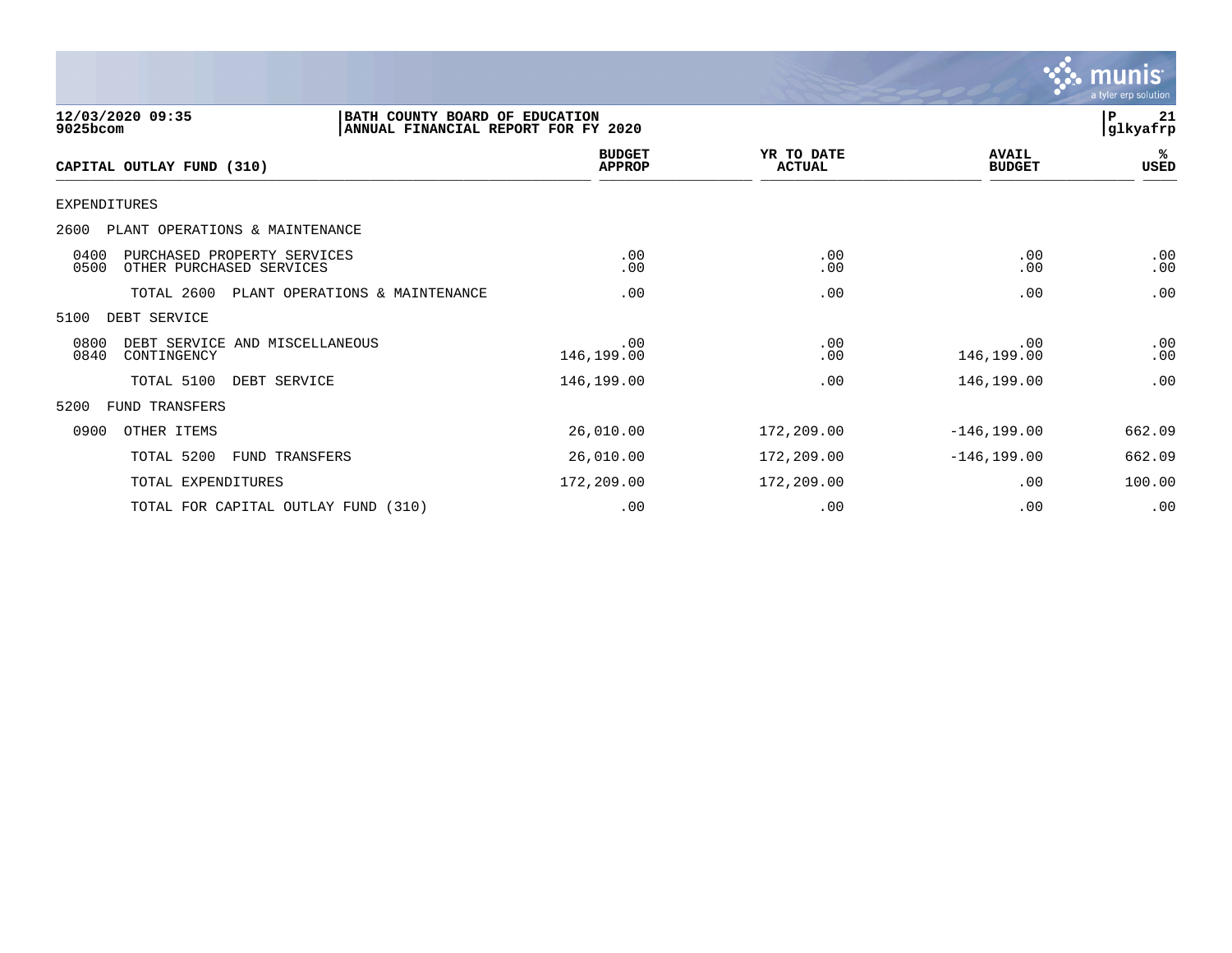|                                              |                                                                                                                                           |                                                                       |                                               |                                                | munis<br>a tyler erp solution             |
|----------------------------------------------|-------------------------------------------------------------------------------------------------------------------------------------------|-----------------------------------------------------------------------|-----------------------------------------------|------------------------------------------------|-------------------------------------------|
| 9025bcom                                     | 12/03/2020 09:35                                                                                                                          | BATH COUNTY BOARD OF EDUCATION<br>ANNUAL FINANCIAL REPORT FOR FY 2020 |                                               |                                                | $\, {\bf P}$<br>22<br>glkyafrp            |
|                                              | BUILDING FUND (5 CENT LEVY) (320)                                                                                                         | <b>BUDGET</b><br><b>APPROP</b>                                        | YR TO DATE<br><b>ACTUAL</b>                   | <b>AVAIL</b><br><b>BUDGET</b>                  | ℁<br><b>USED</b>                          |
| <b>REVENUES</b>                              |                                                                                                                                           |                                                                       |                                               |                                                |                                           |
|                                              | 0999 BEGINNING BALANCE                                                                                                                    |                                                                       |                                               |                                                |                                           |
|                                              | TOTAL 0999 BEGINNING BALANCE                                                                                                              | .00                                                                   | .00                                           | .00                                            | .00                                       |
| RECEIPTS                                     |                                                                                                                                           |                                                                       |                                               |                                                |                                           |
|                                              | REVENUE FROM LOCAL SOURCES                                                                                                                |                                                                       |                                               |                                                |                                           |
|                                              | AD VALOREM TAXES                                                                                                                          |                                                                       |                                               |                                                |                                           |
| 1111<br>1113<br>1115<br>1116<br>1117<br>1118 | GENERAL PROPERTY TAX<br>PSC PROPERTY TAX<br>DELINQUENT PROPERTY TAX<br>DISTILLED SPIRITS TAX<br>MOTOR VEHICLE TAX<br>UNMINED MINERALS TAX | 545,000.00<br>.00<br>.00<br>.00<br>.00<br>.00                         | 554,564.00<br>.00<br>.00<br>.00<br>.00<br>.00 | $-9,564.00$<br>.00<br>.00<br>.00<br>.00<br>.00 | 101.75<br>.00<br>.00<br>.00<br>.00<br>.00 |
|                                              | TOTAL AD VALOREM TAXES                                                                                                                    | 545,000.00                                                            | 554,564.00                                    | $-9,564.00$                                    | 101.75                                    |
|                                              | PENALTIES & INTEREST ON TAXES                                                                                                             |                                                                       |                                               |                                                |                                           |
| 1140                                         | PENALTIES & INTEREST ON TAXES                                                                                                             | .00                                                                   | .00                                           | .00                                            | .00                                       |
|                                              | TOTAL PENALTIES & INTEREST ON TAXES                                                                                                       | .00                                                                   | .00                                           | .00                                            | .00                                       |
| OTHER TAXES                                  |                                                                                                                                           |                                                                       |                                               |                                                |                                           |
| 1191<br>1192                                 | OMITTED PROPERTY TAX<br>EXCISE TAX                                                                                                        | .00<br>.00                                                            | .00<br>.00                                    | .00<br>.00                                     | .00<br>.00                                |
|                                              | TOTAL OTHER TAXES                                                                                                                         | .00                                                                   | .00                                           | .00                                            | .00                                       |
|                                              | EARNINGS ON INVESTMENTS                                                                                                                   |                                                                       |                                               |                                                |                                           |
| 1510                                         | INTEREST ON INVESTMENTS                                                                                                                   | .00                                                                   | .00                                           | .00                                            | .00                                       |
|                                              | TOTAL EARNINGS ON INVESTMENTS                                                                                                             | .00                                                                   | .00                                           | .00                                            | .00                                       |
|                                              | TOTAL REVENUE FROM LOCAL SOURCES                                                                                                          | 545,000.00                                                            | 554,564.00                                    | $-9,564.00$                                    | 101.75                                    |
|                                              | REVENUE FROM STATE SOURCES                                                                                                                |                                                                       |                                               |                                                |                                           |
| RESTRICTED                                   |                                                                                                                                           |                                                                       |                                               |                                                |                                           |
| 3200                                         | RESTRICTED STATE REVENUE                                                                                                                  | 891,222.00                                                            | 881,658.00                                    | 9,564.00                                       | 98.93                                     |
|                                              | TOTAL RESTRICTED                                                                                                                          | 891,222.00                                                            | 881,658.00                                    | 9,564.00                                       | 98.93                                     |
|                                              | TOTAL REVENUE FROM STATE SOURCES                                                                                                          | 891,222.00                                                            | 881,658.00                                    | 9,564.00                                       | 98.93                                     |

 $\mathcal{L}$ 

OTHER RECEIPTS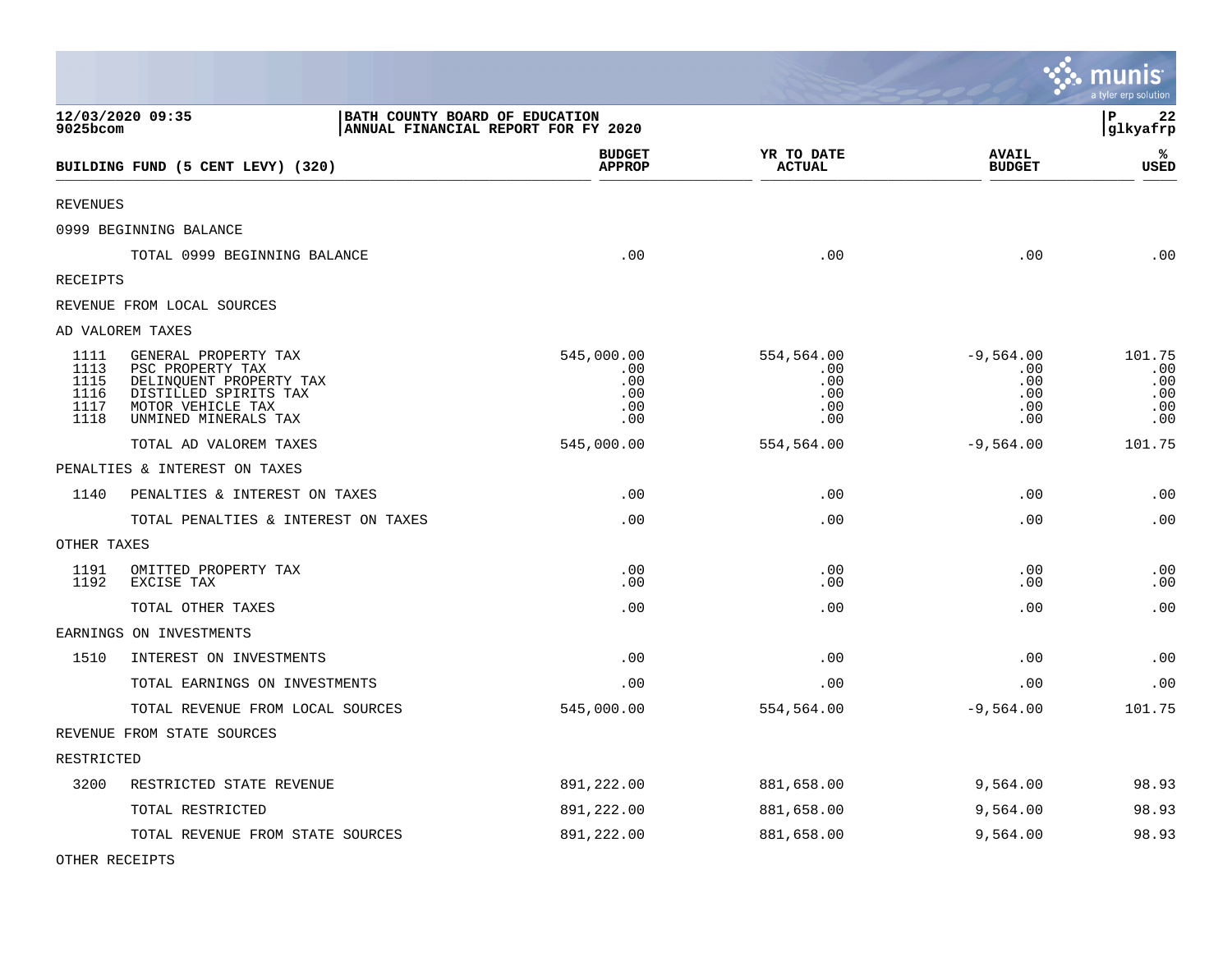

| $9025$ bcom                                  | 12/03/2020 09:35<br>BATH COUNTY BOARD OF EDUCATION<br>ANNUAL FINANCIAL REPORT FOR FY 2020                                                                         |                                        |                                        |                                        | 23<br>ΙP<br>glkyafrp                   |
|----------------------------------------------|-------------------------------------------------------------------------------------------------------------------------------------------------------------------|----------------------------------------|----------------------------------------|----------------------------------------|----------------------------------------|
|                                              | BUILDING FUND (5 CENT LEVY) (320)                                                                                                                                 | <b>BUDGET</b><br><b>APPROP</b>         | YR TO DATE<br><b>ACTUAL</b>            | <b>AVAIL</b><br><b>BUDGET</b>          | %ะ<br>USED                             |
|                                              | INTERFUND TRANSFERS                                                                                                                                               |                                        |                                        |                                        |                                        |
| 5210                                         | FUND TRANSFER                                                                                                                                                     | .00                                    | .00                                    | .00                                    | .00                                    |
|                                              | TOTAL INTERFUND TRANSFERS                                                                                                                                         | .00                                    | .00                                    | .00                                    | .00                                    |
|                                              | SALE OR COMP FOR LOSS OF ASSETS                                                                                                                                   |                                        |                                        |                                        |                                        |
| 5311<br>5312<br>5331<br>5332<br>5341<br>5342 | SALE OF LAND & IMPROVEMENTS<br>LOSS COMP - LAND & IMPROVEMNTS<br>SALE OF BUILDINGS<br>LOSS COMP - BUILDINGS<br>SALE OF EOUIPMENT ETC<br>LOSS COMP - EQUIPMENT ETC | .00<br>.00<br>.00<br>.00<br>.00<br>.00 | .00<br>.00<br>.00<br>.00<br>.00<br>.00 | .00<br>.00<br>.00<br>.00<br>.00<br>.00 | .00<br>.00<br>.00<br>.00<br>.00<br>.00 |
|                                              | TOTAL SALE OR COMP FOR LOSS OF ASSETS                                                                                                                             | .00                                    | .00                                    | .00                                    | .00                                    |
|                                              | TOTAL OTHER RECEIPTS                                                                                                                                              | .00                                    | .00                                    | .00                                    | .00                                    |
|                                              | TOTAL RECEIPTS                                                                                                                                                    | 1,436,222.00                           | 1,436,222.00                           | .00                                    | 100.00                                 |
|                                              | TOTAL REVENUES                                                                                                                                                    | 1,436,222.00                           | 1,436,222.00                           | .00                                    | 100.00                                 |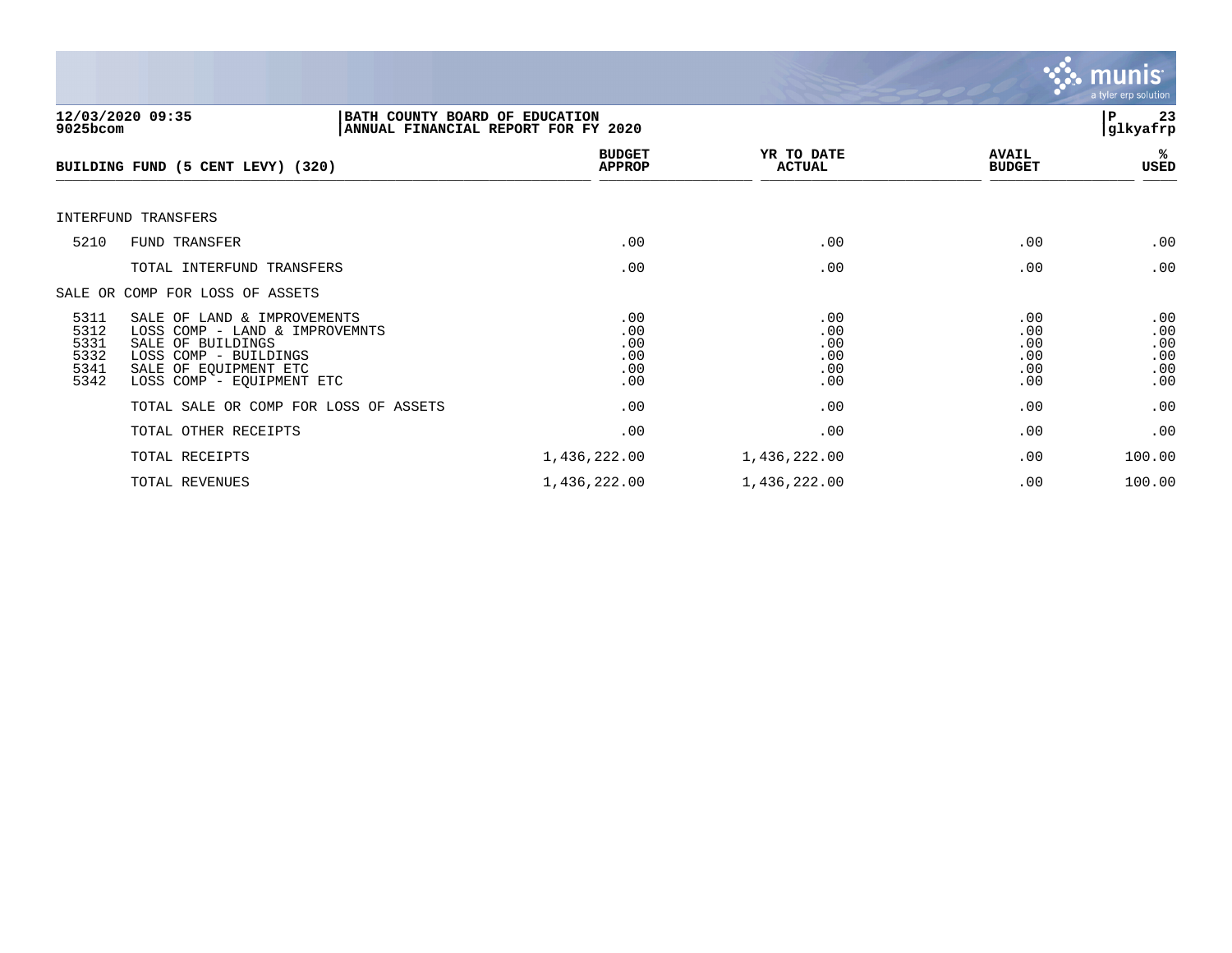|                                                                                                       |                                |                             |                               | munis<br>a tyler erp solution |
|-------------------------------------------------------------------------------------------------------|--------------------------------|-----------------------------|-------------------------------|-------------------------------|
| 12/03/2020 09:35<br>BATH COUNTY BOARD OF EDUCATION<br>9025bcom<br>ANNUAL FINANCIAL REPORT FOR FY 2020 |                                |                             |                               | 24<br>P<br> glkyafrp          |
| BUILDING FUND (5 CENT LEVY) (320)                                                                     | <b>BUDGET</b><br><b>APPROP</b> | YR TO DATE<br><b>ACTUAL</b> | <b>AVAIL</b><br><b>BUDGET</b> | ℁<br>USED                     |
| <b>EXPENDITURES</b>                                                                                   |                                |                             |                               |                               |
| BUILDING IMPROVEMENTS<br>4700                                                                         |                                |                             |                               |                               |
| 0400<br>PURCHASED PROPERTY SERVICES<br>0840<br>CONTINGENCY                                            | .00<br>88, 438.17              | .00<br>.00                  | .00<br>88,438.17              | .00<br>.00                    |
| TOTAL 4700<br>BUILDING IMPROVEMENTS                                                                   | 88, 438.17                     | .00                         | 88,438.17                     | .00                           |
| DEBT SERVICE<br>5100                                                                                  |                                |                             |                               |                               |
| 0300<br>PURCHASED PROF AND TECH SERV<br>0800<br>DEBT SERVICE AND MISCELLANEOUS                        | .00<br>.00                     | .00<br>.00                  | .00<br>.00                    | .00<br>.00                    |
| TOTAL 5100<br>DEBT SERVICE                                                                            | .00                            | .00                         | .00                           | .00                           |
| 5200<br>FUND TRANSFERS                                                                                |                                |                             |                               |                               |
| 0900<br>OTHER ITEMS                                                                                   | 1,347,783.83                   | 1,414,230.90                | $-66, 447.07$                 | 104.93                        |
| TOTAL 5200<br>FUND TRANSFERS                                                                          | 1,347,783.83                   | 1,414,230.90                | $-66, 447.07$                 | 104.93                        |
| TOTAL EXPENDITURES                                                                                    | 1,436,222.00                   | 1,414,230.90                | 21,991.10                     | 98.47                         |
| TOTAL FOR BUILDING FUND (5 CENT LEVY) (320)                                                           | .00                            | 21,991.10                   | $-21,991.10$                  | .00                           |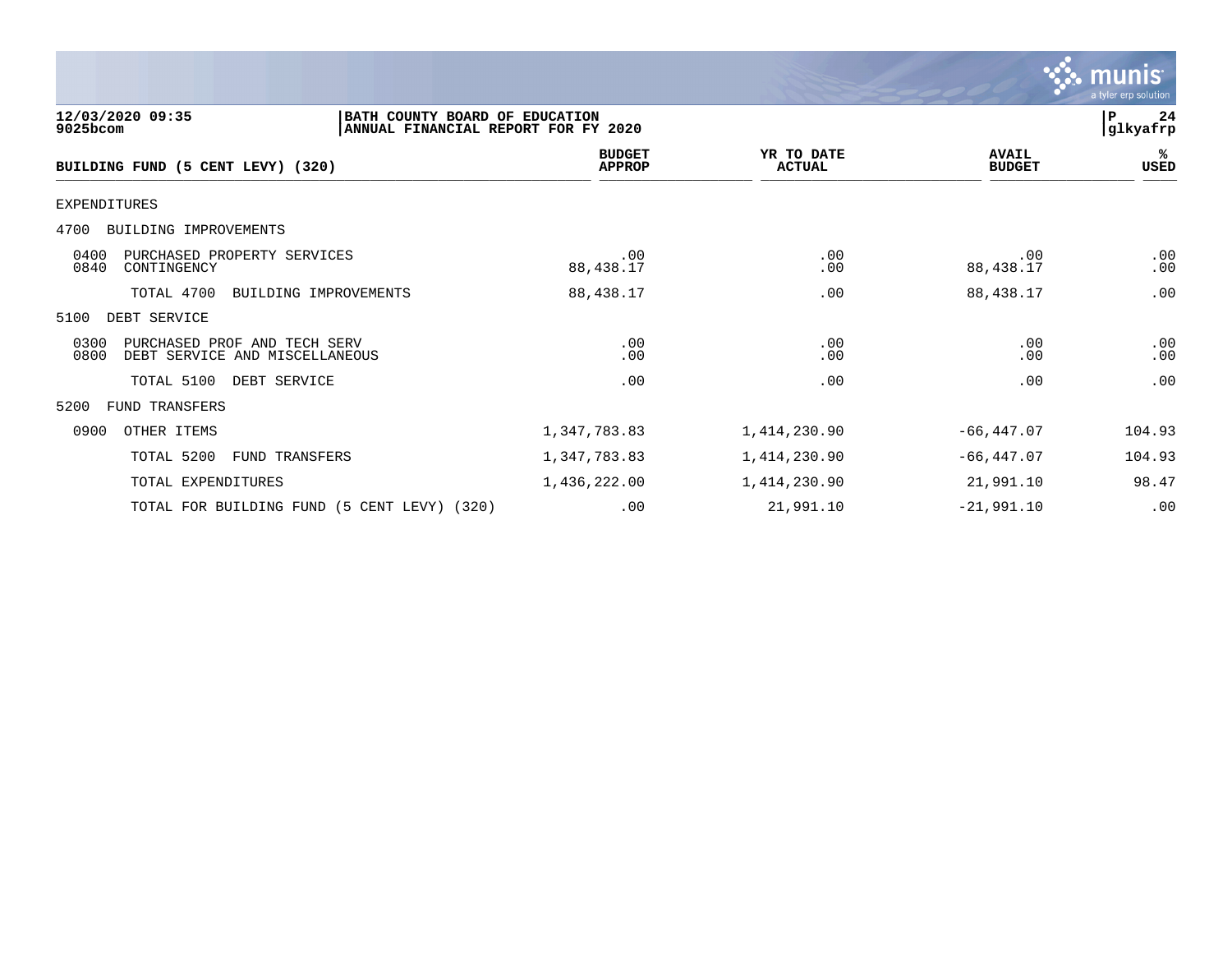|                 |                                  |                                |                                     |                             |                               | munis<br>a tyler erp solution |
|-----------------|----------------------------------|--------------------------------|-------------------------------------|-----------------------------|-------------------------------|-------------------------------|
| 9025bcom        | 12/03/2020 09:35                 | BATH COUNTY BOARD OF EDUCATION | ANNUAL FINANCIAL REPORT FOR FY 2020 |                             |                               | 25<br>ΙP<br>glkyafrp          |
|                 | CONSTRUCTION FUND (360)          |                                | <b>BUDGET</b><br><b>APPROP</b>      | YR TO DATE<br><b>ACTUAL</b> | <b>AVAIL</b><br><b>BUDGET</b> | ℁<br><b>USED</b>              |
| <b>REVENUES</b> |                                  |                                |                                     |                             |                               |                               |
| <b>RECEIPTS</b> |                                  |                                |                                     |                             |                               |                               |
|                 | REVENUE FROM LOCAL SOURCES       |                                |                                     |                             |                               |                               |
|                 | EARNINGS ON INVESTMENTS          |                                |                                     |                             |                               |                               |
| 1510            | INTEREST ON INVESTMENTS          |                                | .00                                 | .00                         | .00                           | .00                           |
|                 | TOTAL EARNINGS ON INVESTMENTS    |                                | .00                                 | .00                         | .00                           | .00                           |
|                 | TOTAL REVENUE FROM LOCAL SOURCES |                                | .00                                 | .00                         | .00                           | .00                           |
| OTHER RECEIPTS  |                                  |                                |                                     |                             |                               |                               |
| BOND ISSUANCE   |                                  |                                |                                     |                             |                               |                               |
| 5110            | BOND PRINCIPAL PROCEEDS          |                                | .00                                 | .00                         | .00                           | .00                           |
|                 | TOTAL BOND ISSUANCE              |                                | .00                                 | .00                         | .00                           | .00                           |
|                 | INTERFUND TRANSFERS              |                                |                                     |                             |                               |                               |
| 5210            | FUND TRANSFER                    |                                | 26,010.00                           | 26,010.00                   | .00                           | 100.00                        |
|                 | TOTAL INTERFUND TRANSFERS        |                                | 26,010.00                           | 26,010.00                   | .00                           | 100.00                        |
|                 | TOTAL OTHER RECEIPTS             |                                | 26,010.00                           | 26,010.00                   | .00                           | 100.00                        |
|                 | TOTAL RECEIPTS                   |                                | 26,010.00                           | 26,010.00                   | .00                           | 100.00                        |
|                 | TOTAL REVENUES                   |                                | 26,010.00                           | 26,010.00                   | .00                           | 100.00                        |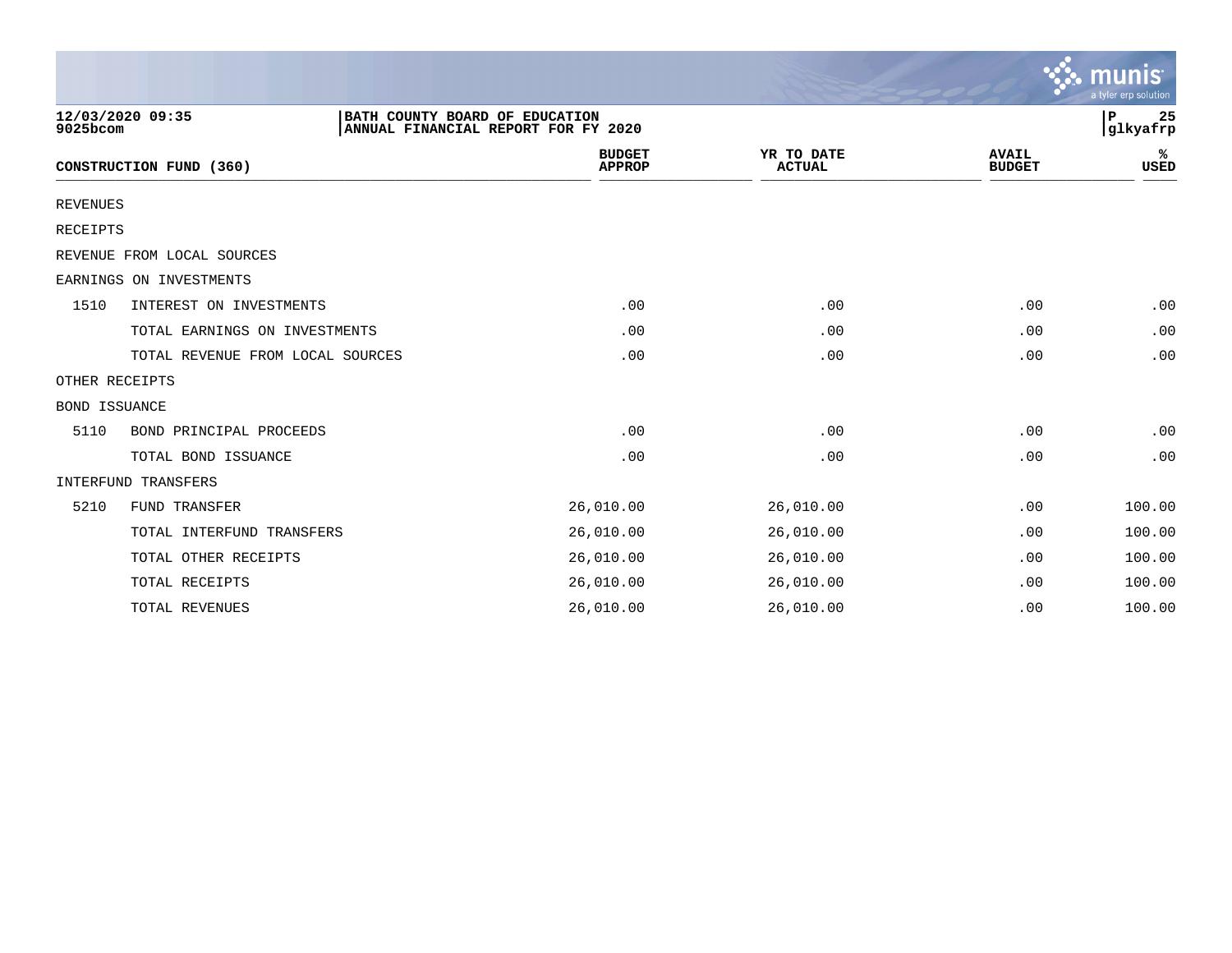|                                                                                                                                                                                                                                                 |                                                            |                                                                                     |                                                                                    | a tyler erp solution                                    |
|-------------------------------------------------------------------------------------------------------------------------------------------------------------------------------------------------------------------------------------------------|------------------------------------------------------------|-------------------------------------------------------------------------------------|------------------------------------------------------------------------------------|---------------------------------------------------------|
| 12/03/2020 09:35<br>BATH COUNTY BOARD OF EDUCATION<br>$9025$ bcom<br>ANNUAL FINANCIAL REPORT FOR FY 2020                                                                                                                                        |                                                            |                                                                                     |                                                                                    | 26<br>ΙP<br>glkyafrp                                    |
| CONSTRUCTION FUND (360)                                                                                                                                                                                                                         | <b>BUDGET</b><br><b>APPROP</b>                             | YR TO DATE<br><b>ACTUAL</b>                                                         | <b>AVAIL</b><br><b>BUDGET</b>                                                      | ℁<br><b>USED</b>                                        |
| EXPENDITURES                                                                                                                                                                                                                                    |                                                            |                                                                                     |                                                                                    |                                                         |
| 0000<br>RESTRICT TO REV & BAL SHT ONLY                                                                                                                                                                                                          |                                                            |                                                                                     |                                                                                    |                                                         |
| 0900 OTHER ITEMS                                                                                                                                                                                                                                | .00                                                        | .00                                                                                 | .00                                                                                | .00                                                     |
| TOTAL 0000<br>RESTRICT TO REV & BAL SHT ONLY                                                                                                                                                                                                    | .00                                                        | .00                                                                                 | .00                                                                                | .00                                                     |
| 4300 ARCHITECTURAL/ENGIN                                                                                                                                                                                                                        |                                                            |                                                                                     |                                                                                    |                                                         |
| 0300 PURCHASED PROF AND TECH SERV                                                                                                                                                                                                               | .00                                                        | .00                                                                                 | .00                                                                                | .00                                                     |
| TOTAL 4300 ARCHITECTURAL/ENGIN                                                                                                                                                                                                                  | .00                                                        | .00                                                                                 | .00                                                                                | .00                                                     |
| 4500 BUILDING ACQUISTIONS & CONSTRUCTION                                                                                                                                                                                                        |                                                            |                                                                                     |                                                                                    |                                                         |
| PURCHASED PROF AND TECH SERV<br>0300<br>0400<br>PURCHASED PROPERTY SERVICES<br>0600<br>SUPPLIES<br>0700<br>PROPERTY<br>0800<br>DEBT SERVICE AND MISCELLANEOUS<br>0840<br>CONTINGENCY                                                            | .00<br>.00<br>.00<br>.00<br>.00<br>.00                     | 19,058.20<br>.00<br>.00<br>.00<br>.00<br>.00                                        | $-19,058.20$<br>.00<br>.00<br>.00<br>.00<br>.00                                    | .00<br>.00<br>.00<br>.00<br>.00<br>.00                  |
| TOTAL 4500 BUILDING ACQUISTIONS & CONSTRUCTION                                                                                                                                                                                                  | .00                                                        | 19,058.20                                                                           | $-19,058.20$                                                                       | .00                                                     |
| 4700 BUILDING IMPROVEMENTS                                                                                                                                                                                                                      |                                                            |                                                                                     |                                                                                    |                                                         |
| PURCHASED PROF AND TECH SERV<br>0300<br>0400<br>PURCHASED PROPERTY SERVICES<br>0500<br>OTHER PURCHASED SERVICES<br>0600<br>SUPPLIES<br>0700<br>PROPERTY<br>0800<br>DEBT SERVICE AND MISCELLANEOUS<br>0840<br>CONTINGENCY<br>OTHER ITEMS<br>0900 | .00<br>26,010.00<br>.00<br>.00<br>.00<br>.00<br>.00<br>.00 | 457,025.04<br>2,394,539.20<br>$.00 \,$<br>.00<br>$-60, 290.88$<br>.00<br>.00<br>.00 | $-457,025.04$<br>$-2, 368, 529.20$<br>.00<br>.00<br>60,290.88<br>.00<br>.00<br>.00 | .00<br>999.99<br>.00<br>.00<br>.00<br>.00<br>.00<br>.00 |
| TOTAL 4700<br>BUILDING IMPROVEMENTS                                                                                                                                                                                                             | 26,010.00                                                  | 2,791,273.36                                                                        | $-2, 765, 263.36$                                                                  | 999.99                                                  |
| FUND TRANSFERS<br>5200                                                                                                                                                                                                                          |                                                            |                                                                                     |                                                                                    |                                                         |
| 0900<br>OTHER ITEMS                                                                                                                                                                                                                             | .00                                                        | .00                                                                                 | .00                                                                                | .00                                                     |
| FUND TRANSFERS<br>TOTAL 5200                                                                                                                                                                                                                    | .00                                                        | .00                                                                                 | .00                                                                                | .00                                                     |
| TOTAL EXPENDITURES                                                                                                                                                                                                                              | 26,010.00                                                  | 2,810,331.56                                                                        | $-2,784,321.56$                                                                    | 999.99                                                  |
| TOTAL FOR CONSTRUCTION FUND (360)                                                                                                                                                                                                               | .00                                                        | $-2,784,321.56$                                                                     | 2,784,321.56                                                                       | .00                                                     |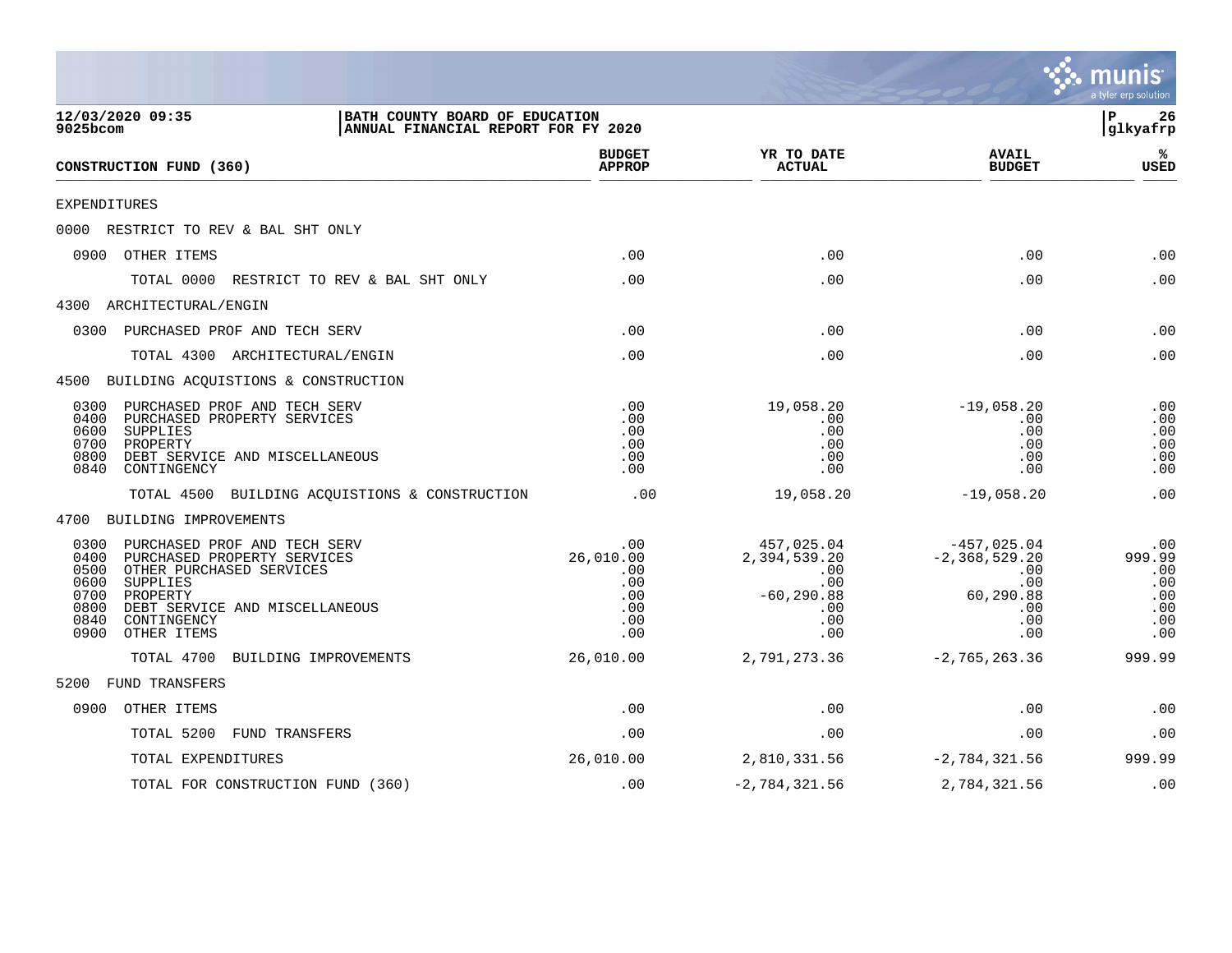|                      |                                      |                                                                       |                             |                               | a tyler erp solution |
|----------------------|--------------------------------------|-----------------------------------------------------------------------|-----------------------------|-------------------------------|----------------------|
| 9025bcom             | 12/03/2020 09:35                     | BATH COUNTY BOARD OF EDUCATION<br>ANNUAL FINANCIAL REPORT FOR FY 2020 |                             |                               | 27<br>ΙP<br>glkyafrp |
|                      | DEBT SERVICE FUND (400)              | <b>BUDGET</b><br><b>APPROP</b>                                        | YR TO DATE<br><b>ACTUAL</b> | <b>AVAIL</b><br><b>BUDGET</b> | ℁<br>USED            |
| <b>REVENUES</b>      |                                      |                                                                       |                             |                               |                      |
| <b>RECEIPTS</b>      |                                      |                                                                       |                             |                               |                      |
|                      | REVENUE FROM LOCAL SOURCES           |                                                                       |                             |                               |                      |
|                      | EARNINGS ON INVESTMENTS              |                                                                       |                             |                               |                      |
| 1510                 | INTEREST ON INVESTMENTS              | .00                                                                   | .00                         | .00                           | .00                  |
|                      | TOTAL EARNINGS ON INVESTMENTS        | .00                                                                   | .00                         | .00                           | .00                  |
|                      | TOTAL REVENUE FROM LOCAL SOURCES     | .00                                                                   | .00                         | .00                           | .00                  |
|                      | REVENUE FROM STATE SOURCES           |                                                                       |                             |                               |                      |
|                      | REVENUE FOR ON BEHALF PAYMENTS       |                                                                       |                             |                               |                      |
| 3900                 | ON-BEHALF PAYMENTS/STATE             | .00                                                                   | 769,848.79                  | $-769,848.79$                 | .00                  |
|                      | TOTAL REVENUE FOR ON BEHALF PAYMENTS | .00                                                                   | 769,848.79                  | $-769,848.79$                 | .00                  |
|                      | TOTAL REVENUE FROM STATE SOURCES     | .00                                                                   | 769,848.79                  | $-769,848.79$                 | .00                  |
|                      | OTHER RECEIPTS                       |                                                                       |                             |                               |                      |
| <b>BOND ISSUANCE</b> |                                      |                                                                       |                             |                               |                      |
| 5110                 | BOND PRINCIPAL PROCEEDS              | .00                                                                   | .00                         | .00                           | .00                  |
|                      | TOTAL BOND ISSUANCE                  | .00                                                                   | .00                         | .00                           | .00                  |
|                      | INTERFUND TRANSFERS                  |                                                                       |                             |                               |                      |
| 5210                 | FUND TRANSFER                        | 1,347,783.83                                                          | 1,347,783.90                | $-.07$                        | 100.00               |
|                      | TOTAL INTERFUND TRANSFERS            | 1,347,783.83                                                          | 1,347,783.90                | $-.07$                        | 100.00               |
|                      | TOTAL OTHER RECEIPTS                 | 1,347,783.83                                                          | 1,347,783.90                | $-.07$                        | 100.00               |
|                      | TOTAL RECEIPTS                       | 1,347,783.83                                                          | 2, 117, 632.69              | $-769,848.86$                 | 157.12               |
|                      | TOTAL REVENUES                       | 1,347,783.83                                                          | 2, 117, 632.69              | $-769,848.86$                 | 157.12               |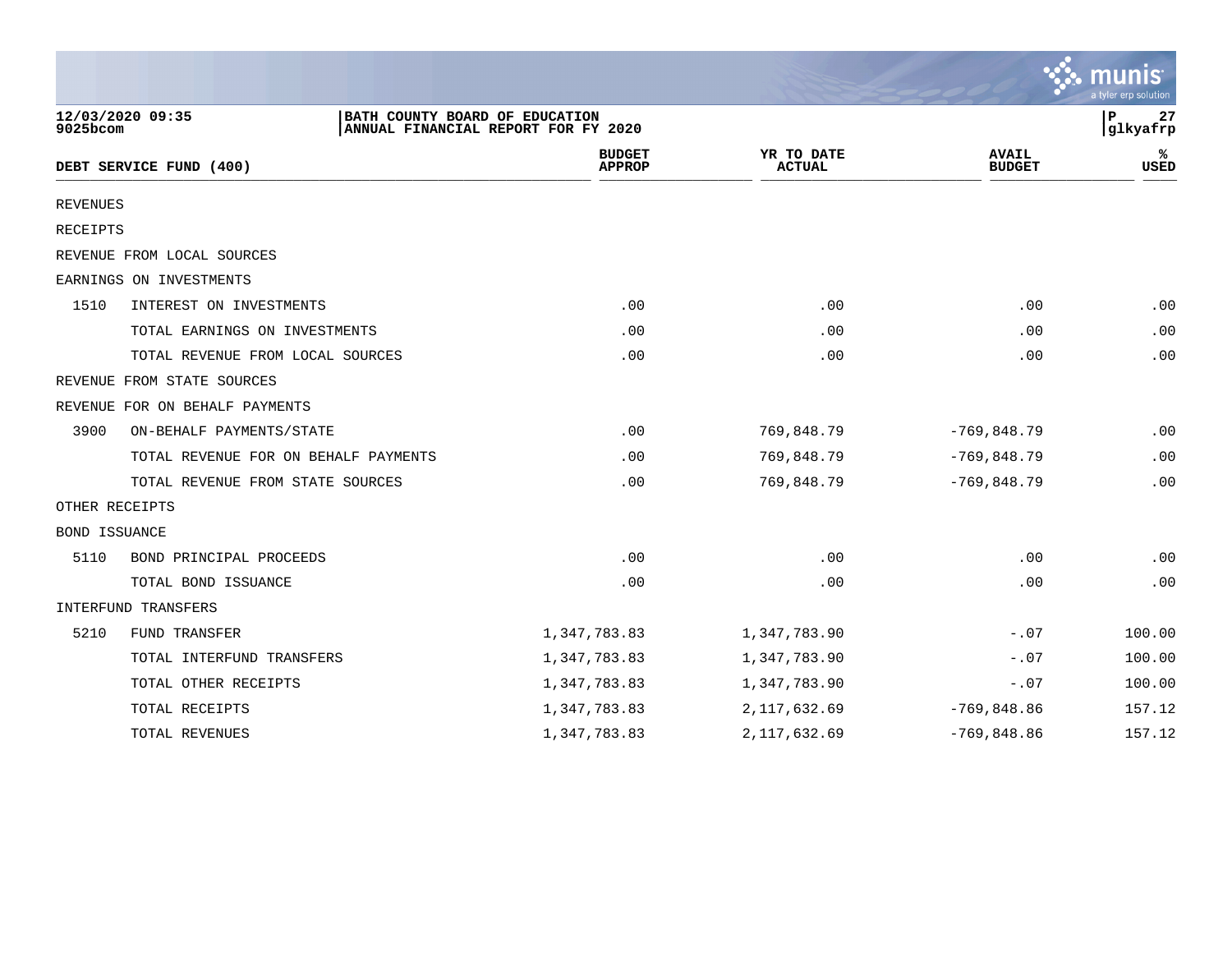

| 12/03/2020 09:35<br>9025bcom                                  | BATH COUNTY BOARD OF EDUCATION<br>ANNUAL FINANCIAL REPORT FOR FY 2020 |     |                             |                               | 28<br>ΙP<br> glkyafrp |
|---------------------------------------------------------------|-----------------------------------------------------------------------|-----|-----------------------------|-------------------------------|-----------------------|
| DEBT SERVICE FUND (400)                                       | <b>BUDGET</b><br><b>APPROP</b>                                        |     | YR TO DATE<br><b>ACTUAL</b> | <b>AVAIL</b><br><b>BUDGET</b> | %ะ<br>USED            |
| EXPENDITURES                                                  |                                                                       |     |                             |                               |                       |
| DEBT SERVICE<br>5100                                          |                                                                       |     |                             |                               |                       |
| 0800<br>DEBT SERVICE AND MISCELLANEOUS<br>0900<br>OTHER ITEMS | 1,347,783.83                                                          | .00 | 2, 117, 632.69<br>.00       | $-769,848.86$<br>.00          | 157.12<br>.00         |
| TOTAL 5100<br>DEBT SERVICE                                    | 1,347,783.83                                                          |     | 2, 117, 632.69              | $-769,848.86$                 | 157.12                |
| 5200<br><b>FUND TRANSFERS</b>                                 |                                                                       |     |                             |                               |                       |
| 0900<br>OTHER ITEMS                                           |                                                                       | .00 | .00                         | .00                           | .00                   |
| TOTAL 5200<br>FUND TRANSFERS                                  |                                                                       | .00 | .00                         | .00                           | .00                   |
| TOTAL EXPENDITURES                                            | 1,347,783.83                                                          |     | 2,117,632.69                | $-769,848.86$                 | 157.12                |
| TOTAL FOR DEBT SERVICE FUND (400)                             |                                                                       | .00 | .00                         | .00                           | .00                   |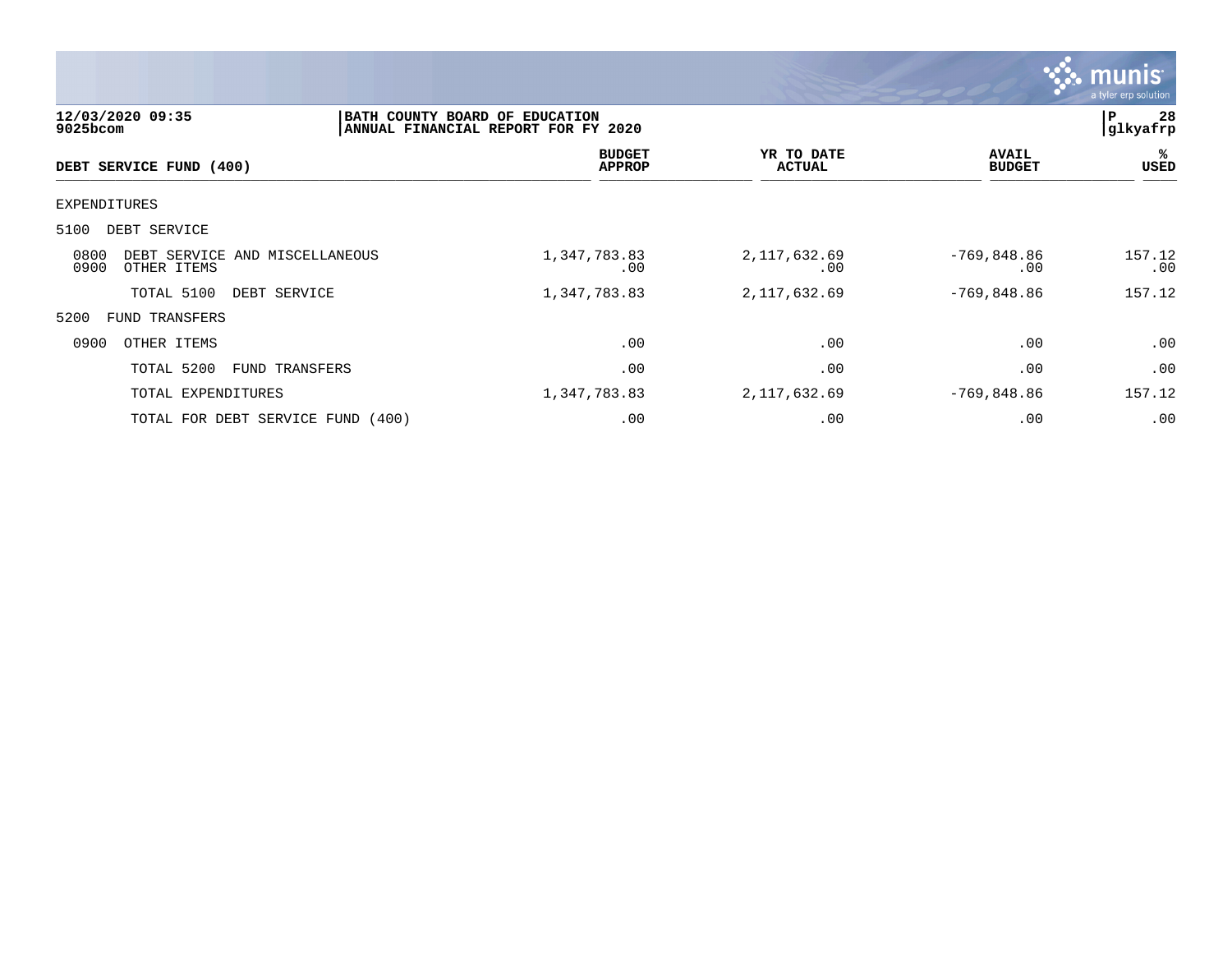|                                                                                                      |                                                                                                                                                                                                                                                                                                                                                                                    |                                                                                                        |                                                                                               |                                                                                                        | munis<br>a tyler erp solution                                                             |
|------------------------------------------------------------------------------------------------------|------------------------------------------------------------------------------------------------------------------------------------------------------------------------------------------------------------------------------------------------------------------------------------------------------------------------------------------------------------------------------------|--------------------------------------------------------------------------------------------------------|-----------------------------------------------------------------------------------------------|--------------------------------------------------------------------------------------------------------|-------------------------------------------------------------------------------------------|
| 9025bcom                                                                                             | 12/03/2020 09:35<br>BATH COUNTY BOARD OF EDUCATION                                                                                                                                                                                                                                                                                                                                 | ANNUAL FINANCIAL REPORT FOR FY 2020                                                                    |                                                                                               |                                                                                                        | 29<br>l P<br> glkyafrp                                                                    |
|                                                                                                      | FOOD SERVICE FUND (51)                                                                                                                                                                                                                                                                                                                                                             | <b>BUDGET</b><br><b>APPROP</b>                                                                         | YR TO DATE<br>ACTUAL                                                                          | <b>AVAIL</b><br><b>BUDGET</b>                                                                          | ℁<br><b>USED</b>                                                                          |
| <b>REVENUES</b>                                                                                      |                                                                                                                                                                                                                                                                                                                                                                                    |                                                                                                        |                                                                                               |                                                                                                        |                                                                                           |
|                                                                                                      | 0999 BEGINNING BALANCE                                                                                                                                                                                                                                                                                                                                                             |                                                                                                        |                                                                                               |                                                                                                        |                                                                                           |
|                                                                                                      | TOTAL 0999 BEGINNING BALANCE                                                                                                                                                                                                                                                                                                                                                       | 1,544,935.42                                                                                           | 1,543,419.90                                                                                  | 1,515.52                                                                                               | 99.90                                                                                     |
| <b>RECEIPTS</b>                                                                                      |                                                                                                                                                                                                                                                                                                                                                                                    |                                                                                                        |                                                                                               |                                                                                                        |                                                                                           |
|                                                                                                      | REVENUE FROM LOCAL SOURCES                                                                                                                                                                                                                                                                                                                                                         |                                                                                                        |                                                                                               |                                                                                                        |                                                                                           |
|                                                                                                      | EARNINGS ON INVESTMENTS                                                                                                                                                                                                                                                                                                                                                            |                                                                                                        |                                                                                               |                                                                                                        |                                                                                           |
| 1510                                                                                                 | INTEREST ON INVESTMENTS                                                                                                                                                                                                                                                                                                                                                            | 3,000.00                                                                                               | 16,929.32                                                                                     | $-13,929.32$                                                                                           | 564.31                                                                                    |
|                                                                                                      | TOTAL EARNINGS ON INVESTMENTS                                                                                                                                                                                                                                                                                                                                                      | 3,000.00                                                                                               | 16,929.32                                                                                     | $-13,929.32$                                                                                           | 564.31                                                                                    |
| FOOD SERVICE                                                                                         |                                                                                                                                                                                                                                                                                                                                                                                    |                                                                                                        |                                                                                               |                                                                                                        |                                                                                           |
| 1611<br>1612<br>1613<br>1621<br>1622<br>1623<br>1624<br>1627<br>1628<br>1629<br>1630<br>1631<br>1637 | REIMBURSABLE SCHOOL LUNCH PROG<br>REIMBURSABLE SCH BREAKFAST PRG<br>REIMBURSABLE SPECIAL MILK PROG<br>NON-REIMBURSABLE LUNCH PROG<br>NON-REIMBURSABLE BREAKFAST PRG<br>NON-REIMBURSABLE MILK PROGRAM<br>NON-REIMBURSBLE A LA CARTE PRG<br>NON-REIMB VENDING MACH PROG<br>NON-REIMB VENDING MACH PROG<br>NON-REIMBURSBLE OTHER FOOD PRG<br>SPECIAL FUNCTIONS<br>CATERING<br>VENDING | 67,000.00<br>600.00<br>.00<br>.00<br>.00<br>.00<br>.00<br>.00<br>.00<br>.00<br>400.00<br>500.00<br>.00 | 56,774.19<br>.00<br>.00<br>.00<br>.00<br>.00<br>.00<br>.00<br>.00<br>.00<br>.00<br>.00<br>.00 | 10,225.81<br>600.00<br>.00<br>.00<br>.00<br>.00<br>.00<br>.00<br>.00<br>.00<br>400.00<br>500.00<br>.00 | 84.74<br>.00<br>.00<br>.00<br>.00<br>.00<br>.00<br>.00<br>.00<br>.00<br>.00<br>.00<br>.00 |
|                                                                                                      | TOTAL FOOD SERVICE                                                                                                                                                                                                                                                                                                                                                                 | 68,500.00                                                                                              | 56,774.19                                                                                     | 11,725.81                                                                                              | 82.88                                                                                     |
| 1920<br>1980<br>1990<br>1993<br>1994                                                                 | OTHER REVENUE FROM LOCAL SOURCES<br>CONTRIBUTIONS/DONATIONS<br>REFUND OF PRIOR YR EXPENDITURE<br>MISCELLANEOUS REVENUE<br>OTHER REBATES<br>RETURN FOR INSUFFICIENT CHECKS<br>TOTAL OTHER REVENUE FROM LOCAL SOURCES                                                                                                                                                                | .00<br>.00<br>2,000.00<br>.00<br>.00<br>2,000.00                                                       | .00<br>.00<br>.00<br>.00<br>.00<br>.00                                                        | .00<br>.00<br>2,000.00<br>.00<br>.00<br>2,000.00                                                       | .00<br>.00<br>.00<br>.00<br>.00<br>.00                                                    |
|                                                                                                      |                                                                                                                                                                                                                                                                                                                                                                                    |                                                                                                        |                                                                                               |                                                                                                        |                                                                                           |
|                                                                                                      | TOTAL REVENUE FROM LOCAL SOURCES                                                                                                                                                                                                                                                                                                                                                   | 73,500.00                                                                                              | 73,703.51                                                                                     | $-203.51$                                                                                              | 100.28                                                                                    |
|                                                                                                      | REVENUE FROM STATE SOURCES                                                                                                                                                                                                                                                                                                                                                         |                                                                                                        |                                                                                               |                                                                                                        |                                                                                           |
| RESTRICTED<br>3200                                                                                   | RESTRICTED STATE REVENUE                                                                                                                                                                                                                                                                                                                                                           | 33,000.00                                                                                              | 12,368.70                                                                                     | 20,631.30                                                                                              | 37.48                                                                                     |
|                                                                                                      | TOTAL RESTRICTED                                                                                                                                                                                                                                                                                                                                                                   | 33,000.00                                                                                              | 12,368.70                                                                                     | 20,631.30                                                                                              | 37.48                                                                                     |

the contract of the contract of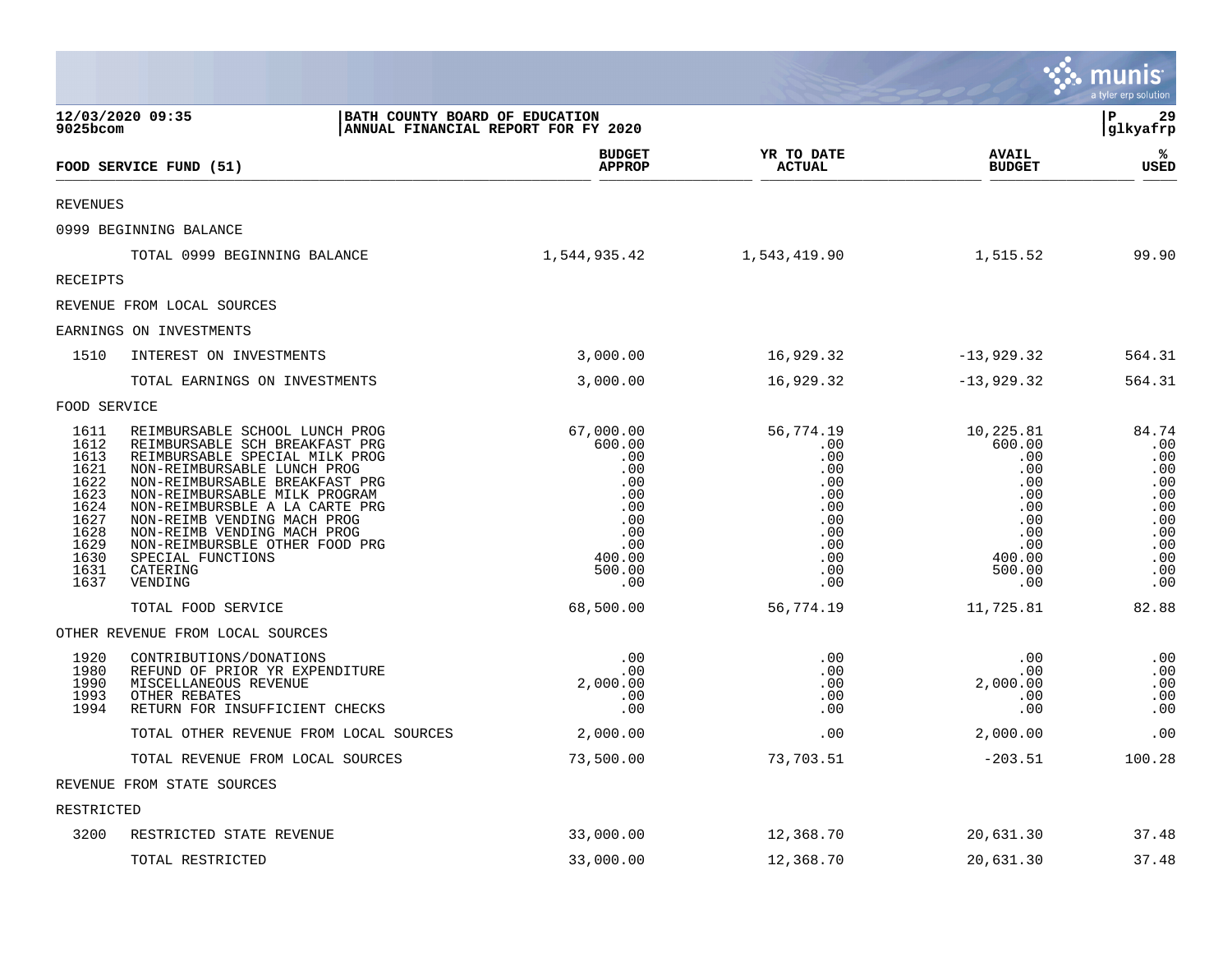

| 12/03/2020 09:35<br>BATH COUNTY BOARD OF EDUCATION<br>$9025$ bcom<br>ANNUAL FINANCIAL REPORT FOR FY 2020 |                                |                             |                               | P<br>30<br>glkyafrp |
|----------------------------------------------------------------------------------------------------------|--------------------------------|-----------------------------|-------------------------------|---------------------|
| FOOD SERVICE FUND (51)                                                                                   | <b>BUDGET</b><br><b>APPROP</b> | YR TO DATE<br><b>ACTUAL</b> | <b>AVAIL</b><br><b>BUDGET</b> | %ร<br><b>USED</b>   |
|                                                                                                          |                                |                             |                               |                     |
| REVENUE FOR ON BEHALF PAYMENTS                                                                           |                                |                             |                               |                     |
| 3900<br>ON-BEHALF PAYMENTS/STATE                                                                         | $.00 \ \rm$                    | 97,883.01                   | $-97,883.01$                  | .00                 |
| TOTAL REVENUE FOR ON BEHALF PAYMENTS                                                                     | .00                            | 97,883.01                   | $-97,883.01$                  | .00                 |
| TOTAL REVENUE FROM STATE SOURCES                                                                         | 33,000.00                      | 110,251.71                  | $-77, 251, 71$                | 334.10              |
| REVENUE FROM FEDERAL SOURCES                                                                             |                                |                             |                               |                     |
| RESTRICTED THROUGH THE STATE                                                                             |                                |                             |                               |                     |
| 4500<br>RESTRICTED FED THRU STATE                                                                        | 1,214,000.00                   | 2,012,880.34                | $-798,880.34$                 | 165.81              |
| TOTAL RESTRICTED THROUGH THE STATE                                                                       | 1,214,000.00                   | 2,012,880.34                | $-798,880.34$                 | 165.81              |
| CHILD NUTRITION PROGRAM DONATED COMMODIT                                                                 |                                |                             |                               |                     |
| 4950<br>CHILD NUTR PRG DONATED COMMOD                                                                    | .00                            | 83,189.28                   | $-83, 189.28$                 | .00                 |
| TOTAL CHILD NUTRITION PROGRAM DONATED COMMODIT                                                           | .00                            | 83,189.28                   | $-83, 189.28$                 | .00                 |
| TOTAL REVENUE FROM FEDERAL SOURCES                                                                       | 1,214,000.00                   | 2,096,069.62                | $-882,069.62$                 | 172.66              |
| OTHER RECEIPTS                                                                                           |                                |                             |                               |                     |
| INTERFUND TRANSFERS                                                                                      |                                |                             |                               |                     |
| 5210<br>FUND TRANSFER                                                                                    | .00                            | .00                         | .00                           | .00                 |
| TOTAL INTERFUND TRANSFERS                                                                                | .00                            | .00                         | .00                           | .00                 |
| SALE OR COMP FOR LOSS OF ASSETS                                                                          |                                |                             |                               |                     |
| 5341<br>SALE OF EQUIPMENT ETC<br>5342<br>LOSS COMP - EOUIPMENT ETC                                       | .00<br>.00                     | .00<br>.00                  | .00<br>.00                    | .00<br>.00          |
| TOTAL SALE OR COMP FOR LOSS OF ASSETS                                                                    | .00                            | .00                         | .00                           | .00                 |
| TOTAL OTHER RECEIPTS                                                                                     | .00                            | .00                         | .00                           | .00                 |
| TOTAL RECEIPTS                                                                                           | 1,320,500.00                   | 2,280,024.84                | $-959,524.84$                 | 172.66              |
| TOTAL REVENUES                                                                                           | 2,865,435.42                   | 3,823,444.74                | $-958,009.32$                 | 133.43              |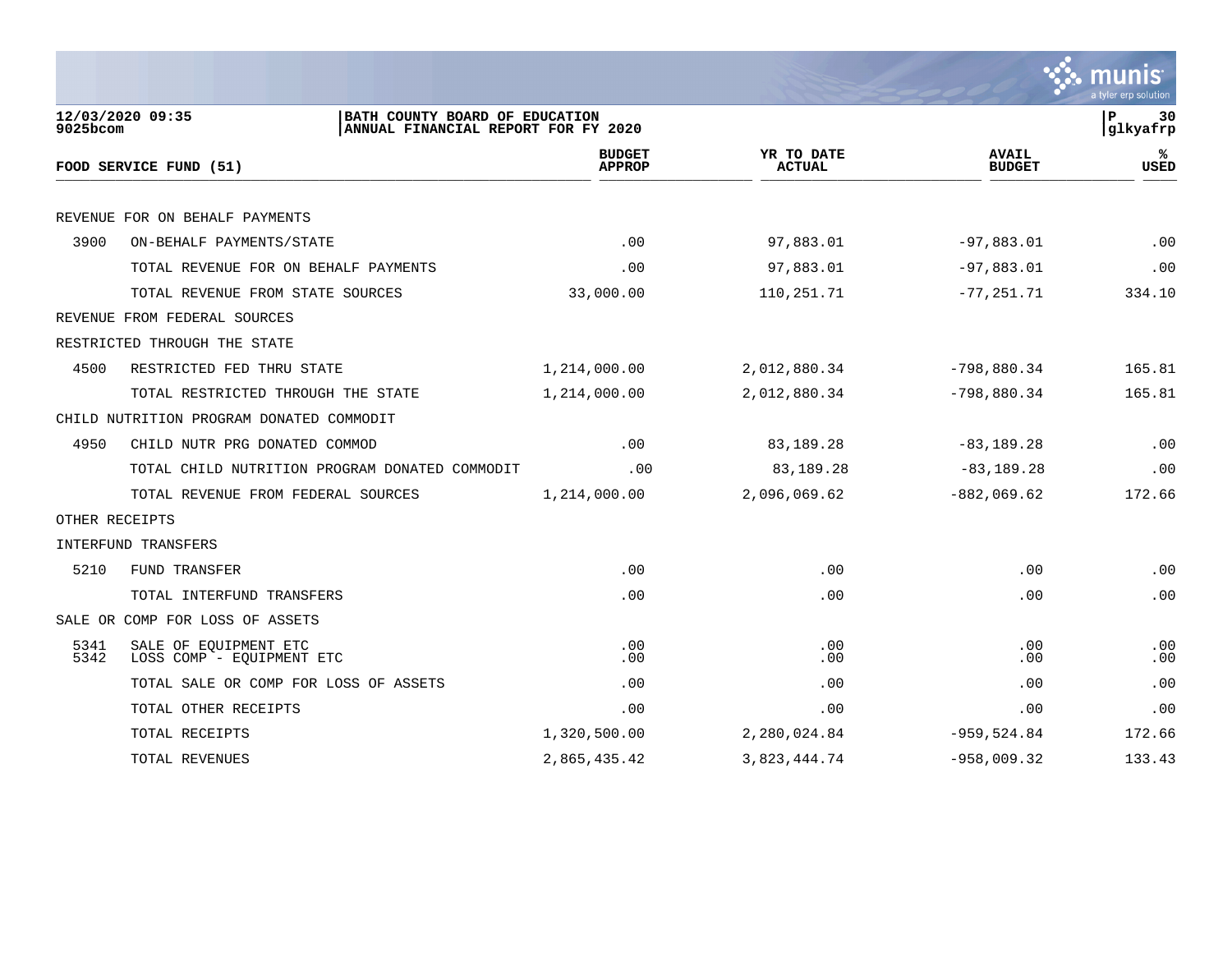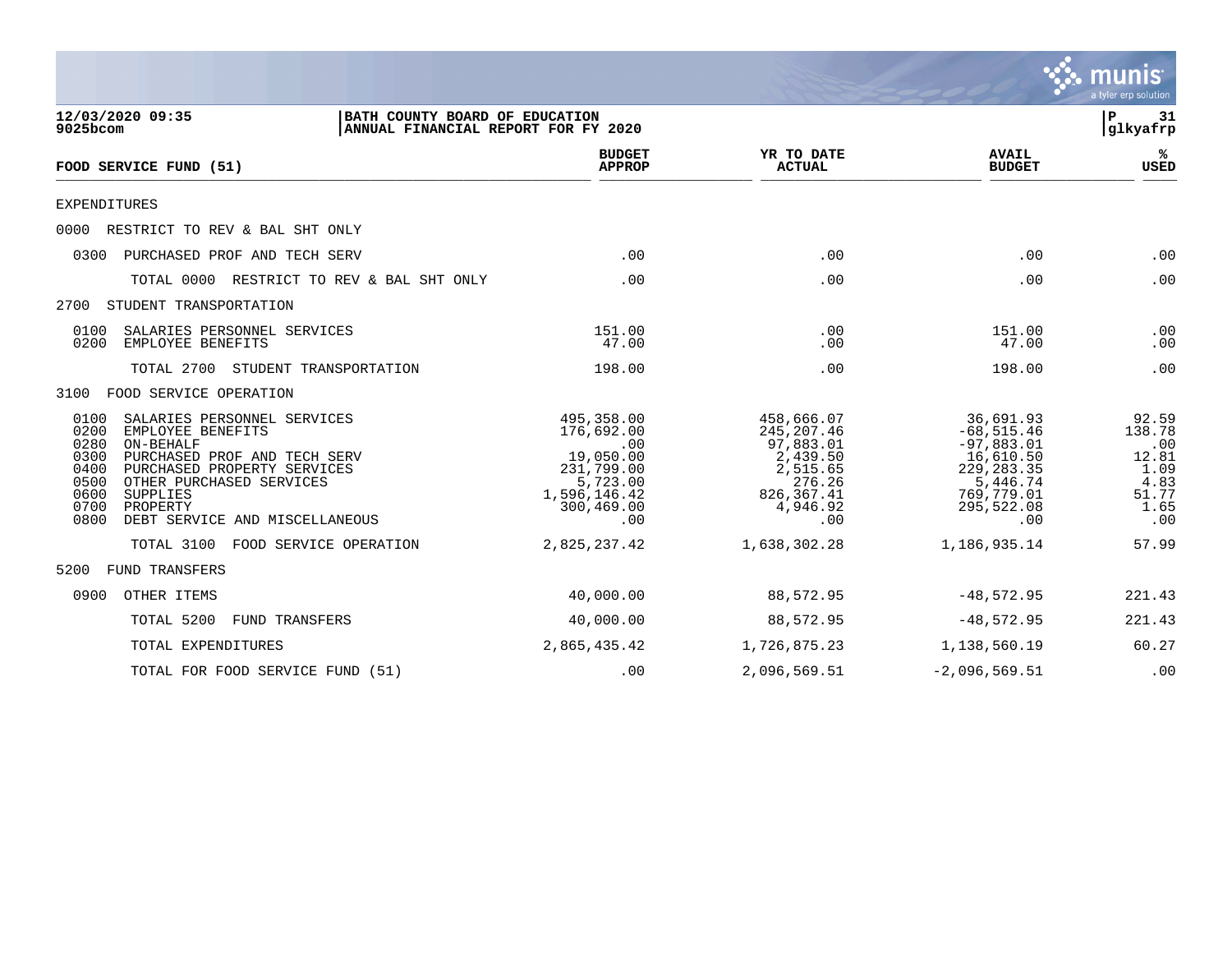|                 |                                                                                           |                                |                             |                               | nıs<br>mu<br>a tvler erp solutior |
|-----------------|-------------------------------------------------------------------------------------------|--------------------------------|-----------------------------|-------------------------------|-----------------------------------|
| 9025bcom        | 12/03/2020 09:35<br>BATH COUNTY BOARD OF EDUCATION<br>ANNUAL FINANCIAL REPORT FOR FY 2020 |                                |                             |                               | l P<br>32<br> glkyafrp            |
|                 | CHILD CARE (52)                                                                           | <b>BUDGET</b><br><b>APPROP</b> | YR TO DATE<br><b>ACTUAL</b> | <b>AVAIL</b><br><b>BUDGET</b> | ℁<br><b>USED</b>                  |
| <b>REVENUES</b> |                                                                                           |                                |                             |                               |                                   |
|                 | 0999 BEGINNING BALANCE                                                                    |                                |                             |                               |                                   |
|                 | TOTAL 0999 BEGINNING BALANCE                                                              | 6,251.90                       | 6,251.90                    | .00                           | 100.00                            |
| RECEIPTS        |                                                                                           |                                |                             |                               |                                   |
|                 | REVENUE FROM LOCAL SOURCES                                                                |                                |                             |                               |                                   |
| TUITION         |                                                                                           |                                |                             |                               |                                   |
| 1310            | TUITION FROM INDIVIDUALS                                                                  | 99,051.43                      | 62,934.50                   | 36, 116.93                    | 63.54                             |
|                 | TOTAL TUITION                                                                             | 99,051.43                      | 62,934.50                   | 36,116.93                     | 63.54                             |
|                 | OTHER REVENUE FROM LOCAL SOURCES                                                          |                                |                             |                               |                                   |
| 1920<br>1990    | CONTRIBUTIONS/DONATIONS<br>MISCELLANEOUS REVENUE                                          | .00<br>.00                     | .00<br>.00                  | .00<br>.00                    | .00<br>.00                        |
|                 | TOTAL OTHER REVENUE FROM LOCAL SOURCES                                                    | .00                            | .00                         | .00                           | .00                               |
|                 | TOTAL REVENUE FROM LOCAL SOURCES                                                          | 99,051.43                      | 62,934.50                   | 36,116.93                     | 63.54                             |
|                 | REVENUE FROM STATE SOURCES                                                                |                                |                             |                               |                                   |
|                 | EXPENDITURE REIMBURSEMENTS                                                                |                                |                             |                               |                                   |
| 3131            | MISCELLANEOUS REIMBURSEMENTS                                                              | 40,000.00                      | 58,831.00                   | $-18,831.00$                  | 147.08                            |
|                 | TOTAL EXPENDITURE REIMBURSEMENTS                                                          | 40,000.00                      | 58,831.00                   | $-18,831.00$                  | 147.08                            |
|                 | REVENUE FOR ON BEHALF PAYMENTS                                                            |                                |                             |                               |                                   |
| 3900            | ON-BEHALF PAYMENTS/STATE                                                                  | .00                            | 4,305.52                    | $-4, 305.52$                  | .00                               |
|                 | TOTAL REVENUE FOR ON BEHALF PAYMENTS                                                      | .00                            | 4,305.52                    | $-4,305.52$                   | .00                               |
|                 | TOTAL REVENUE FROM STATE SOURCES                                                          | 40,000.00                      | 63,136.52                   | $-23, 136.52$                 | 157.84                            |
|                 | REVENUE FROM FEDERAL SOURCES                                                              |                                |                             |                               |                                   |
|                 | RESTRICTED THROUGH THE STATE                                                              |                                |                             |                               |                                   |
| 4500            | RESTRICTED FED THRU STATE                                                                 | 5,300.00                       | 56,092.46                   | $-50,792.46$                  | 999.99                            |
|                 | TOTAL RESTRICTED THROUGH THE STATE                                                        | 5,300.00                       | 56,092.46                   | $-50,792.46$                  | 999.99                            |
|                 | TOTAL REVENUE FROM FEDERAL SOURCES                                                        | 5,300.00                       | 56,092.46                   | $-50, 792.46$                 | 999.99                            |

 $\bullet$ 

OTHER RECEIPTS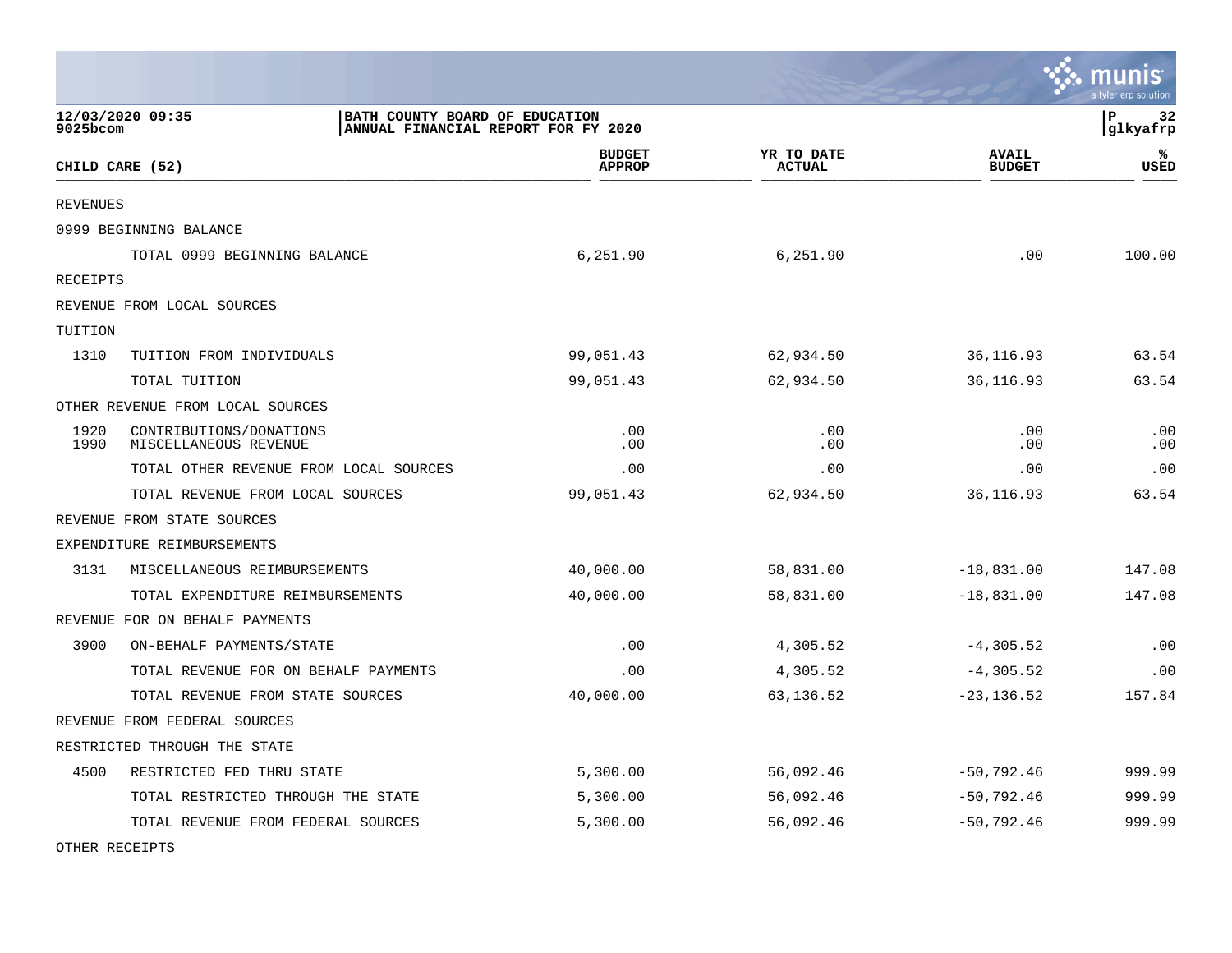

| 12/03/2020 09:35<br>9025bcom | BATH COUNTY BOARD OF EDUCATION<br>ANNUAL FINANCIAL REPORT FOR FY 2020 |                                |                             |                               | 33<br>P<br> glkyafrp |
|------------------------------|-----------------------------------------------------------------------|--------------------------------|-----------------------------|-------------------------------|----------------------|
| CHILD CARE (52)              |                                                                       | <b>BUDGET</b><br><b>APPROP</b> | YR TO DATE<br><b>ACTUAL</b> | <b>AVAIL</b><br><b>BUDGET</b> | ℁<br><b>USED</b>     |
| INTERFUND TRANSFERS          |                                                                       |                                |                             |                               |                      |
| 5210<br>FUND TRANSFER        |                                                                       | .00                            | .00                         | .00                           | .00                  |
| TOTAL INTERFUND TRANSFERS    |                                                                       | .00                            | .00                         | .00                           | .00                  |
| TOTAL OTHER RECEIPTS         |                                                                       | .00                            | .00                         | .00                           | .00                  |
| TOTAL RECEIPTS               |                                                                       | 144, 351.43                    | 182, 163. 48                | $-37,812.05$                  | 126.19               |
| TOTAL REVENUES               |                                                                       | 150,603.33                     | 188, 415.38                 | $-37,812.05$                  | 125.11               |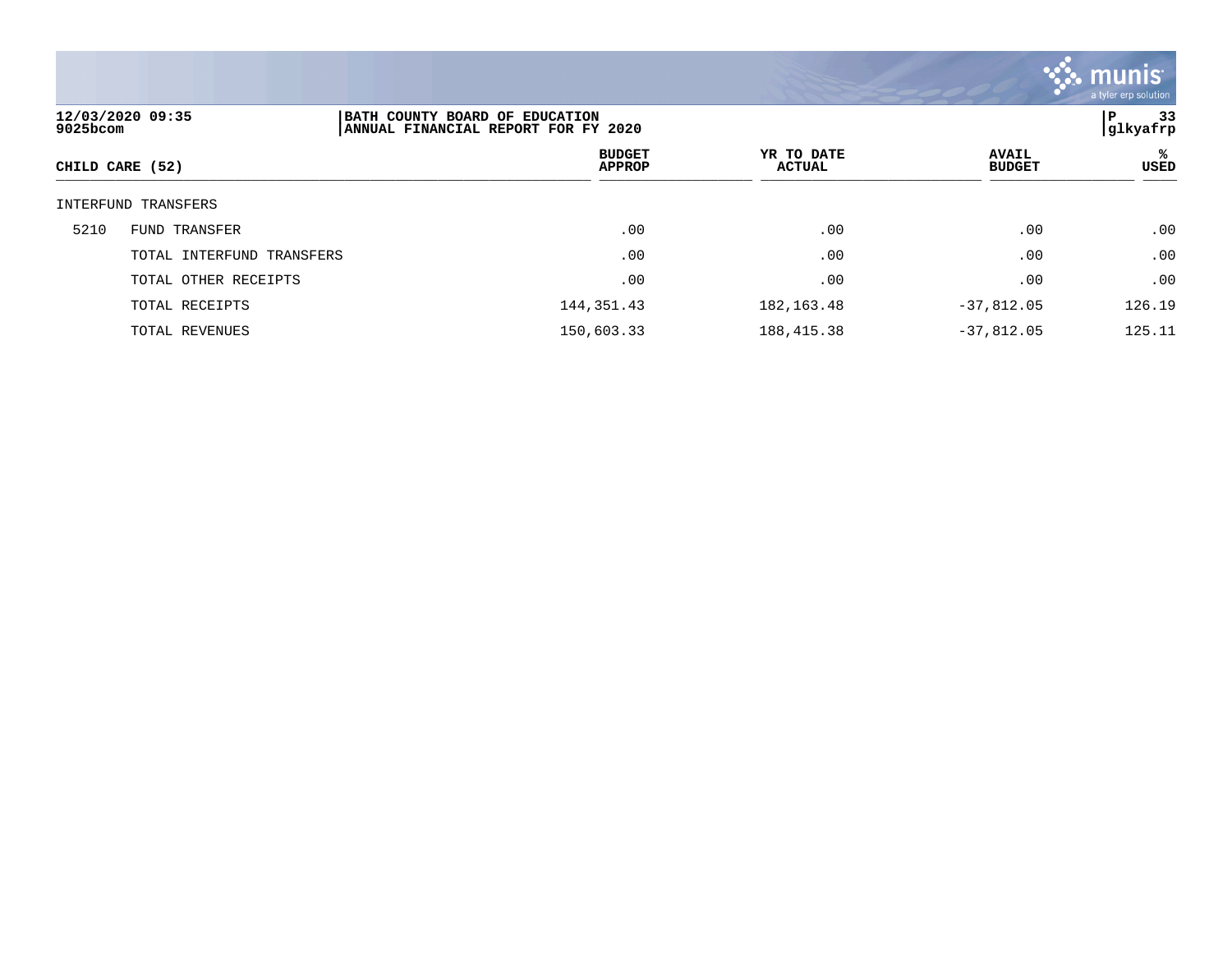|                                                                      |                                                                                                                                                                                                                    |                                                                                           |                                                                                           |                                                                                                                | munis<br>a tyler erp solution                                          |
|----------------------------------------------------------------------|--------------------------------------------------------------------------------------------------------------------------------------------------------------------------------------------------------------------|-------------------------------------------------------------------------------------------|-------------------------------------------------------------------------------------------|----------------------------------------------------------------------------------------------------------------|------------------------------------------------------------------------|
| 9025bcom                                                             | 12/03/2020 09:35<br>BATH COUNTY BOARD OF EDUCATION<br>ANNUAL FINANCIAL REPORT FOR FY 2020                                                                                                                          |                                                                                           |                                                                                           |                                                                                                                | 34<br>P<br>glkyafrp                                                    |
|                                                                      | CHILD CARE (52)                                                                                                                                                                                                    | <b>BUDGET</b><br><b>APPROP</b>                                                            | YR TO DATE<br><b>ACTUAL</b>                                                               | <b>AVAIL</b><br><b>BUDGET</b>                                                                                  | ℁<br>USED                                                              |
|                                                                      | EXPENDITURES                                                                                                                                                                                                       |                                                                                           |                                                                                           |                                                                                                                |                                                                        |
|                                                                      | 2600 PLANT OPERATIONS & MAINTENANCE                                                                                                                                                                                |                                                                                           |                                                                                           |                                                                                                                |                                                                        |
| 0100<br>0200                                                         | SALARIES PERSONNEL SERVICES<br>EMPLOYEE BENEFITS                                                                                                                                                                   | .00<br>.00                                                                                | .00<br>.00                                                                                | .00<br>.00                                                                                                     | .00<br>.00                                                             |
|                                                                      | TOTAL 2600 PLANT OPERATIONS & MAINTENANCE                                                                                                                                                                          | .00                                                                                       | .00                                                                                       | .00                                                                                                            | .00                                                                    |
|                                                                      | 3200 DAY CARE OPERATIONS                                                                                                                                                                                           |                                                                                           |                                                                                           |                                                                                                                |                                                                        |
| 0100<br>0200<br>0280<br>0300<br>0400<br>0500<br>0600<br>0700         | SALARIES PERSONNEL SERVICES<br>EMPLOYEE BENEFITS<br>ON-BEHALF<br>PURCHASED PROF AND TECH SERV<br>PURCHASED PROPERTY SERVICES<br>OTHER PURCHASED SERVICES<br>SUPPLIES<br>PROPERTY                                   | 20,000.00<br>7,140.00<br>.00<br>500.00<br>1,500.00<br>500.00<br>8,380.61<br>.00           | 20,175.10<br>6,393.80<br>2,152.76<br>25.00<br>.00<br>.00<br>228.80<br>.00                 | $-175.10$<br>746.20<br>$-2,152.76$<br>475.00<br>1,500.00<br>500.00<br>8,151.81<br>.00                          | 100.88<br>89.55<br>.00<br>5.00<br>.00<br>.00<br>2.73<br>.00            |
|                                                                      | TOTAL 3200<br>DAY CARE OPERATIONS                                                                                                                                                                                  | 38,020.61                                                                                 | 28,975.46                                                                                 | 9,045.15                                                                                                       | 76.21                                                                  |
| 3300                                                                 | COMMUNITY SERVICES                                                                                                                                                                                                 |                                                                                           |                                                                                           |                                                                                                                |                                                                        |
| 0100<br>0200<br>0280<br>0300<br>0400<br>0500<br>0600<br>0700<br>0800 | SALARIES PERSONNEL SERVICES<br>EMPLOYEE BENEFITS<br>ON-BEHALF<br>PURCHASED PROF AND TECH SERV<br>PURCHASED PROPERTY SERVICES<br>OTHER PURCHASED SERVICES<br>SUPPLIES<br>PROPERTY<br>DEBT SERVICE AND MISCELLANEOUS | 74,304.00<br>23,563.00<br>.00<br>500.00<br>1,500.00<br>500.00<br>12, 215.72<br>.00<br>.00 | 80,824.94<br>47,716.70<br>2,152.76<br>1,143.25<br>.00<br>.00<br>6,590.95<br>.00<br>377.78 | $-6,520.94$<br>$-24, 153.70$<br>$-2,152.76$<br>$-643.25$<br>1,500.00<br>500.00<br>5,624.77<br>.00<br>$-377.78$ | 108.78<br>202.51<br>.00<br>228.65<br>.00<br>.00<br>53.95<br>.00<br>.00 |
|                                                                      | TOTAL 3300<br>COMMUNITY SERVICES                                                                                                                                                                                   | 112,582.72                                                                                | 138,806.38                                                                                | $-26, 223.66$                                                                                                  | 123.29                                                                 |
|                                                                      | TOTAL EXPENDITURES                                                                                                                                                                                                 | 150,603.33                                                                                | 167,781.84                                                                                | $-17, 178.51$                                                                                                  | 111.41                                                                 |
|                                                                      | TOTAL FOR CHILD CARE (52)                                                                                                                                                                                          | .00                                                                                       | 20,633.54                                                                                 | $-20,633.54$                                                                                                   | .00                                                                    |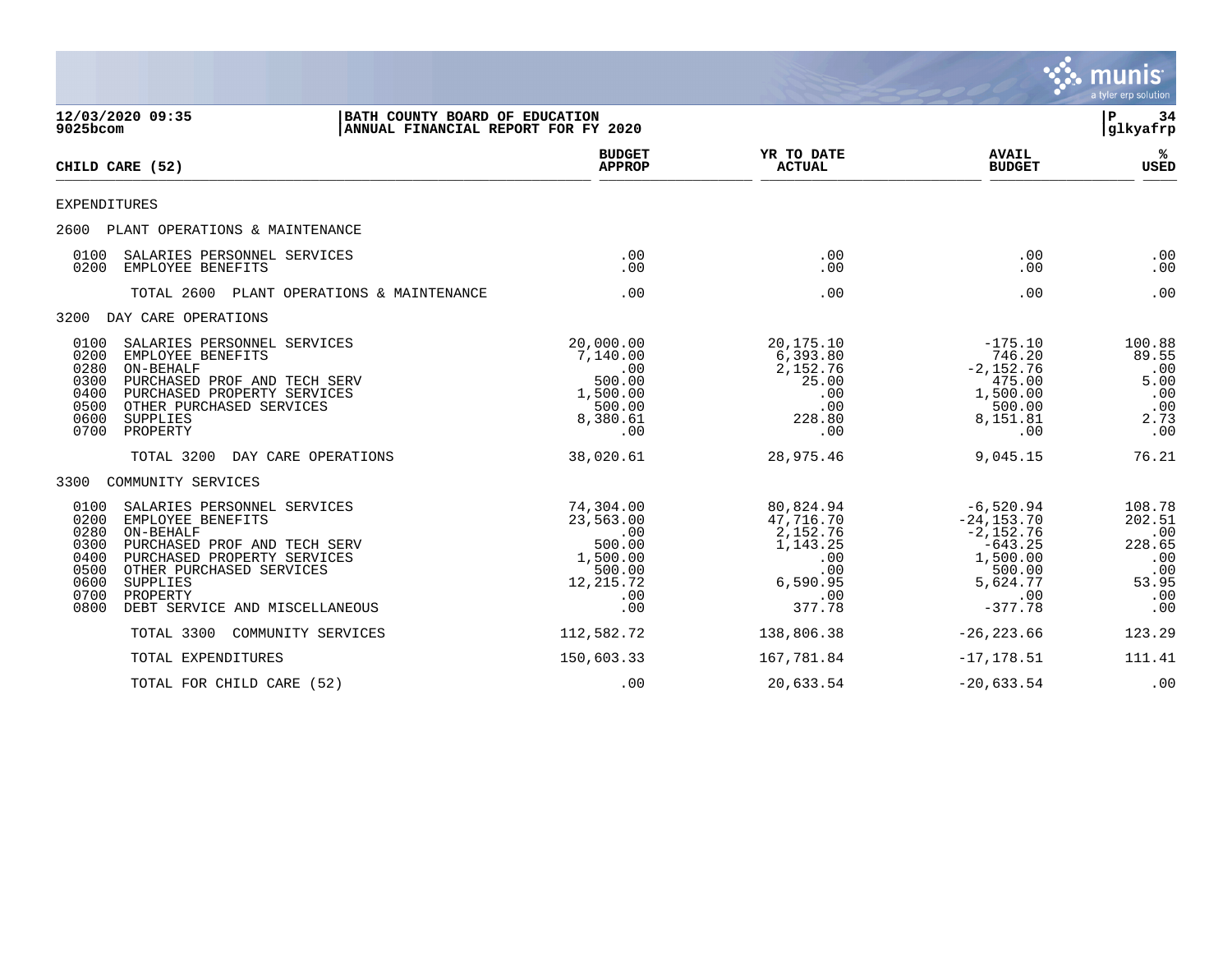|                                      |                                                                       |                                |                             |                               | <b>munis</b><br>a tyler erp solution |
|--------------------------------------|-----------------------------------------------------------------------|--------------------------------|-----------------------------|-------------------------------|--------------------------------------|
| 12/03/2020 09:35<br>9025bcom         | BATH COUNTY BOARD OF EDUCATION<br>ANNUAL FINANCIAL REPORT FOR FY 2020 |                                |                             |                               | 35<br>ΙP<br>glkyafrp                 |
| PRESCHOOL (53)                       |                                                                       | <b>BUDGET</b><br><b>APPROP</b> | YR TO DATE<br><b>ACTUAL</b> | <b>AVAIL</b><br><b>BUDGET</b> | %ะ<br>USED                           |
| <b>REVENUES</b>                      |                                                                       |                                |                             |                               |                                      |
| 0999 BEGINNING BALANCE               |                                                                       |                                |                             |                               |                                      |
| TOTAL 0999 BEGINNING BALANCE         |                                                                       | 1,901.91                       | 1,901.91                    | .00                           | 100.00                               |
| RECEIPTS                             |                                                                       |                                |                             |                               |                                      |
| REVENUE FROM LOCAL SOURCES           |                                                                       |                                |                             |                               |                                      |
| TUITION                              |                                                                       |                                |                             |                               |                                      |
| 1310<br>TUITION FROM INDIVIDUALS     |                                                                       | 13, 157. 23                    | 3,090.00                    | 10,067.23                     | 23.49                                |
| TOTAL TUITION                        |                                                                       | 13, 157. 23                    | 3,090.00                    | 10,067.23                     | 23.49                                |
| TOTAL REVENUE FROM LOCAL SOURCES     |                                                                       | 13, 157. 23                    | 3,090.00                    | 10,067.23                     | 23.49                                |
| FROM STATE SOURCES<br>REVENUE        |                                                                       |                                |                             |                               |                                      |
| FOR ON BEHALF PAYMENTS<br>REVENUE    |                                                                       |                                |                             |                               |                                      |
| 3900<br>ON-BEHALF PAYMENTS/STATE     |                                                                       | .00                            | .00                         | .00                           | .00                                  |
| TOTAL REVENUE FOR ON BEHALF PAYMENTS |                                                                       | .00                            | .00                         | .00                           | .00                                  |
| TOTAL REVENUE FROM STATE SOURCES     |                                                                       | .00                            | .00                         | .00                           | .00                                  |
| TOTAL RECEIPTS                       |                                                                       | 13, 157. 23                    | 3,090.00                    | 10,067.23                     | 23.49                                |
| TOTAL REVENUES                       |                                                                       | 15,059.14                      | 4,991.91                    | 10,067.23                     | 33.15                                |

**Tara**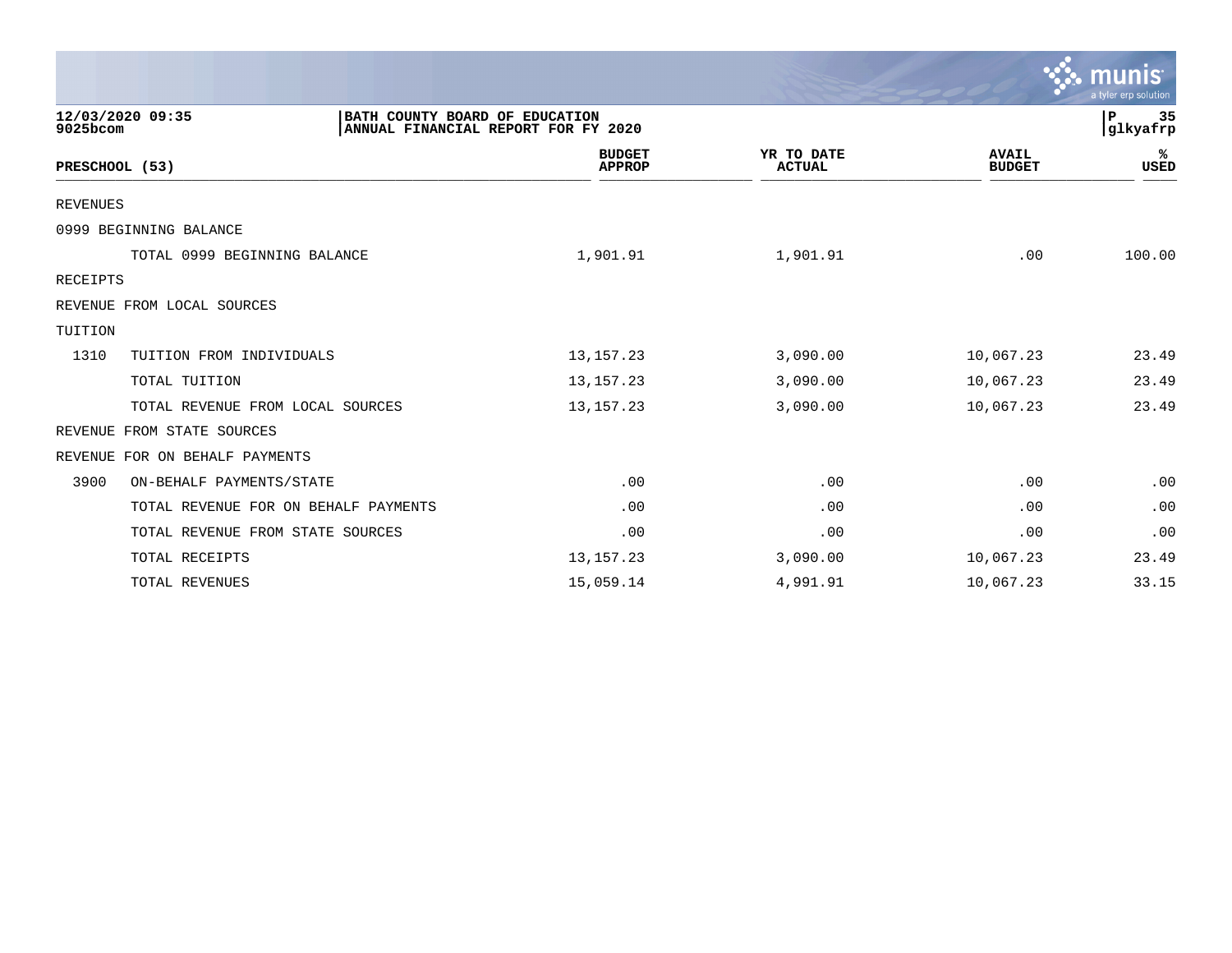|                                                                                                                                                                                                                                                                                            |                                                                                             |                                                                          |                                                                                           | munis<br>a tyler erp solution                                     |
|--------------------------------------------------------------------------------------------------------------------------------------------------------------------------------------------------------------------------------------------------------------------------------------------|---------------------------------------------------------------------------------------------|--------------------------------------------------------------------------|-------------------------------------------------------------------------------------------|-------------------------------------------------------------------|
| 12/03/2020 09:35<br>BATH COUNTY BOARD OF EDUCATION<br>9025bcom<br>ANNUAL FINANCIAL REPORT FOR FY 2020                                                                                                                                                                                      |                                                                                             |                                                                          |                                                                                           | $\mathbf P$<br>36<br> glkyafrp                                    |
| PRESCHOOL (53)                                                                                                                                                                                                                                                                             | <b>BUDGET</b><br><b>APPROP</b>                                                              | YR TO DATE<br><b>ACTUAL</b>                                              | <b>AVAIL</b><br><b>BUDGET</b>                                                             | ℁<br><b>USED</b>                                                  |
| <b>EXPENDITURES</b>                                                                                                                                                                                                                                                                        |                                                                                             |                                                                          |                                                                                           |                                                                   |
| 0000<br>RESTRICT TO REV & BAL SHT ONLY                                                                                                                                                                                                                                                     |                                                                                             |                                                                          |                                                                                           |                                                                   |
| ON-BEHALF<br>0280                                                                                                                                                                                                                                                                          | .00                                                                                         | .00                                                                      | .00                                                                                       | .00                                                               |
| TOTAL 0000<br>RESTRICT TO REV & BAL SHT ONLY                                                                                                                                                                                                                                               | .00                                                                                         | .00                                                                      | .00                                                                                       | .00                                                               |
| INSTRUCTION<br>1000                                                                                                                                                                                                                                                                        |                                                                                             |                                                                          |                                                                                           |                                                                   |
| 0100<br>SALARIES PERSONNEL SERVICES<br>0200<br>EMPLOYEE BENEFITS<br>0280<br>ON-BEHALF<br>0300<br>PURCHASED PROF AND TECH SERV<br>0400<br>PURCHASED PROPERTY SERVICES<br>0500<br>OTHER PURCHASED SERVICES<br>0600<br>SUPPLIES<br>0700<br>PROPERTY<br>0800<br>DEBT SERVICE AND MISCELLANEOUS | 2,200.00<br>2,000.00<br>.00<br>.00<br>2,422.72<br>1,063.52<br>5,200.00<br>2,122.90<br>50.00 | .00<br>.00<br>.00<br>.00<br>1,005.84<br>224.72<br>3,267.84<br>.00<br>.00 | 2,200.00<br>2,000.00<br>.00<br>.00<br>1,416.88<br>838.80<br>1,932.16<br>2,122.90<br>50.00 | .00<br>.00<br>.00<br>.00<br>41.52<br>21.13<br>62.84<br>.00<br>.00 |
| TOTAL 1000<br>INSTRUCTION                                                                                                                                                                                                                                                                  | 15,059.14                                                                                   | 4,498.40                                                                 | 10,560.74                                                                                 | 29.87                                                             |
| STUDENT TRANSPORTATION<br>2700                                                                                                                                                                                                                                                             |                                                                                             |                                                                          |                                                                                           |                                                                   |
| 0100<br>SALARIES PERSONNEL SERVICES<br>0200<br>EMPLOYEE BENEFITS                                                                                                                                                                                                                           | .00<br>.00                                                                                  | .00<br>.00                                                               | .00<br>.00                                                                                | .00<br>.00                                                        |
| TOTAL 2700<br>STUDENT TRANSPORTATION                                                                                                                                                                                                                                                       | .00                                                                                         | .00                                                                      | .00                                                                                       | .00                                                               |
| TOTAL EXPENDITURES                                                                                                                                                                                                                                                                         | 15,059.14                                                                                   | 4,498.40                                                                 | 10,560.74                                                                                 | 29.87                                                             |
| TOTAL FOR PRESCHOOL (53)                                                                                                                                                                                                                                                                   | .00                                                                                         | 493.51                                                                   | $-493.51$                                                                                 | .00                                                               |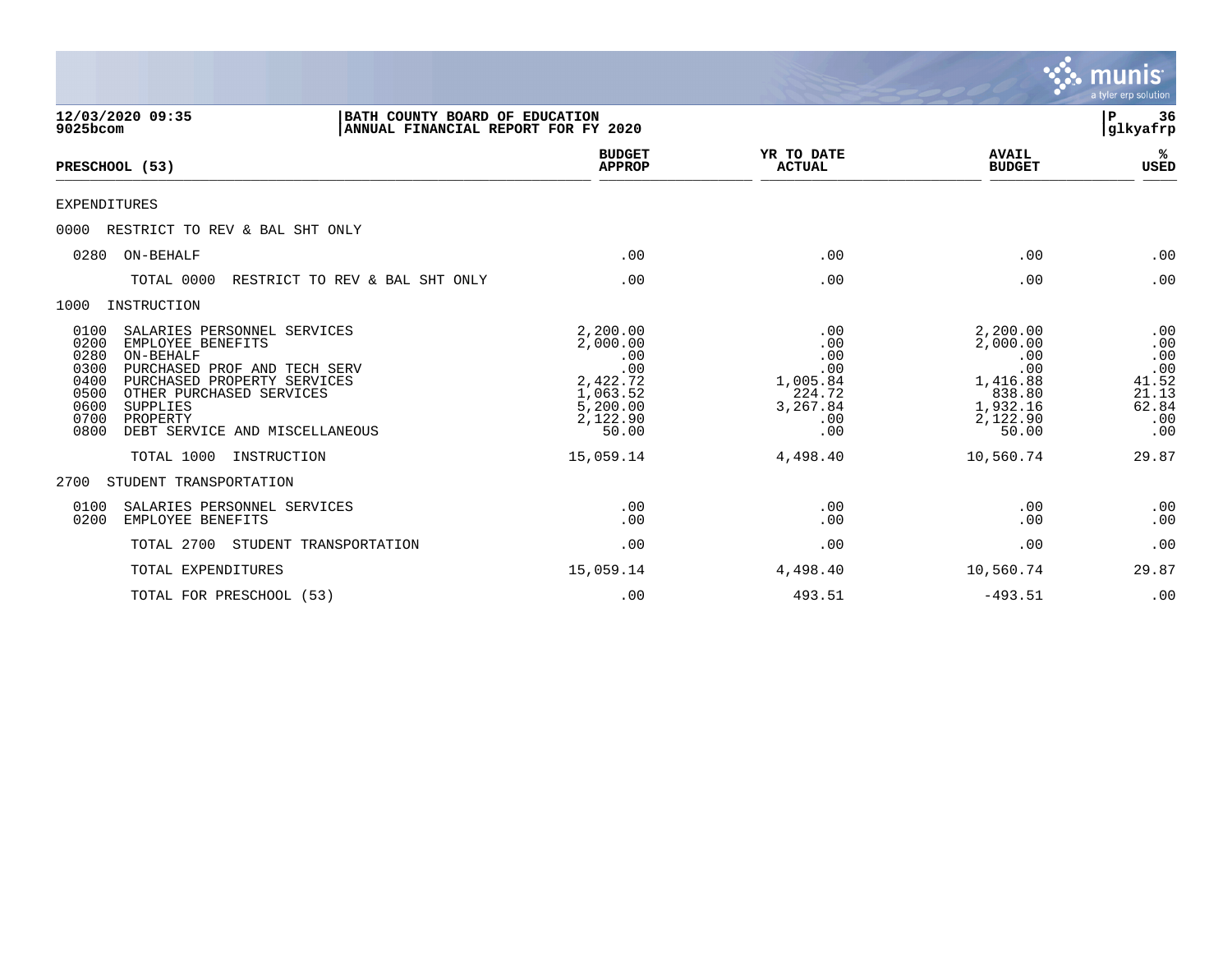|                 |                                    |                                                                       |                                |                             |                               | a tyler erp solution |
|-----------------|------------------------------------|-----------------------------------------------------------------------|--------------------------------|-----------------------------|-------------------------------|----------------------|
| 9025bcom        | 12/03/2020 09:35                   | BATH COUNTY BOARD OF EDUCATION<br>ANNUAL FINANCIAL REPORT FOR FY 2020 |                                |                             |                               | 37<br>ΙP<br>glkyafrp |
|                 | CHILD CARE (61)                    |                                                                       | <b>BUDGET</b><br><b>APPROP</b> | YR TO DATE<br><b>ACTUAL</b> | <b>AVAIL</b><br><b>BUDGET</b> | ℁<br><b>USED</b>     |
| <b>REVENUES</b> |                                    |                                                                       |                                |                             |                               |                      |
| RECEIPTS        |                                    |                                                                       |                                |                             |                               |                      |
|                 | REVENUE FROM LOCAL SOURCES         |                                                                       |                                |                             |                               |                      |
|                 | COMMUNITY SERVICE ACTIVITIES       |                                                                       |                                |                             |                               |                      |
| 1810            | CHILD CARE FEES                    |                                                                       | .00                            | .00                         | .00                           | .00                  |
|                 | TOTAL COMMUNITY SERVICE ACTIVITIES |                                                                       | .00                            | .00                         | .00                           | .00                  |
|                 | TOTAL REVENUE FROM LOCAL SOURCES   |                                                                       | .00                            | .00                         | .00                           | .00                  |
|                 | REVENUE FROM STATE SOURCES         |                                                                       |                                |                             |                               |                      |
|                 | EXPENDITURE REIMBURSEMENTS         |                                                                       |                                |                             |                               |                      |
| 3131            | MISCELLANEOUS REIMBURSEMENTS       |                                                                       | .00                            | .00                         | .00                           | .00                  |
|                 | TOTAL EXPENDITURE REIMBURSEMENTS   |                                                                       | .00                            | .00                         | .00                           | .00                  |
| RESTRICTED      |                                    |                                                                       |                                |                             |                               |                      |
| 3200            | RESTRICTED STATE REVENUE           |                                                                       | .00                            | .00                         | .00                           | .00                  |
|                 | TOTAL RESTRICTED                   |                                                                       | .00                            | .00                         | .00                           | .00                  |
|                 | TOTAL REVENUE FROM STATE SOURCES   |                                                                       | .00                            | .00                         | .00                           | .00                  |
| OTHER RECEIPTS  |                                    |                                                                       |                                |                             |                               |                      |
|                 | <b>INTERFUND TRANSFERS</b>         |                                                                       |                                |                             |                               |                      |
| 5210            | FUND TRANSFER                      |                                                                       | .00                            | .00                         | .00                           | .00                  |
|                 | TOTAL INTERFUND TRANSFERS          |                                                                       | .00                            | .00                         | .00                           | .00                  |
|                 | TOTAL OTHER RECEIPTS               |                                                                       | .00                            | .00                         | .00                           | .00                  |
|                 | TOTAL RECEIPTS                     |                                                                       | .00                            | .00                         | .00                           | .00                  |
|                 | TOTAL REVENUES                     |                                                                       | .00                            | .00                         | .00                           | .00                  |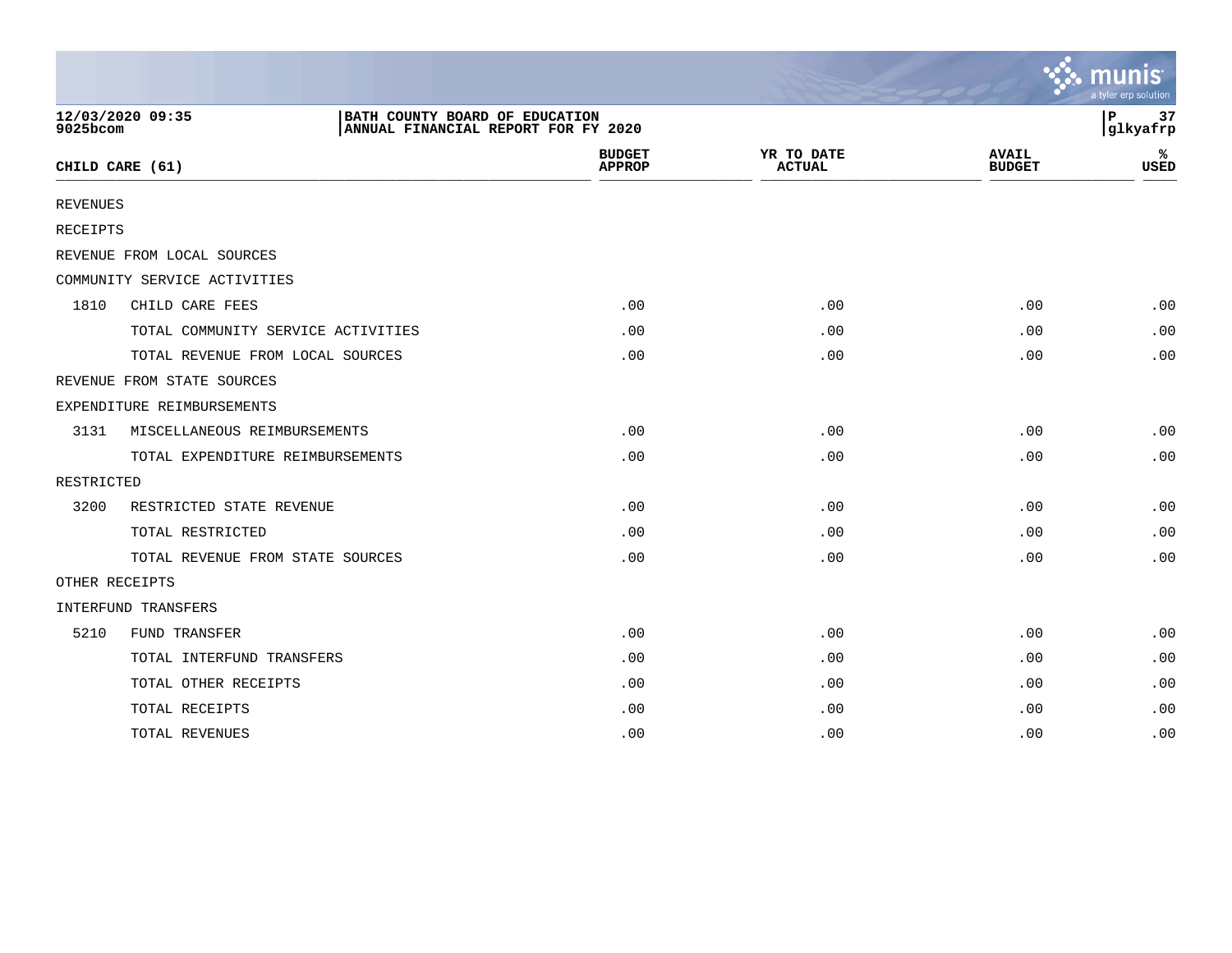

| 12/03/2020 09:35<br>9025bcom                                                                                                                                                         | BATH COUNTY BOARD OF EDUCATION<br>ANNUAL FINANCIAL REPORT FOR FY 2020 |                                        |                                        |                                        | 38<br>P<br>glkyafrp                    |  |
|--------------------------------------------------------------------------------------------------------------------------------------------------------------------------------------|-----------------------------------------------------------------------|----------------------------------------|----------------------------------------|----------------------------------------|----------------------------------------|--|
| CHILD CARE (61)                                                                                                                                                                      |                                                                       | <b>BUDGET</b><br><b>APPROP</b>         | YR TO DATE<br><b>ACTUAL</b>            | <b>AVAIL</b><br><b>BUDGET</b>          | %ะ<br>USED                             |  |
| EXPENDITURES                                                                                                                                                                         |                                                                       |                                        |                                        |                                        |                                        |  |
| 3300<br>COMMUNITY SERVICES                                                                                                                                                           |                                                                       |                                        |                                        |                                        |                                        |  |
| 0100<br>SALARIES PERSONNEL SERVICES<br>0200<br>EMPLOYEE BENEFITS<br>0300<br>PURCHASED PROF AND TECH SERV<br>0500<br>OTHER PURCHASED SERVICES<br>0600<br>SUPPLIES<br>0700<br>PROPERTY |                                                                       | .00<br>.00<br>.00<br>.00<br>.00<br>.00 | .00<br>.00<br>.00<br>.00<br>.00<br>.00 | .00<br>.00<br>.00<br>.00<br>.00<br>.00 | .00<br>.00<br>.00<br>.00<br>.00<br>.00 |  |
| TOTAL 3300                                                                                                                                                                           | COMMUNITY SERVICES                                                    | .00                                    | .00                                    | .00                                    | .00                                    |  |
| TOTAL EXPENDITURES                                                                                                                                                                   |                                                                       | .00                                    | .00                                    | .00                                    | .00                                    |  |
| TOTAL FOR CHILD CARE (61)                                                                                                                                                            |                                                                       | .00                                    | .00                                    | .00                                    | .00                                    |  |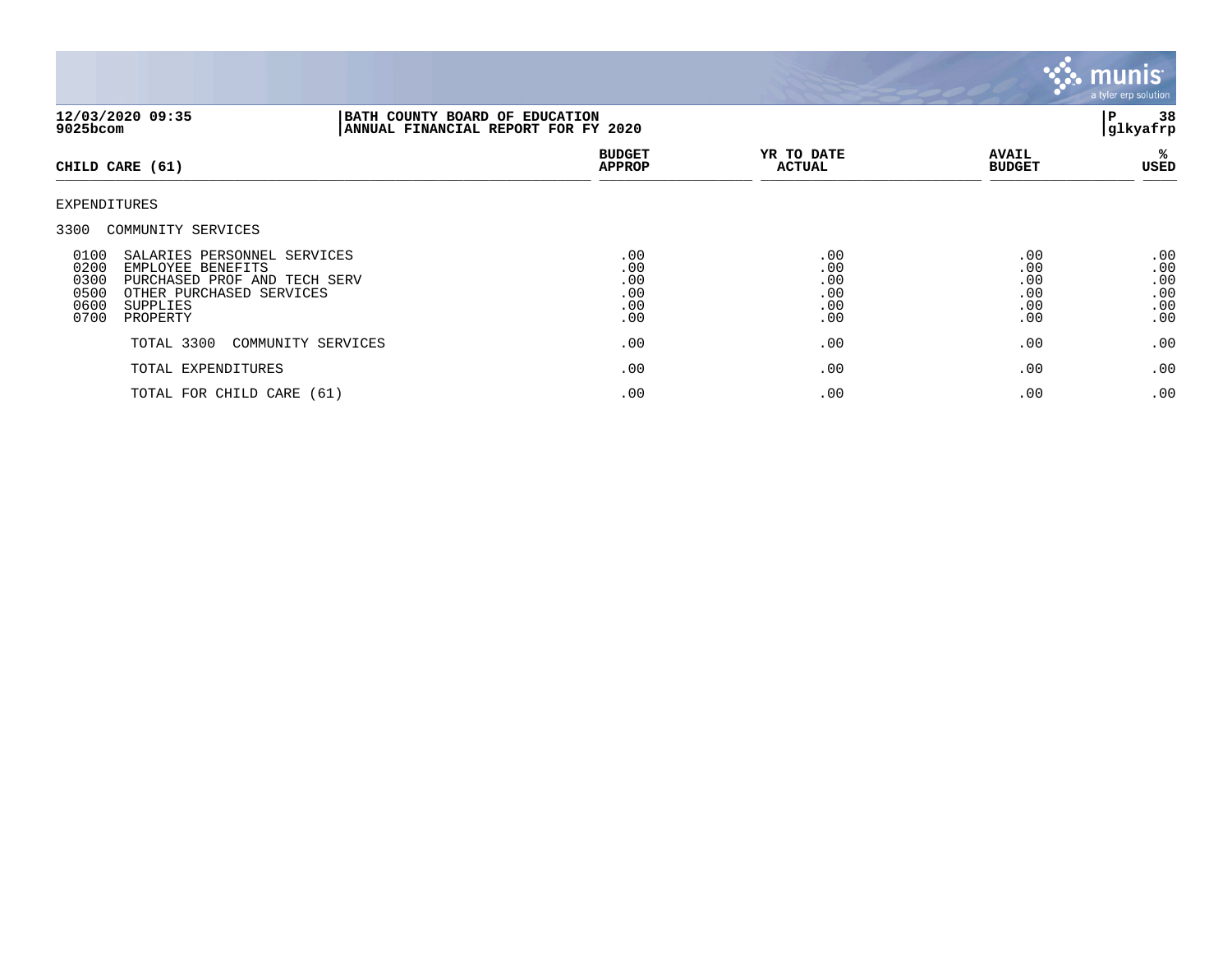|                 |                                                                                           |                                |                             |                               | $\ddotsc$ munis<br>a tyler erp solution |
|-----------------|-------------------------------------------------------------------------------------------|--------------------------------|-----------------------------|-------------------------------|-----------------------------------------|
| 9025bcom        | 12/03/2020 09:35<br>BATH COUNTY BOARD OF EDUCATION<br>ANNUAL FINANCIAL REPORT FOR FY 2020 |                                |                             |                               | 39<br>P<br>glkyafrp                     |
| PRESCHOOL (62)  |                                                                                           | <b>BUDGET</b><br><b>APPROP</b> | YR TO DATE<br><b>ACTUAL</b> | <b>AVAIL</b><br><b>BUDGET</b> | %<br>USED                               |
| <b>REVENUES</b> |                                                                                           |                                |                             |                               |                                         |
|                 | 0999 BEGINNING BALANCE                                                                    |                                |                             |                               |                                         |
|                 | TOTAL 0999 BEGINNING BALANCE                                                              | .00                            | .00                         | .00                           | .00                                     |
| RECEIPTS        |                                                                                           |                                |                             |                               |                                         |
|                 | REVENUE FROM LOCAL SOURCES                                                                |                                |                             |                               |                                         |
| TUITION         |                                                                                           |                                |                             |                               |                                         |
| 1310            | TUITION FROM INDIVIDUALS                                                                  | .00                            | .00                         | .00                           | .00                                     |
|                 | TOTAL TUITION                                                                             | .00                            | .00                         | .00                           | .00                                     |
|                 | TOTAL REVENUE FROM LOCAL SOURCES                                                          | .00                            | .00                         | .00                           | .00                                     |
|                 | TOTAL RECEIPTS                                                                            | .00                            | .00                         | .00                           | .00                                     |
|                 | TOTAL REVENUES                                                                            | .00                            | .00                         | .00                           | .00                                     |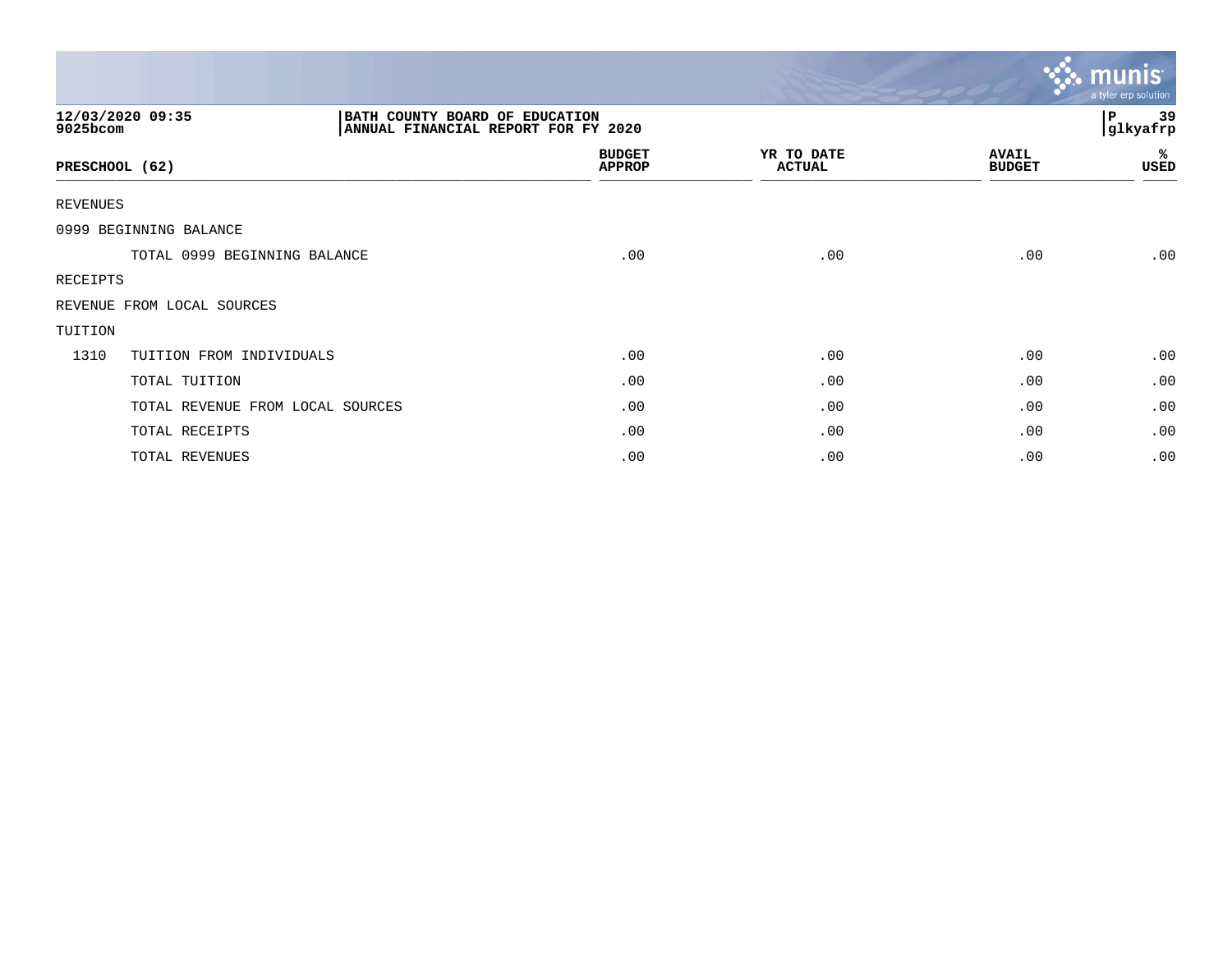

| 12/03/2020 09:35<br>9025bcom | BATH COUNTY BOARD OF EDUCATION<br>ANNUAL FINANCIAL REPORT FOR FY 2020 |                             |                               | 40<br>P<br> glkyafrp |
|------------------------------|-----------------------------------------------------------------------|-----------------------------|-------------------------------|----------------------|
| PRESCHOOL (62)               | <b>BUDGET</b><br><b>APPROP</b>                                        | YR TO DATE<br><b>ACTUAL</b> | <b>AVAIL</b><br><b>BUDGET</b> | ℁<br>USED            |
| EXPENDITURES                 |                                                                       |                             |                               |                      |
| 1000<br>INSTRUCTION          |                                                                       |                             |                               |                      |
| 0600<br>SUPPLIES             | .00                                                                   | .00                         | .00                           | .00                  |
| TOTAL 1000<br>INSTRUCTION    | .00                                                                   | .00                         | .00                           | .00                  |
| TOTAL EXPENDITURES           | .00                                                                   | .00                         | .00                           | .00                  |
| TOTAL FOR PRESCHOOL (62)     | .00                                                                   | .00                         | .00                           | .00                  |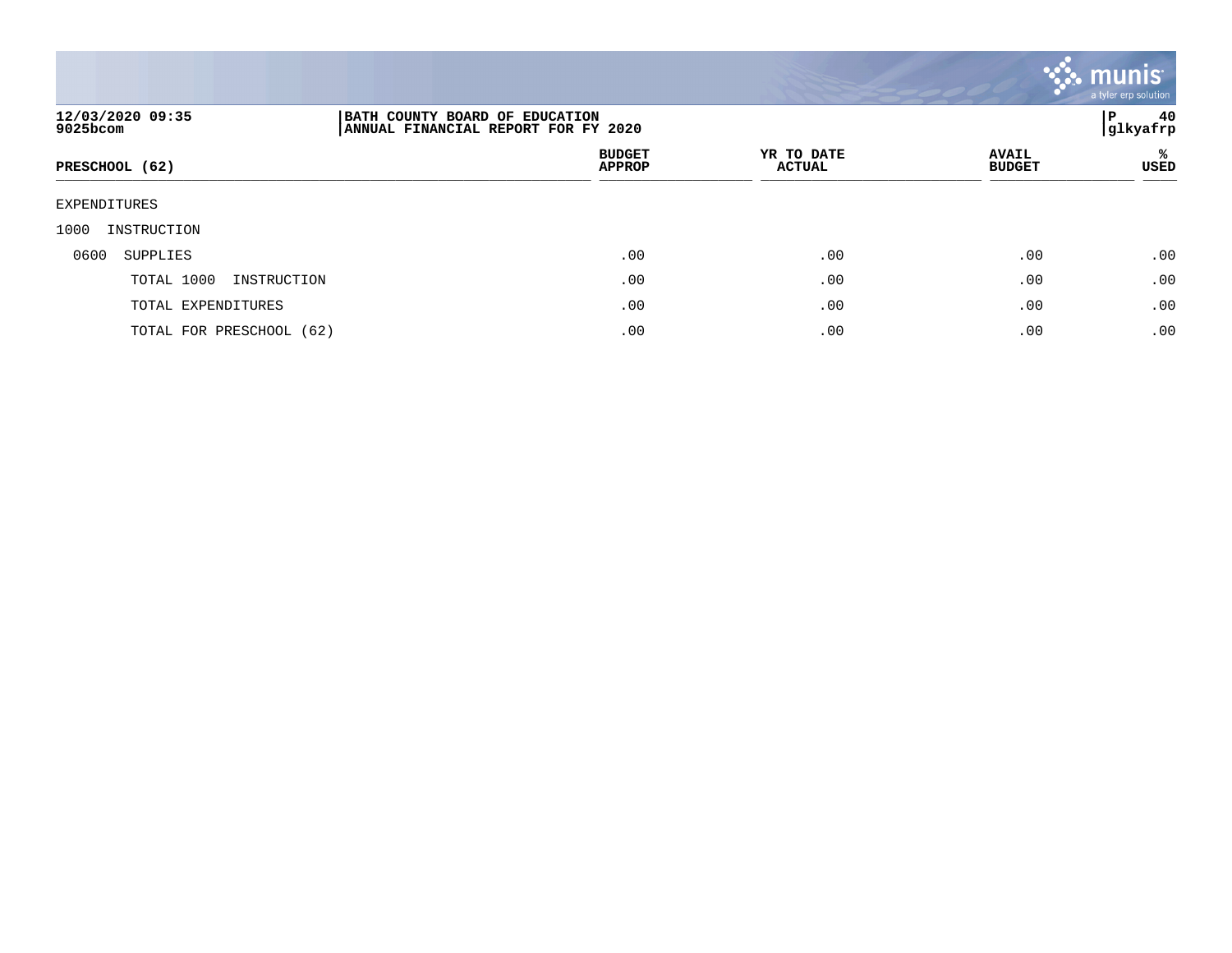|                 |                                                                                           |                                |                             |                               | a tyler erp solution |
|-----------------|-------------------------------------------------------------------------------------------|--------------------------------|-----------------------------|-------------------------------|----------------------|
| 9025bcom        | 12/03/2020 09:35<br>BATH COUNTY BOARD OF EDUCATION<br>ANNUAL FINANCIAL REPORT FOR FY 2020 |                                |                             |                               | P<br>41<br> glkyafrp |
|                 | TRUST/AGENCY FUNDS (7000)                                                                 | <b>BUDGET</b><br><b>APPROP</b> | YR TO DATE<br><b>ACTUAL</b> | <b>AVAIL</b><br><b>BUDGET</b> | %ะ<br><b>USED</b>    |
| <b>REVENUES</b> |                                                                                           |                                |                             |                               |                      |
|                 | 0999 BEGINNING BALANCE                                                                    |                                |                             |                               |                      |
|                 | TOTAL 0999 BEGINNING BALANCE                                                              | .00                            | .00                         | .00                           | .00                  |
| <b>RECEIPTS</b> |                                                                                           |                                |                             |                               |                      |
|                 | REVENUE FROM LOCAL SOURCES                                                                |                                |                             |                               |                      |
|                 | OTHER REVENUE FROM LOCAL SOURCES                                                          |                                |                             |                               |                      |
| 1920            | CONTRIBUTIONS/DONATIONS                                                                   | .00                            | 218.09                      | $-218.09$                     | .00                  |
|                 | TOTAL OTHER REVENUE FROM LOCAL SOURCES                                                    | .00                            | 218.09                      | $-218.09$                     | .00                  |
|                 | TOTAL REVENUE FROM LOCAL SOURCES                                                          | .00                            | 218.09                      | $-218.09$                     | .00                  |
|                 | OTHER RECEIPTS                                                                            |                                |                             |                               |                      |
|                 | INTERFUND TRANSFERS                                                                       |                                |                             |                               |                      |
| 5210            | FUND TRANSFER                                                                             | .00                            | .00                         | .00                           | .00                  |
|                 | TOTAL INTERFUND TRANSFERS                                                                 | .00                            | .00                         | .00                           | .00                  |
|                 | TOTAL OTHER RECEIPTS                                                                      | .00                            | .00                         | .00                           | .00                  |
|                 | TOTAL RECEIPTS                                                                            | .00                            | 218.09                      | $-218.09$                     | .00                  |
|                 | <b>TOTAL REVENUES</b>                                                                     | .00                            | 218.09                      | $-218.09$                     | .00                  |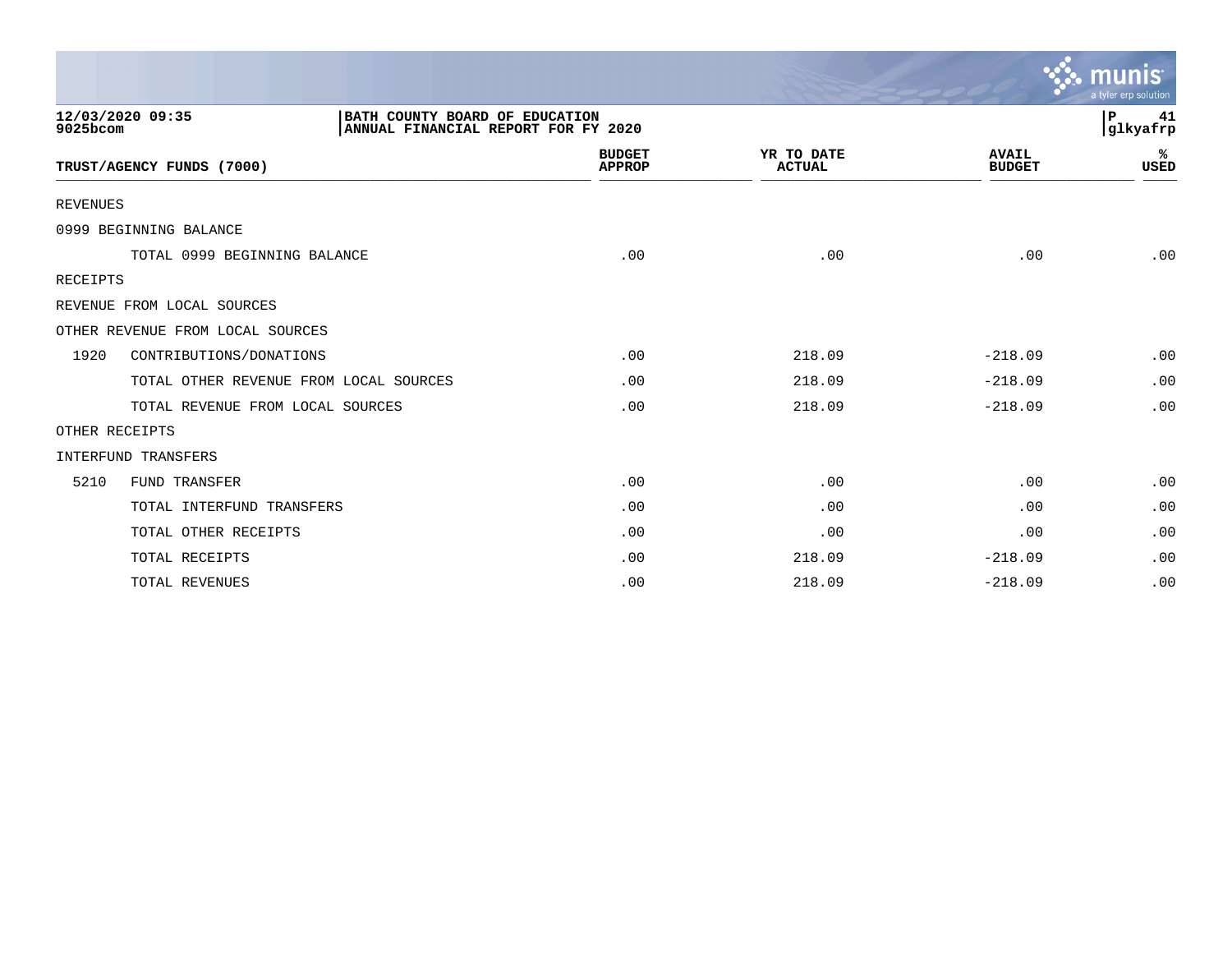

| 9025bcom     | 12/03/2020 09:35                       | BATH COUNTY BOARD OF EDUCATION<br>ANNUAL FINANCIAL REPORT FOR FY 2020 |                             |                               |           |
|--------------|----------------------------------------|-----------------------------------------------------------------------|-----------------------------|-------------------------------|-----------|
|              | TRUST/AGENCY FUNDS (7000)              | <b>BUDGET</b><br><b>APPROP</b>                                        | YR TO DATE<br><b>ACTUAL</b> | <b>AVAIL</b><br><b>BUDGET</b> | ℁<br>USED |
| EXPENDITURES |                                        |                                                                       |                             |                               |           |
| 3300         | COMMUNITY SERVICES                     |                                                                       |                             |                               |           |
| 0600         | SUPPLIES                               | .00                                                                   | 2,000.00                    | $-2,000.00$                   | .00       |
|              | TOTAL 3300<br>COMMUNITY SERVICES       | .00                                                                   | 2,000.00                    | $-2,000.00$                   | .00       |
|              | TOTAL EXPENDITURES                     | .00                                                                   | 2,000.00                    | $-2,000.00$                   | .00       |
|              | TOTAL FOR TRUST/AGENCY FUNDS<br>(7000) | .00                                                                   | $-1,781.91$                 | 1,781.91                      | .00       |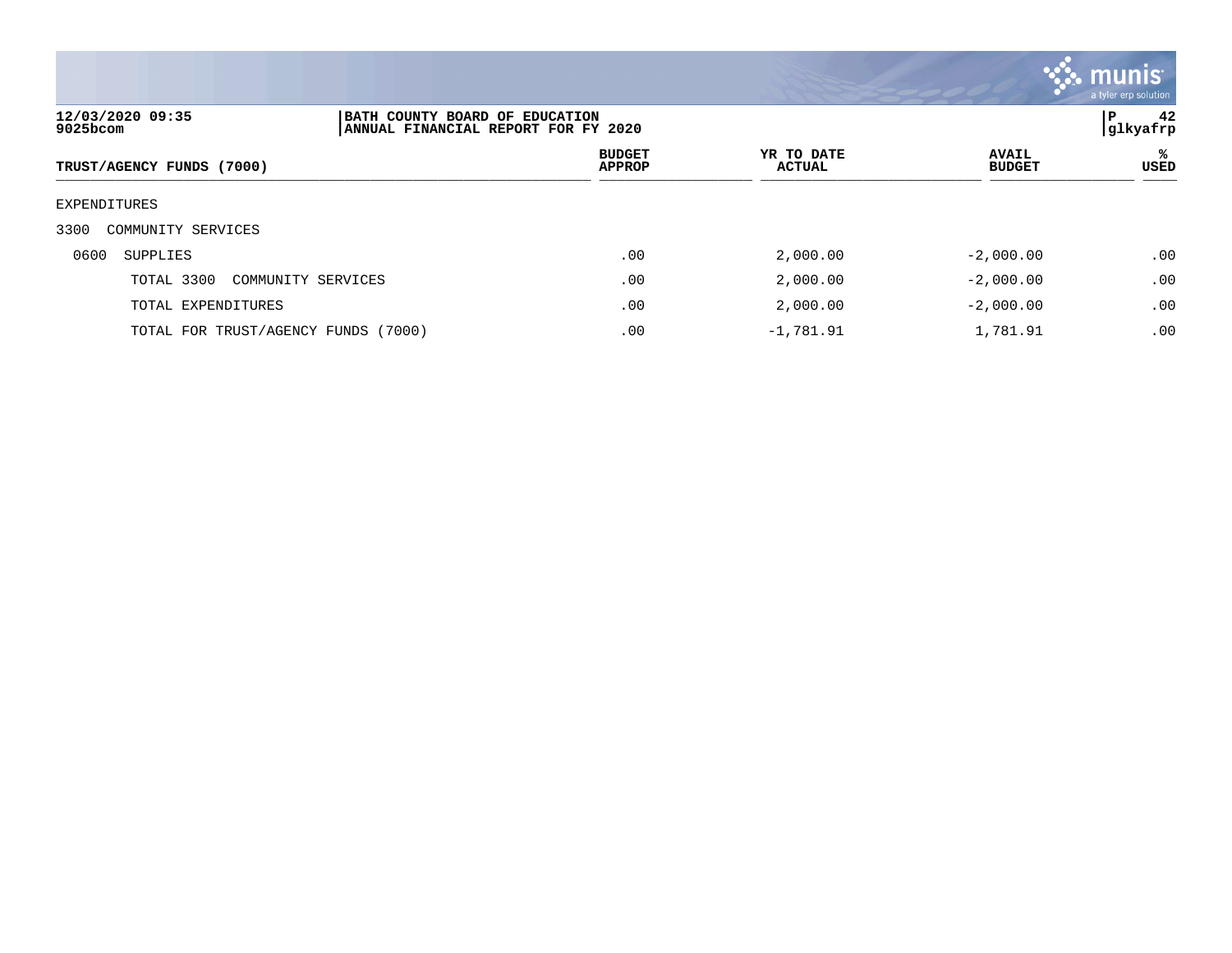|                      |                                                                           |                                                                       |                   |                             |                               | <b>munis</b><br>a tyler erp solution |
|----------------------|---------------------------------------------------------------------------|-----------------------------------------------------------------------|-------------------|-----------------------------|-------------------------------|--------------------------------------|
| 9025bcom             | 12/03/2020 09:35                                                          | BATH COUNTY BOARD OF EDUCATION<br>ANNUAL FINANCIAL REPORT FOR FY 2020 |                   |                             |                               | 43<br>l P<br>glkyafrp                |
|                      | GOVERNMENTAL ASSETS (8)                                                   | <b>BUDGET</b><br><b>APPROP</b>                                        |                   | YR TO DATE<br><b>ACTUAL</b> | <b>AVAIL</b><br><b>BUDGET</b> | ℁<br>USED                            |
| <b>REVENUES</b>      |                                                                           |                                                                       |                   |                             |                               |                                      |
| <b>RECEIPTS</b>      |                                                                           |                                                                       |                   |                             |                               |                                      |
|                      | REVENUE FROM LOCAL SOURCES                                                |                                                                       |                   |                             |                               |                                      |
|                      | OTHER REVENUE FROM LOCAL SOURCES                                          |                                                                       |                   |                             |                               |                                      |
| 1930                 | GAIN/LOSS ON SALE OF ASSETS                                               |                                                                       | .00               | .00                         | .00                           | .00                                  |
|                      | TOTAL OTHER REVENUE FROM LOCAL SOURCES                                    |                                                                       | .00               | .00                         | .00                           | .00                                  |
|                      | TOTAL REVENUE FROM LOCAL SOURCES                                          |                                                                       | .00               | .00                         | .00                           | .00                                  |
|                      | OTHER RECEIPTS                                                            |                                                                       |                   |                             |                               |                                      |
|                      | SALE OR COMP FOR LOSS OF ASSETS                                           |                                                                       |                   |                             |                               |                                      |
| 5311<br>5331<br>5341 | SALE OF LAND & IMPROVEMENTS<br>SALE OF BUILDINGS<br>SALE OF EQUIPMENT ETC |                                                                       | .00<br>.00<br>.00 | .00<br>.00<br>.00           | .00<br>.00<br>.00             | .00<br>.00<br>.00                    |
|                      | TOTAL SALE OR COMP FOR LOSS OF ASSETS                                     |                                                                       | .00               | .00                         | .00                           | .00                                  |
|                      | TOTAL OTHER RECEIPTS                                                      |                                                                       | .00               | .00                         | .00                           | .00                                  |
|                      | TOTAL RECEIPTS                                                            |                                                                       | .00               | .00                         | .00                           | .00                                  |
|                      | TOTAL REVENUES                                                            |                                                                       | .00               | .00                         | .00                           | .00                                  |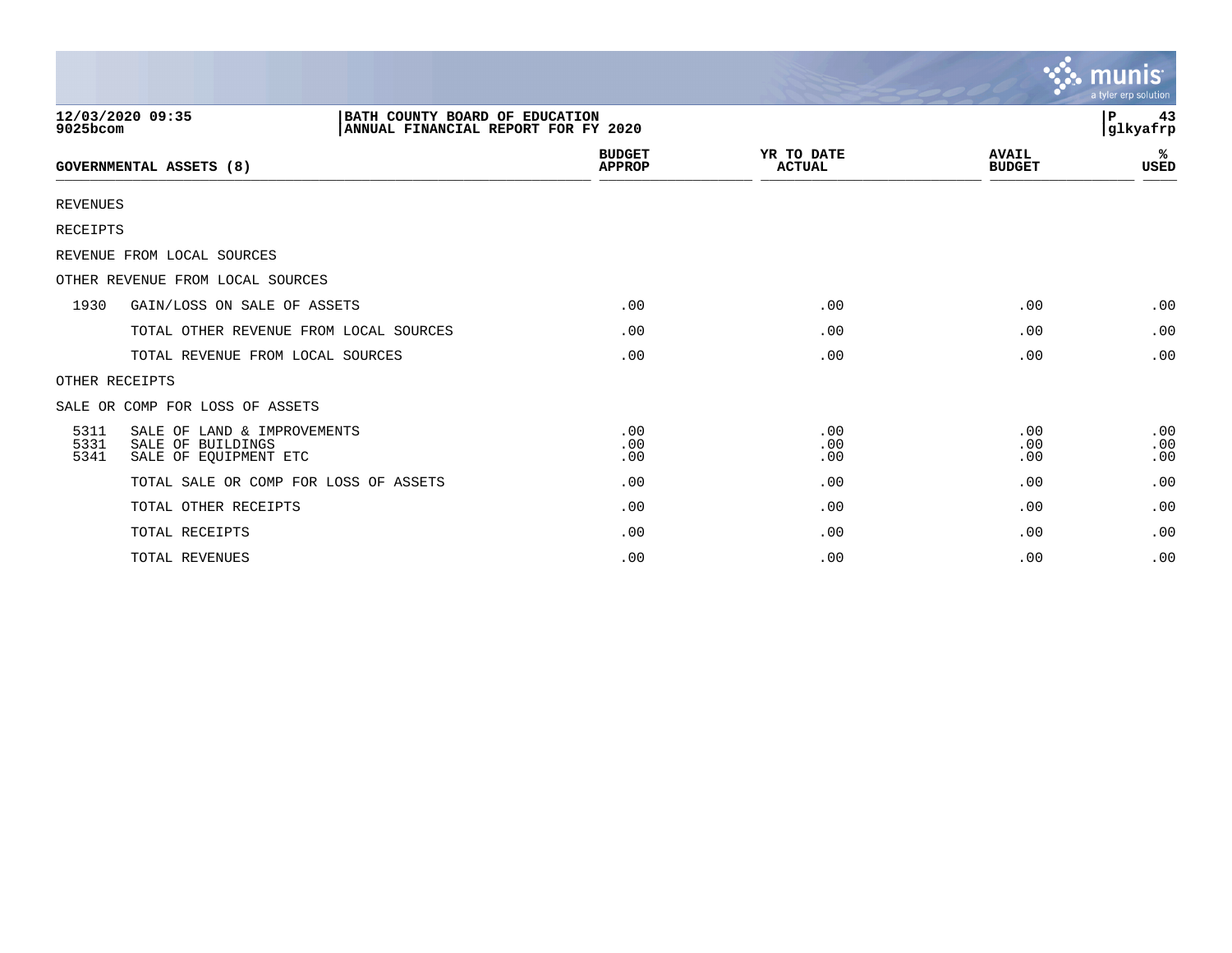

| <b>EXPENDITURES</b>                          |     |             |                |     |
|----------------------------------------------|-----|-------------|----------------|-----|
| 1000<br>INSTRUCTION                          |     |             |                |     |
| 0700 PROPERTY                                | .00 | 255, 260.75 | $-255, 260.75$ | .00 |
| TOTAL 1000<br>INSTRUCTION                    | .00 | 255, 260.75 | $-255, 260.75$ | .00 |
| 2100 STUDENT SUPPORT SERVICES                |     |             |                |     |
| 0700<br>PROPERTY                             | .00 | 14,222.80   | $-14, 222.80$  | .00 |
| TOTAL 2100<br>STUDENT SUPPORT SERVICES       | .00 | 14,222.80   | $-14,222.80$   | .00 |
| 2200<br>INSTRUCTIONAL STAFF SUPP SERV        |     |             |                |     |
| 0700 PROPERTY                                | .00 | 20,665.25   | $-20,665.25$   | .00 |
| TOTAL 2200<br>INSTRUCTIONAL STAFF SUPP SERV  | .00 | 20,665.25   | $-20,665.25$   | .00 |
| DISTRICT ADMIN SUPPORT<br>2300               |     |             |                |     |
| 0700<br>PROPERTY                             | .00 | 25,691.31   | $-25,691.31$   | .00 |
| TOTAL 2300 DISTRICT ADMIN SUPPORT            | .00 | 25,691.31   | $-25,691.31$   | .00 |
| 2400 SCHOOL ADMIN SUPPORT                    |     |             |                |     |
| PROPERTY<br>0700                             | .00 | 4,710.97    | $-4,710.97$    | .00 |
| TOTAL 2400<br>SCHOOL ADMIN SUPPORT           | .00 | 4,710.97    | $-4,710.97$    | .00 |
| BUSINESS SUPPORT SERVICES<br>2500            |     |             |                |     |
| 0700<br>PROPERTY                             | .00 | 388.25      | $-388.25$      | .00 |
| TOTAL 2500 BUSINESS SUPPORT SERVICES         | .00 | 388.25      | $-388.25$      | .00 |
| 2600 PLANT OPERATIONS & MAINTENANCE          |     |             |                |     |
| 0700<br>PROPERTY                             | .00 | 649,856.34  | $-649, 856.34$ | .00 |
| TOTAL 2600<br>PLANT OPERATIONS & MAINTENANCE | .00 | 649,856.34  | $-649,856.34$  | .00 |
| 2700<br>STUDENT TRANSPORTATION               |     |             |                |     |
| 0700 PROPERTY                                | .00 | 172,741.95  | $-172, 741.95$ | .00 |
| TOTAL 2700 STUDENT TRANSPORTATION            | .00 | 172,741.95  | $-172, 741.95$ | .00 |
| COMMUNITY SERVICES<br>3300                   |     |             |                |     |
| 0700 PROPERTY                                | .00 | .00         | .00            | .00 |

 $GOVERNMENTIAL ASSETS (8)$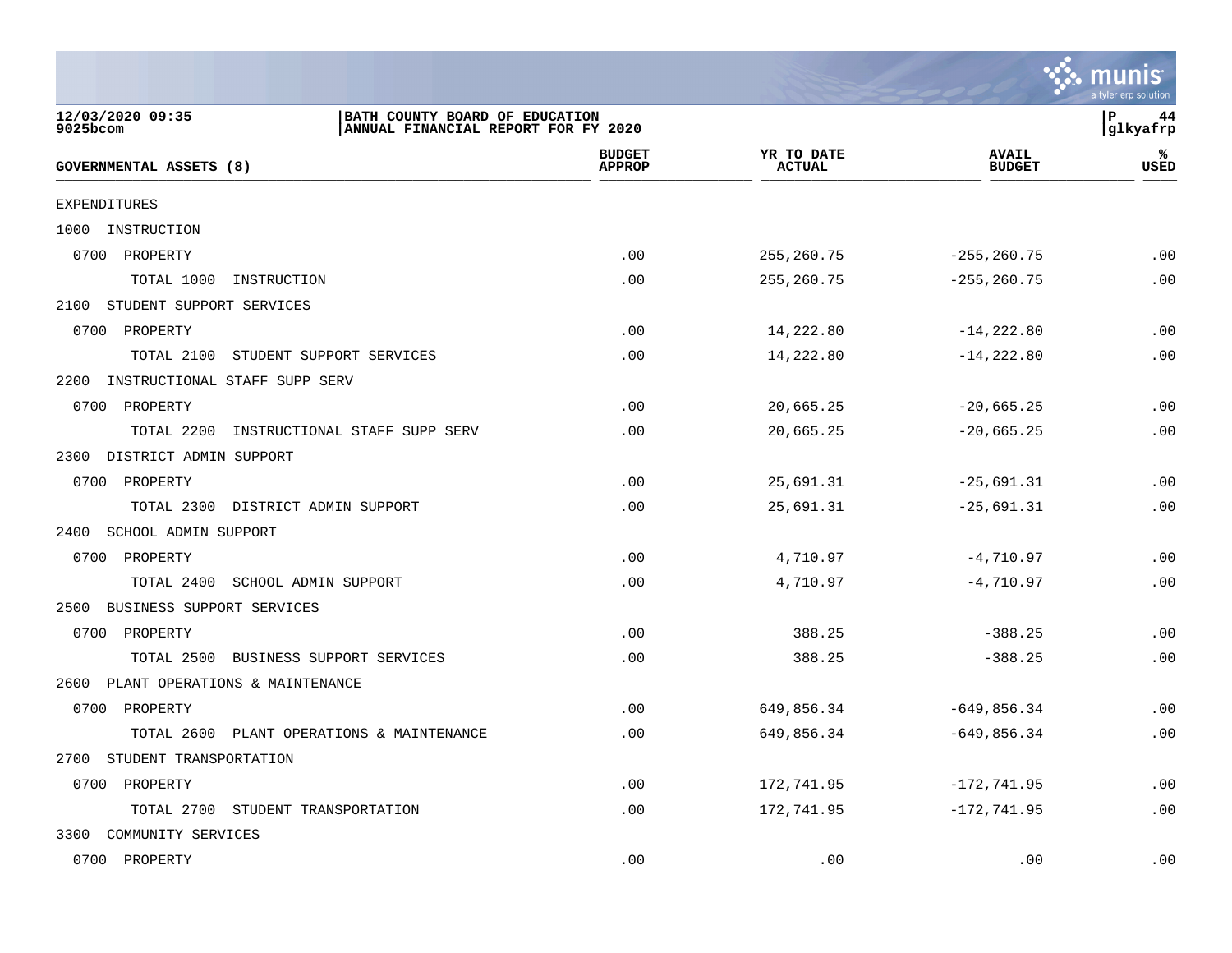|                                                                                                            |                    |                                |                             |                               | a tyler erp solution |
|------------------------------------------------------------------------------------------------------------|--------------------|--------------------------------|-----------------------------|-------------------------------|----------------------|
| 12/03/2020 09:35<br>BATH COUNTY BOARD OF EDUCATION<br>P<br>9025bcom<br>ANNUAL FINANCIAL REPORT FOR FY 2020 |                    |                                |                             |                               | 45<br> glkyafrp      |
| GOVERNMENTAL ASSETS (8)                                                                                    |                    | <b>BUDGET</b><br><b>APPROP</b> | YR TO DATE<br><b>ACTUAL</b> | <b>AVAIL</b><br><b>BUDGET</b> | ℁<br>USED            |
| TOTAL 3300                                                                                                 | COMMUNITY SERVICES | .00                            | .00                         | .00                           | .00                  |
| TOTAL EXPENDITURES                                                                                         |                    | .00                            | 1,143,537.62                | $-1, 143, 537.62$             | .00.                 |
| TOTAL FOR GOVERNMENTAL ASSETS (8)                                                                          |                    | .00                            | $-1, 143, 537.62$           | 1, 143, 537.62                | .00                  |

and the contract of the contract of the contract of the contract of the contract of the contract of the contract of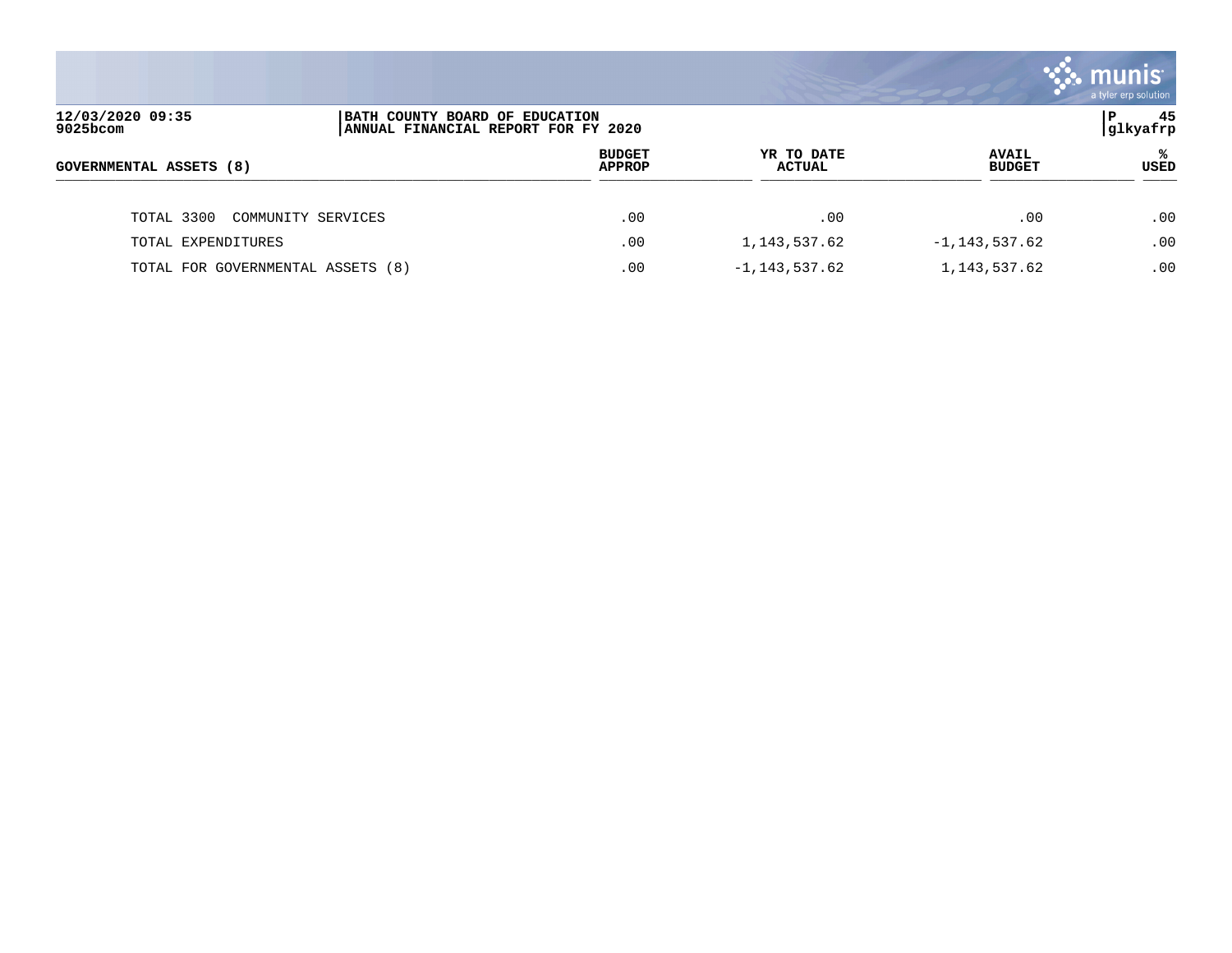|          |                                                                                           |                                |                             |                               | $\mathbf{C}$ munis<br>a tyler erp solution |
|----------|-------------------------------------------------------------------------------------------|--------------------------------|-----------------------------|-------------------------------|--------------------------------------------|
| 9025bcom | 12/03/2020 09:35<br>BATH COUNTY BOARD OF EDUCATION<br>ANNUAL FINANCIAL REPORT FOR FY 2020 |                                |                             |                               | 46<br>l P<br> glkyafrp                     |
|          | FOOD SERVICE ASSETS (81)                                                                  | <b>BUDGET</b><br><b>APPROP</b> | YR TO DATE<br><b>ACTUAL</b> | <b>AVAIL</b><br><b>BUDGET</b> | ℁<br>USED                                  |
| REVENUES |                                                                                           |                                |                             |                               |                                            |
| RECEIPTS |                                                                                           |                                |                             |                               |                                            |
|          | REVENUE FROM LOCAL SOURCES                                                                |                                |                             |                               |                                            |
|          | OTHER REVENUE FROM LOCAL SOURCES                                                          |                                |                             |                               |                                            |
| 1930     | GAIN/LOSS ON SALE OF ASSETS                                                               | .00                            | .00                         | .00                           | .00                                        |
|          | TOTAL OTHER REVENUE FROM LOCAL SOURCES                                                    | .00                            | .00                         | .00                           | .00                                        |
|          | TOTAL REVENUE FROM LOCAL SOURCES                                                          | .00                            | .00                         | .00                           | .00                                        |
|          | TOTAL RECEIPTS                                                                            | .00                            | .00                         | .00                           | .00                                        |
|          | TOTAL REVENUES                                                                            | .00                            | .00                         | .00                           | .00                                        |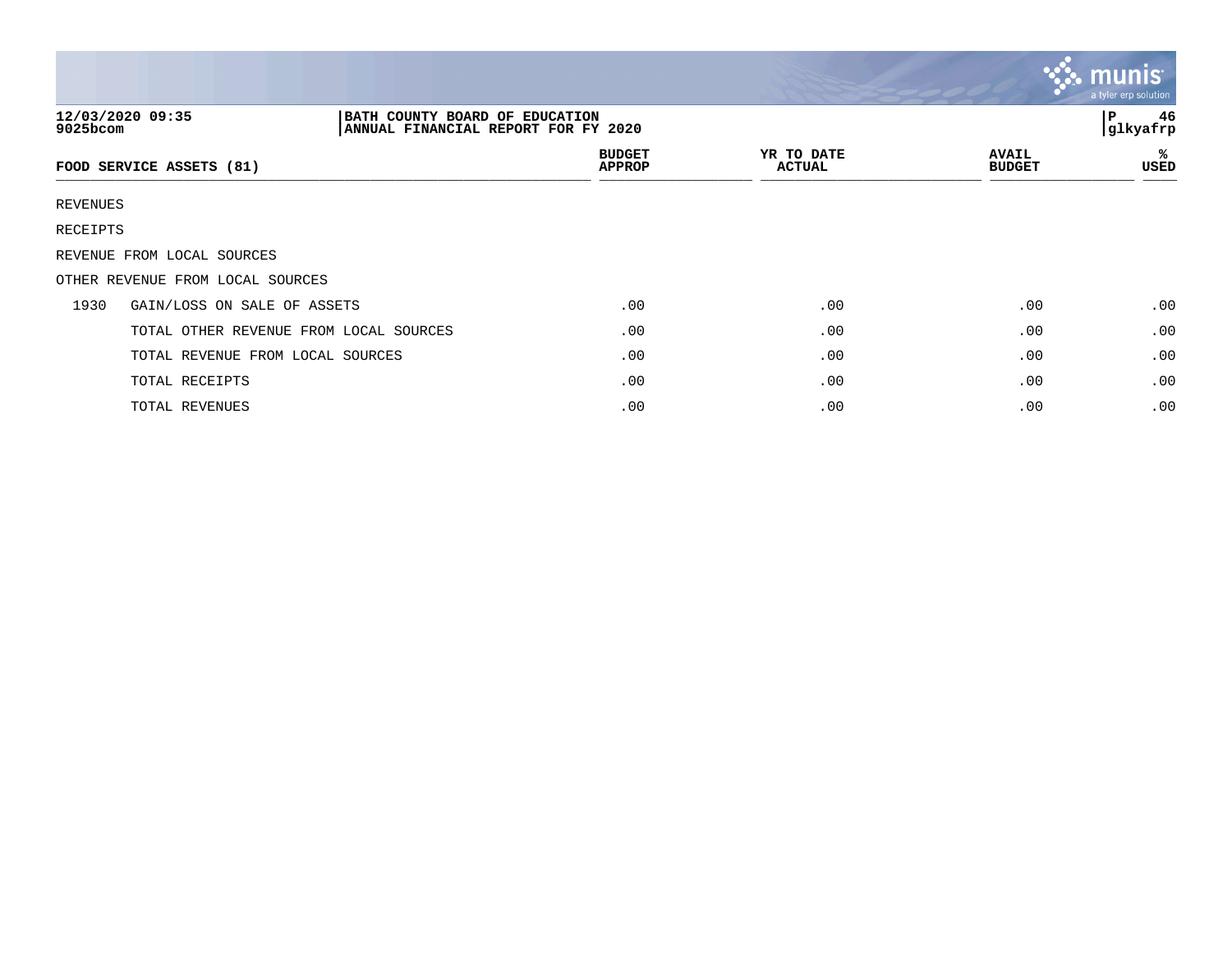

| 12/03/2020 09:35<br>9025bcom         | BATH COUNTY BOARD OF EDUCATION<br>ANNUAL FINANCIAL REPORT FOR FY 2020 |                                |                             |                               | 47<br>P<br> glkyafrp |  |
|--------------------------------------|-----------------------------------------------------------------------|--------------------------------|-----------------------------|-------------------------------|----------------------|--|
| FOOD SERVICE ASSETS (81)             |                                                                       | <b>BUDGET</b><br><b>APPROP</b> | YR TO DATE<br><b>ACTUAL</b> | <b>AVAIL</b><br><b>BUDGET</b> | ℁<br>USED            |  |
| EXPENDITURES                         |                                                                       |                                |                             |                               |                      |  |
| FOOD SERVICE OPERATION<br>3100       |                                                                       |                                |                             |                               |                      |  |
| 0700<br>PROPERTY                     |                                                                       | .00                            | 44,854.03                   | $-44,854.03$                  | .00                  |  |
| TOTAL 3100<br>FOOD SERVICE OPERATION |                                                                       | .00                            | 44,854.03                   | $-44,854.03$                  | .00                  |  |
| TOTAL EXPENDITURES                   |                                                                       | .00                            | 44,854.03                   | $-44,854.03$                  | .00                  |  |
| TOTAL FOR FOOD SERVICE ASSETS (81)   |                                                                       | .00                            | $-44,854.03$                | 44,854.03                     | .00                  |  |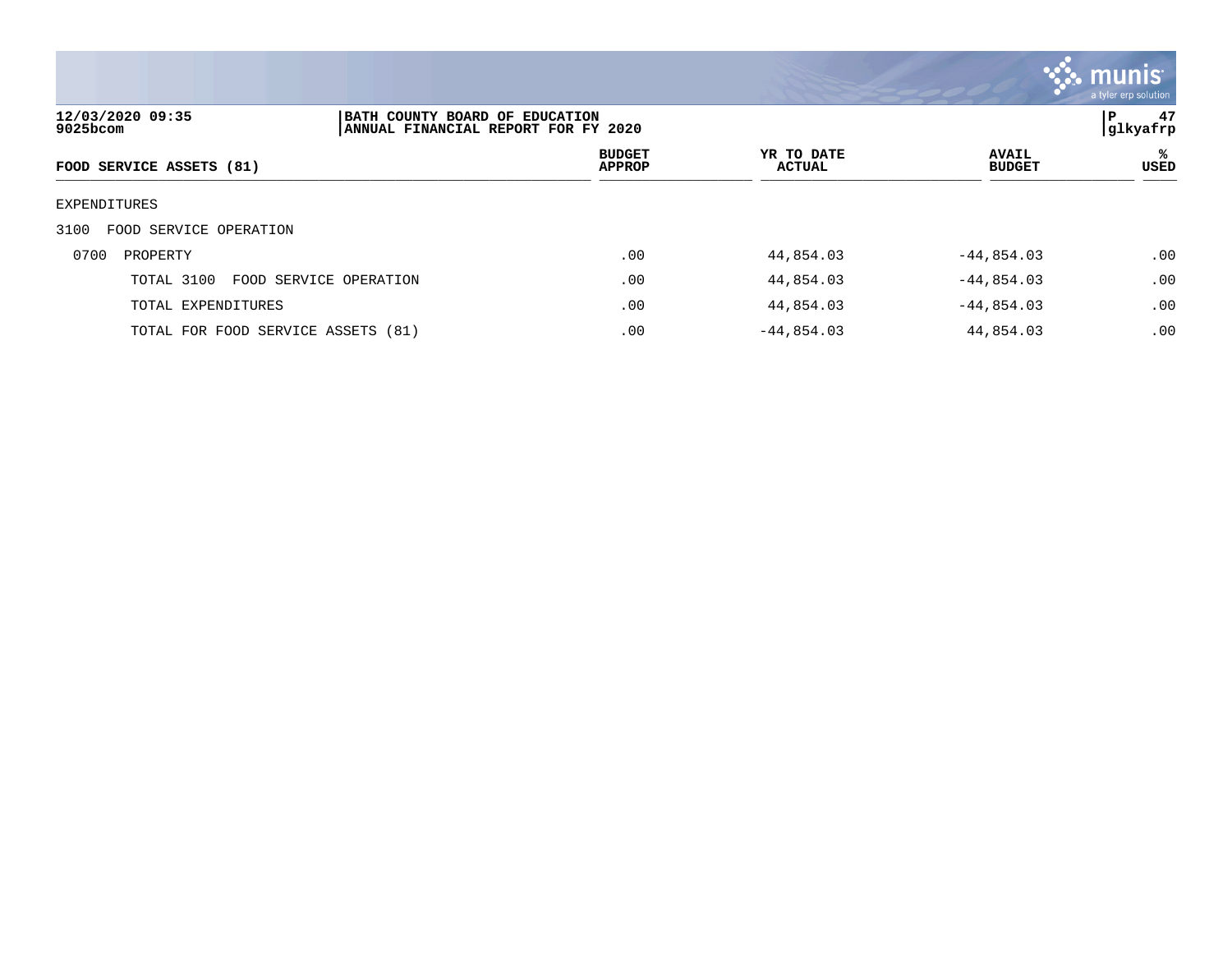|          |                                                                                           |                                |                             |                               | $\mathbf{\mathcal{C}}$ . munis<br>a tyler erp solution |
|----------|-------------------------------------------------------------------------------------------|--------------------------------|-----------------------------|-------------------------------|--------------------------------------------------------|
| 9025bcom | 12/03/2020 09:35<br>BATH COUNTY BOARD OF EDUCATION<br>ANNUAL FINANCIAL REPORT FOR FY 2020 |                                |                             |                               | 48<br>ιP.<br>glkyafrp                                  |
|          | DAY CARE ASSERTS (82)                                                                     | <b>BUDGET</b><br><b>APPROP</b> | YR TO DATE<br><b>ACTUAL</b> | <b>AVAIL</b><br><b>BUDGET</b> | ℁<br>USED                                              |
| REVENUES |                                                                                           |                                |                             |                               |                                                        |
| RECEIPTS |                                                                                           |                                |                             |                               |                                                        |
|          | REVENUE FROM LOCAL SOURCES                                                                |                                |                             |                               |                                                        |
|          | OTHER REVENUE FROM LOCAL SOURCES                                                          |                                |                             |                               |                                                        |
| 1930     | GAIN/LOSS ON SALE OF ASSETS                                                               | .00                            | .00                         | .00                           | .00                                                    |
|          | TOTAL OTHER REVENUE FROM LOCAL SOURCES                                                    | .00                            | .00                         | .00                           | .00                                                    |
|          | TOTAL REVENUE FROM LOCAL SOURCES                                                          | .00                            | .00                         | .00                           | .00                                                    |
|          | TOTAL RECEIPTS                                                                            | .00                            | .00                         | .00                           | .00                                                    |
|          | TOTAL REVENUES                                                                            | .00                            | .00                         | .00                           | .00                                                    |
|          | TOTAL FOR DAY CARE ASSERTS (82)                                                           | .00                            | .00                         | .00                           | .00                                                    |

 $\mathcal{L} = \mathcal{L}$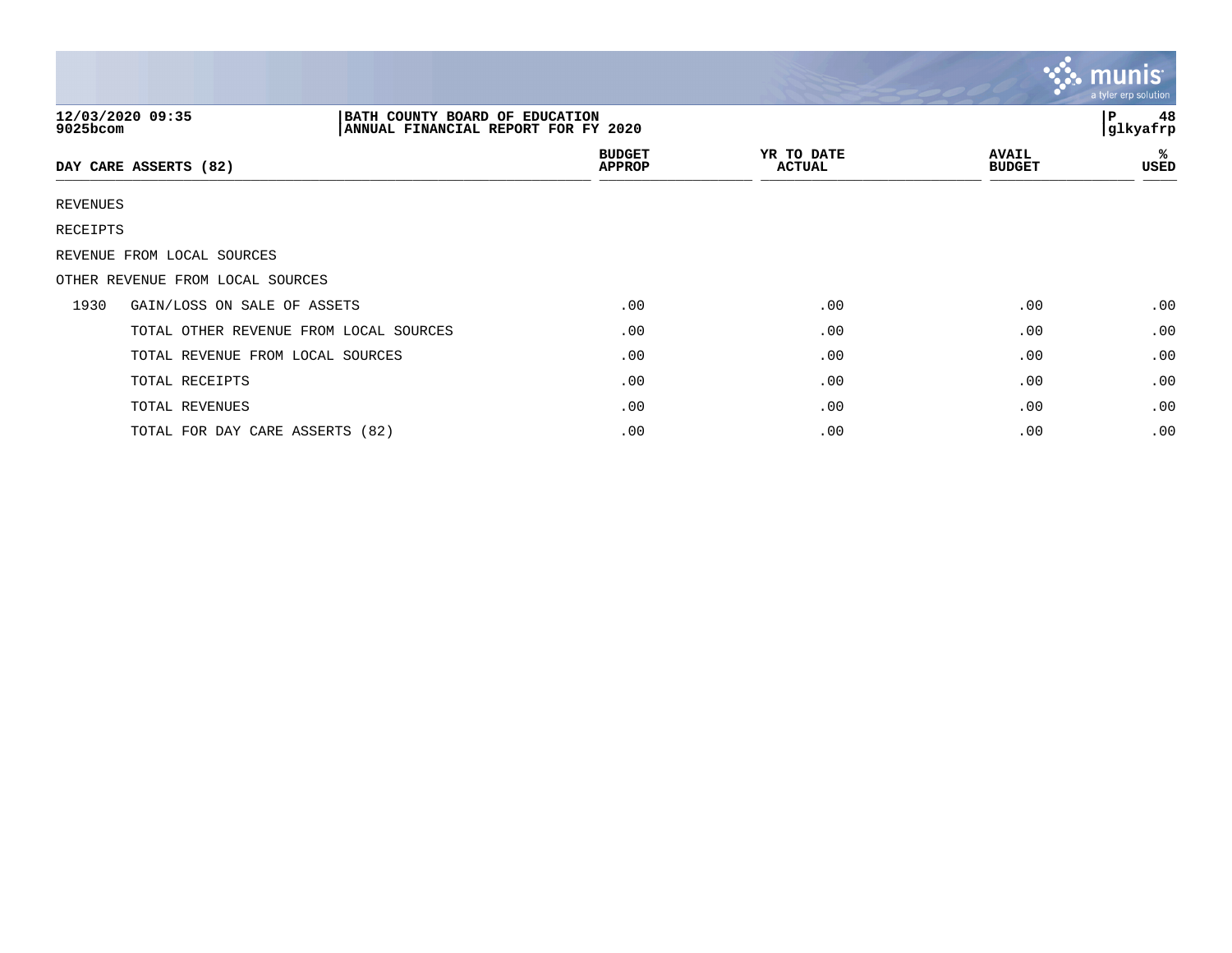|             |                                                                                           |                                |                             |                               | $\mathbf{\ddot{\cdot}}\mathbf{\ddot{\cdot}}$ munis<br>a tyler erp solution |
|-------------|-------------------------------------------------------------------------------------------|--------------------------------|-----------------------------|-------------------------------|----------------------------------------------------------------------------|
| $9025$ bcom | 12/03/2020 09:35<br>BATH COUNTY BOARD OF EDUCATION<br>ANNUAL FINANCIAL REPORT FOR FY 2020 |                                |                             |                               | 49<br>P<br>glkyafrp                                                        |
|             | ADULT EDUCATION ASSETS (84)                                                               | <b>BUDGET</b><br><b>APPROP</b> | YR TO DATE<br><b>ACTUAL</b> | <b>AVAIL</b><br><b>BUDGET</b> | ℁<br>USED                                                                  |
| REVENUES    |                                                                                           |                                |                             |                               |                                                                            |
| RECEIPTS    |                                                                                           |                                |                             |                               |                                                                            |
|             | REVENUE FROM LOCAL SOURCES                                                                |                                |                             |                               |                                                                            |
|             | OTHER REVENUE FROM LOCAL SOURCES                                                          |                                |                             |                               |                                                                            |
| 1930        | GAIN/LOSS ON SALE OF ASSETS                                                               | .00                            | .00                         | .00                           | .00                                                                        |
|             | TOTAL OTHER REVENUE FROM LOCAL SOURCES                                                    | .00                            | .00                         | .00                           | .00                                                                        |
|             | TOTAL REVENUE FROM LOCAL SOURCES                                                          | .00                            | .00                         | .00                           | .00                                                                        |
|             | TOTAL RECEIPTS                                                                            | .00                            | .00                         | .00                           | .00                                                                        |
|             | TOTAL REVENUES                                                                            | .00                            | .00                         | .00                           | .00                                                                        |

and the contract of the contract of the contract of the contract of the contract of the contract of the contract of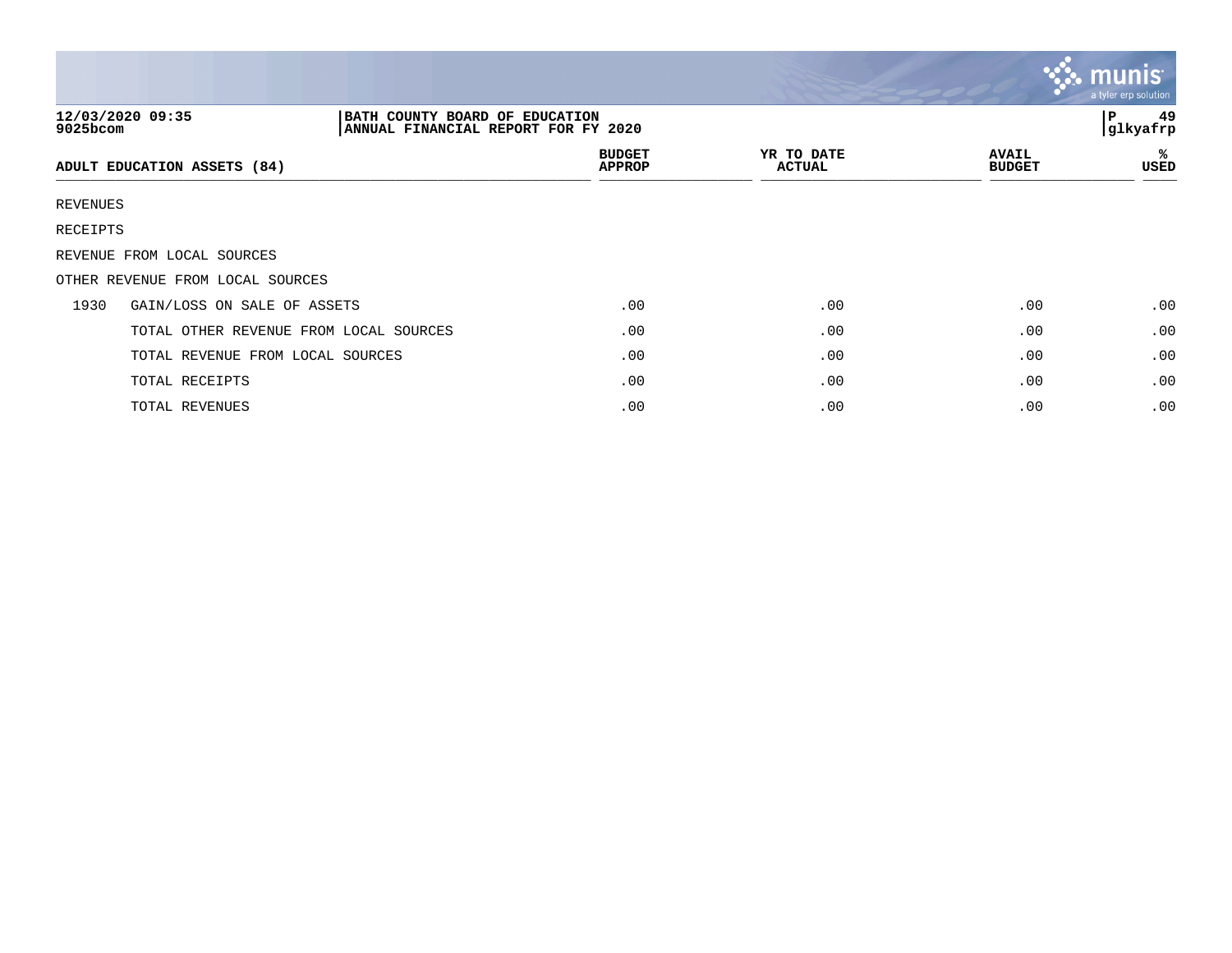

| 12/03/2020 09:35<br>9025bcom          |                            | BATH COUNTY BOARD OF EDUCATION<br>ANNUAL FINANCIAL REPORT FOR FY 2020 |                             |                               |           |
|---------------------------------------|----------------------------|-----------------------------------------------------------------------|-----------------------------|-------------------------------|-----------|
| ADULT EDUCATION ASSETS (84)           |                            | <b>BUDGET</b><br><b>APPROP</b>                                        | YR TO DATE<br><b>ACTUAL</b> | <b>AVAIL</b><br><b>BUDGET</b> | ℁<br>USED |
| EXPENDITURES                          |                            |                                                                       |                             |                               |           |
| 3400<br>ADULT EDUCATION OPERATIONS    |                            |                                                                       |                             |                               |           |
| 0700<br>PROPERTY                      |                            | .00                                                                   | .00                         | .00                           | .00       |
| TOTAL 3400                            | ADULT EDUCATION OPERATIONS | .00                                                                   | .00                         | .00                           | .00       |
| TOTAL EXPENDITURES                    |                            | .00                                                                   | .00                         | .00                           | .00       |
| TOTAL FOR ADULT EDUCATION ASSETS (84) |                            | .00                                                                   | .00                         | .00                           | .00       |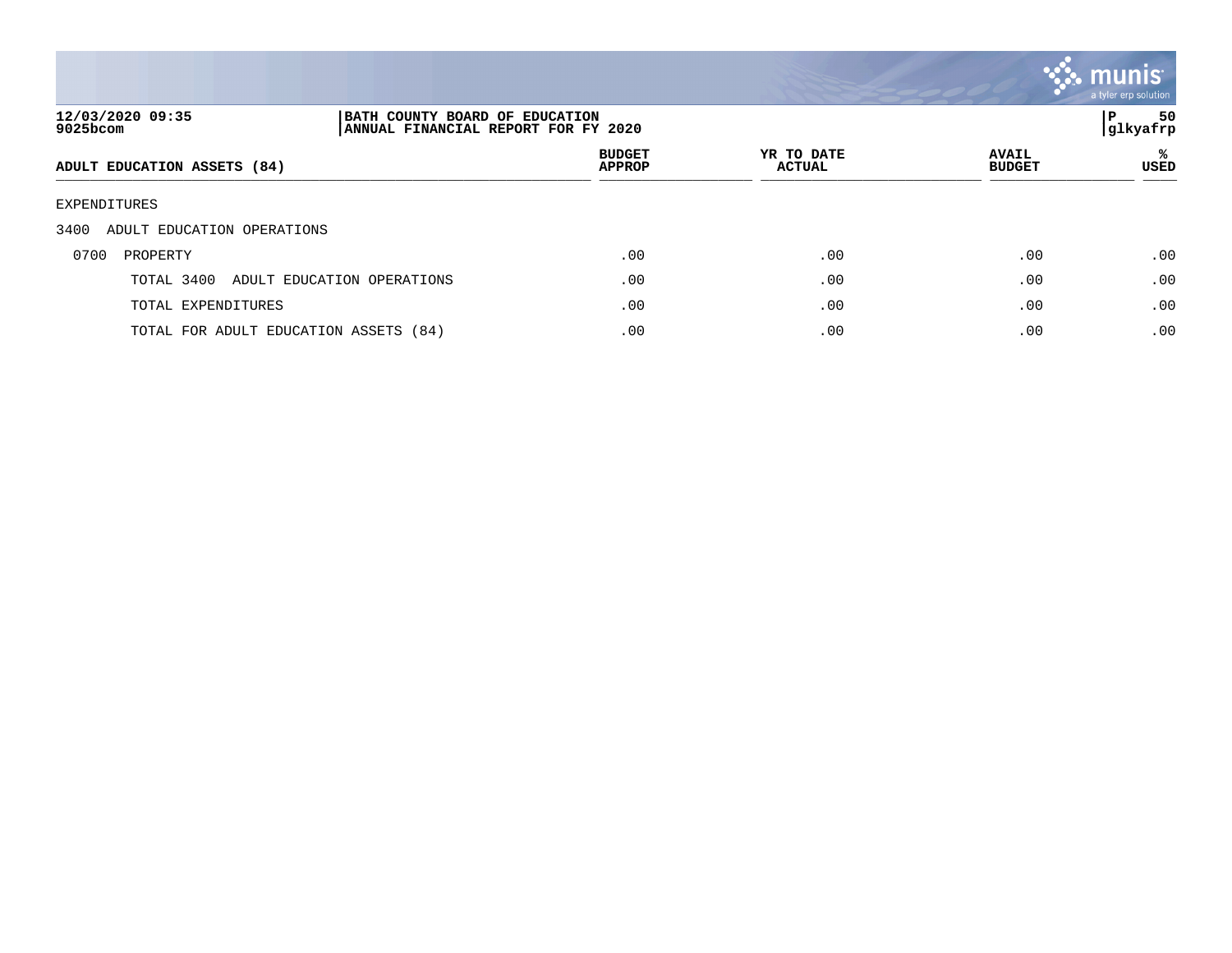

## **12/03/2020 09:35 |BATH COUNTY BOARD OF EDUCATION |P 51 9025bcom |ANNUAL FINANCIAL REPORT FOR FY 2020 |glkyafrp**

|                                | <b>BUDGET</b> | YR TO DATE      | <b>AVAIL</b>      | ℁      |
|--------------------------------|---------------|-----------------|-------------------|--------|
|                                | <b>APPROP</b> | <b>ACTUAL</b>   | <b>BUDGET</b>     | USED   |
| SUMMARY PAGE                   |               |                 |                   |        |
| TOTAL OF REVENUES FUND 1       | 15,088,296.92 | 21, 341, 282.95 | $-6, 252, 986.03$ | 141.44 |
| TOTAL OF EXPENDITURES FUND 1   | 15,088,296.92 | 17,092,079.86   | $-2,003,782.94$   | 113.28 |
| TOTAL FOR FUND 1               | .00           | 4, 249, 203.09  | $-4, 249, 203.09$ | .00    |
| TOTAL OF REVENUES FUND 2       | 3,878,172.98  | 3,140,968.25    | 737,204.73        | 80.99  |
| TOTAL OF EXPENDITURES FUND 2   | 3,953,172.98  | 3,140,968.25    | 812, 204. 73      | 79.45  |
| TOTAL FOR FUND 2               | $-75,000.00$  | .00             | $-75,000.00$      | .00    |
| TOTAL OF REVENUES FUND 21      | 220, 255. 14  | 192,863.24      | 27,391.90         | 87.56  |
| TOTAL OF EXPENDITURES FUND 21  | 220, 255. 14  | 96,453.13       | 123,802.01        | 43.79  |
| TOTAL FOR FUND 21              | .00           | 96,410.11       | $-96, 410.11$     | .00    |
| TOTAL OF REVENUES FUND 25      | .00           | .00             | .00               | .00    |
| TOTAL OF EXPENDITURES FUND 25  | .00           | .00             | .00               | .00    |
| TOTAL FOR FUND 25              | .00           | .00             | .00               | .00    |
| TOTAL OF REVENUES FUND 310     | 172,209.00    | 172,209.00      | .00               | 100.00 |
| TOTAL OF EXPENDITURES FUND 310 | 172,209.00    | 172,209.00      | .00               | 100.00 |
| TOTAL FOR FUND 310             | .00           | .00             | .00               | .00    |
| TOTAL OF REVENUES FUND 320     | 1,436,222.00  | 1,436,222.00    | .00               | 100.00 |
| TOTAL OF EXPENDITURES FUND 320 | 1,436,222.00  | 1,414,230.90    | 21,991.10         | 98.47  |
| TOTAL FOR FUND 320             | .00           | 21,991.10       | $-21,991,10$      | .00    |
| TOTAL OF REVENUES FUND 360     | 26,010.00     | 26,010.00       | .00               | 100.00 |
| TOTAL OF EXPENDITURES FUND 360 | 26,010.00     | 2,810,331.56    | $-2,784,321.56$   | 999.99 |
| TOTAL FOR FUND 360             | .00           | $-2,784,321.56$ | 2,784,321.56      | .00    |
| TOTAL OF REVENUES FUND 400     | 1,347,783.83  | 2, 117, 632.69  | $-769,848.86$     | 157.12 |
| TOTAL OF EXPENDITURES FUND 400 | 1,347,783.83  | 2, 117, 632.69  | $-769,848.86$     | 157.12 |
| TOTAL FOR FUND 400             | .00           | $.00 \,$        | .00               | .00    |
| TOTAL OF REVENUES FUND 51      | 2,865,435.42  | 3,823,444.74    | $-958,009.32$     | 133.43 |
| TOTAL OF EXPENDITURES FUND 51  | 2,865,435.42  | 1,726,875.23    | 1,138,560.19      | 60.27  |
| TOTAL FOR FUND 51              | .00           | 2,096,569.51    | $-2,096,569.51$   | .00    |
| TOTAL OF REVENUES FUND 52      | 150,603.33    | 188,415.38      | $-37,812.05$      | 125.11 |
| TOTAL OF EXPENDITURES FUND 52  | 150,603.33    | 167,781.84      | $-17, 178.51$     | 111.41 |
| TOTAL FOR FUND 52              | .00           | 20,633.54       | $-20,633.54$      | .00    |
| TOTAL OF REVENUES FUND 53      | 15,059.14     | 4,991.91        | 10,067.23         | 33.15  |
| TOTAL OF EXPENDITURES FUND 53  | 15,059.14     | 4,498.40        | 10,560.74         | 29.87  |
| TOTAL FOR FUND 53              | .00           | 493.51          | $-493.51$         | .00    |
| TOTAL OF REVENUES FUND 61      | .00           | .00             | .00               | .00    |
| TOTAL OF EXPENDITURES FUND 61  | .00           | .00             | .00               | .00    |
| TOTAL FOR FUND 61              | .00           | .00             | .00               | .00    |
| TOTAL OF REVENUES FUND 62      | .00           | .00             | .00               | .00    |
| TOTAL OF EXPENDITURES FUND 62  | .00           | .00             | .00               | .00    |
| TOTAL FOR FUND 62              | .00           | .00             | .00               | .00    |